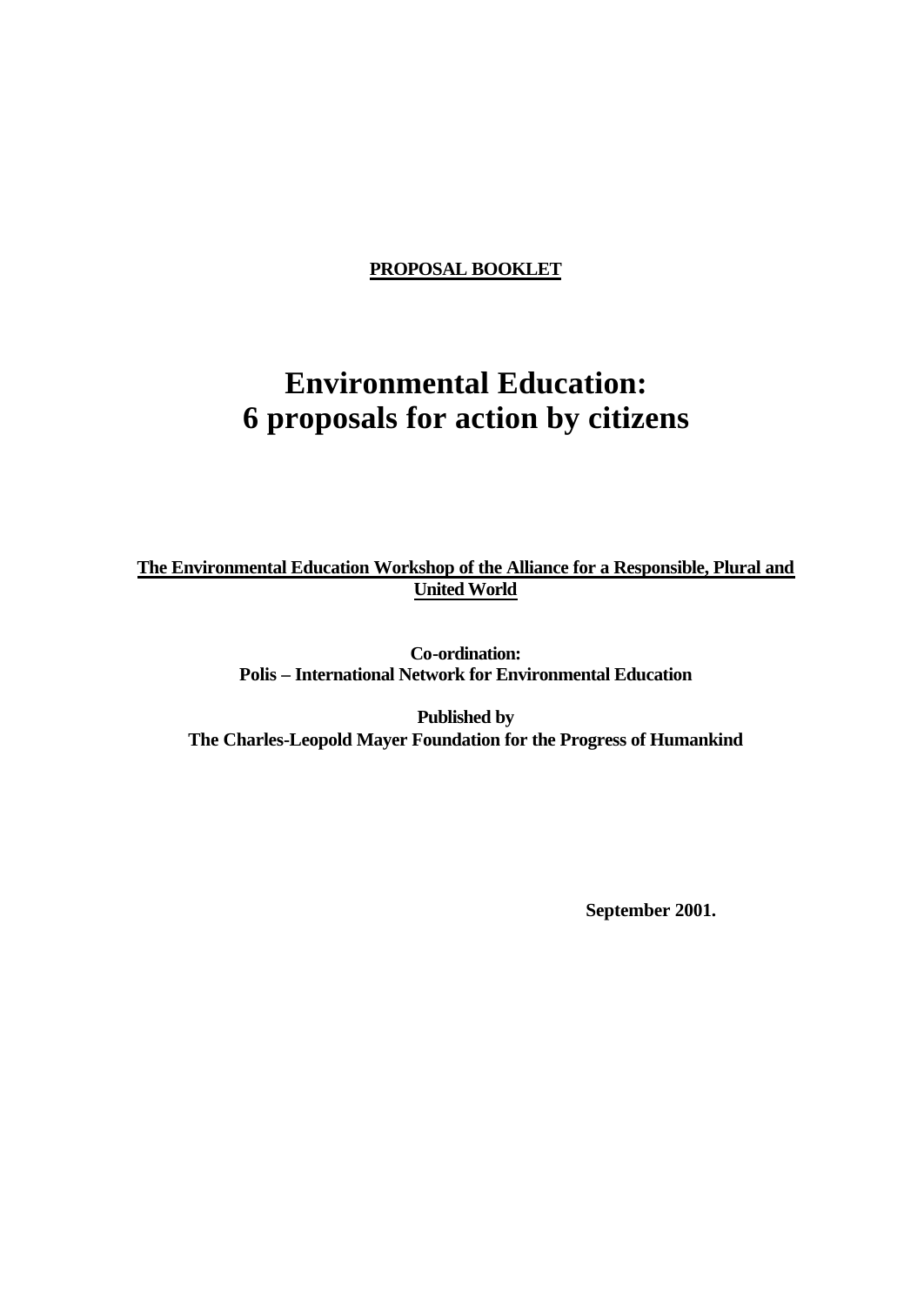#### **ACKNOWLEDGEMENTS**

We would like to say a big THANK YOU to the twenty persons that took part spontaneously in the dialogue that permitted this booklet to see the light of day:

- to those who began the collective work with the text diffused in December 2000, by the co-ordination team of the Environmental Education Workshop of the Alliance and the Polis association.

- to those who then provided their contributions day after day, from January to June 2000, and debated together (passionately) on the Internet.

- the travelers who disembarked one evening at the port of Ermoupolis (on the Greek island of Syros) to take on together the formidable task of working in a multilingual team. They will long cherish the memory of the warm reception given them!

- the co-ordination team that organized the work and carried out the painstaking work of writing this text, illustrated by all the experience files gathered at Syros.

We hope that all of them without distinction will recognize themselves in the following list of persons from every continent!

#### **COMMENT**

The proposals booklet was written by the forum co-ordination team, responsible for formulating the synthesis, on the basis of Internet discussions and the Syros meeting. Although the participants share the same basic principles regarding the objectives and methods of Environmental Education, several points provoked heated discussions that failed to achieve consensus. Therefore, some of the positions expressed in the synthesis involve only the co-ordination team. The illustrative files were written by the participants of the forum and the meeting and sometimes express different opinions.

> Yolanda Ziaka Philippe Robichon Christian Souchon

Contact with the co-ordination team:

Polis – RIEE, B.P. 4, 84 100 Ermoupolis, Greece Tel.: 30-2810-87804 – Fax: 30-2810-87840 e-mail: polis@otenet.gr – web: www.echo.org/polis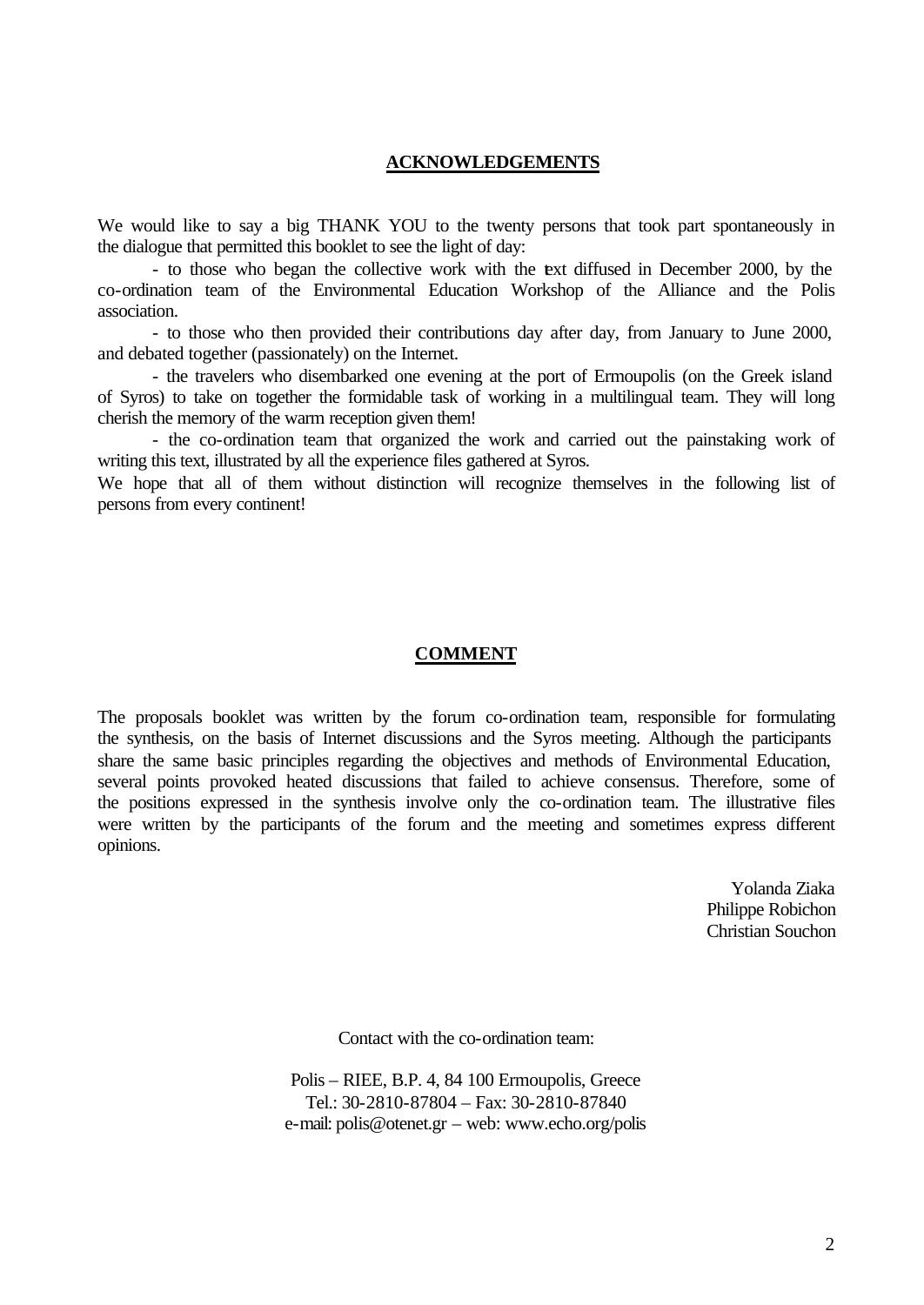# **List of the work group's participants and coordinators**

## **Participants of the Environmental Education Forum on the Internet (January – June 2001) and of the meeting at Syros, Greece (23 to 27 June 2001)**

**Abraham Blum**, Former professor at the Hebrew University of Jerusalem (Israel)

Jean-Paul Braux, Teacher, head of teaching methods of the "Centre de Loisirs de Chadieu" (France)

**Joseph Fumtim**, Director of Editions Interlignes, journalist specialized in the environment, member of the Cameroon branch of the Polis network (Cameroon)

**Hans Harms**, sociologist, Coordinator of the "Citizens Panel" project (Germany - Spain)

**Ioanis Hatzopoulos**, Professor at the University of the Aegean (Greece)

**Mathieu Houinato**, Director of the environmental management and democratic governance department of an NGO (Benin)

**Kuntala Lahiri-Dutt**, Professor at the University of Burdwan (India)

**Jean Michel Lex**, Teacher (Belgium)

**Urbain Njatang**, Teacher, activist with the FOJEP - Forum of Young Persons for the Promotion of Development, member of the Cameroon branch of the Polis network (Cameroon)

**Polyxeni Ragou**, Teacher at the secondary school of Lamia (Greece)

**Marcos Reigota**, Professor at the Education Department of the University of Sorocaba (Brazil)

**Vera Rodrigues**, Coordinator of the project "Muda O Mundo Raimundo" (Brazil)

**Lucie Sauvé**, Professor at the University of Quebec at Montreal (Canada)

**Idrissa Soumana**, Teacher at the Faculty of Agronomy at the University of Niamey (Niger)

**Francesco Tabacco**, Architect (Italy)

**David J. Williams**, Environmental consultant (Australia)

## **The discussion forum co-ordination team**

**Yolanda Ziaka**, Coordinator of the Environmental Education workshop of the Alliance for a Responsible, Plural and United World, Coordinator of the Polis network – International Network for Environmental Education (Greece)

Assisted by:

**Philippe Robichon**, Former director of communication, activist in various environmental protection and Environmental Education organizations (France)

**Christian Souchon**, Former teacher at the University of Paris VII, coordinator of the E.D.EN. group which carries out research into Environmental Education methodology (France)

## **Technical and linguistic coordination**

**Lydia Nicollet**, Translator, mediator of electronic forums in the Alliance (France) **Sophie Zuber**, Assistant researcher with the E.D.EN. group (France)

## **Backup**

**Olivier Petitjean**, Coordinator of the publication and diffusion of the proposals booklets for the Charles Leopold Mayer Foundation for the Progress of Humankind – FPH (France)

**Gustavo Marin,** Socio-economist, coordinator of the Future of the Planet program (Chile, France)

## **Organization of the Syros meeting**

**Vassilis Ziakas** and **Konstantinos Xenos** (Greece), Polis – International Network for Environmental Education.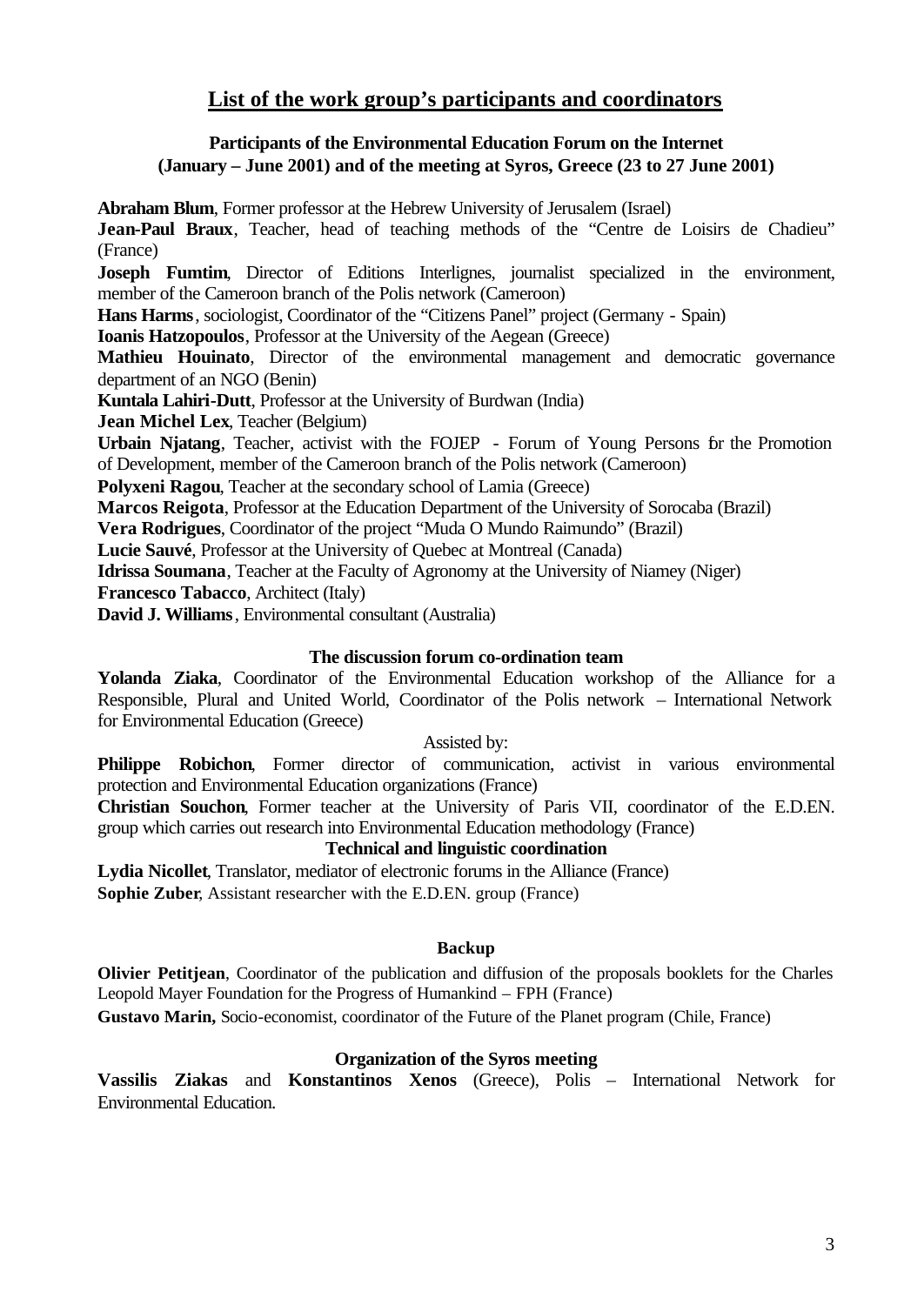# **CONTENTS**

| 3. A PROPOSAL ADDRESSED TO THE GENERAL PUBLIC AND ITS ADAPTATION                                                                    |    |
|-------------------------------------------------------------------------------------------------------------------------------------|----|
|                                                                                                                                     |    |
|                                                                                                                                     |    |
|                                                                                                                                     |    |
|                                                                                                                                     |    |
| 4. A PROPOSAL RELATED TO SOCIO-PROFESSIONAL ORGANIZATIONS / "RELAY<br><b>GROUPS" WITH THE AIM OF REACHING THE GENERAL PUBLIC 18</b> |    |
|                                                                                                                                     |    |
|                                                                                                                                     |    |
|                                                                                                                                     |    |
| 5. A FINAL PROPOSAL TO CREATE COLLECTIVE WORKING TOOLS 22                                                                           |    |
|                                                                                                                                     | 22 |
|                                                                                                                                     |    |
|                                                                                                                                     |    |
| POSTFACE ON THE TRAGEDY OF 11 SEPTEMBER 2001 AND ITS SEQUELS25                                                                      |    |
|                                                                                                                                     |    |
|                                                                                                                                     |    |
|                                                                                                                                     |    |
|                                                                                                                                     |    |
| ADDRESSES OF THE AUTHORS OF THE EXPERIENCE FILES PRESENTED IN THIS                                                                  |    |
|                                                                                                                                     |    |
|                                                                                                                                     |    |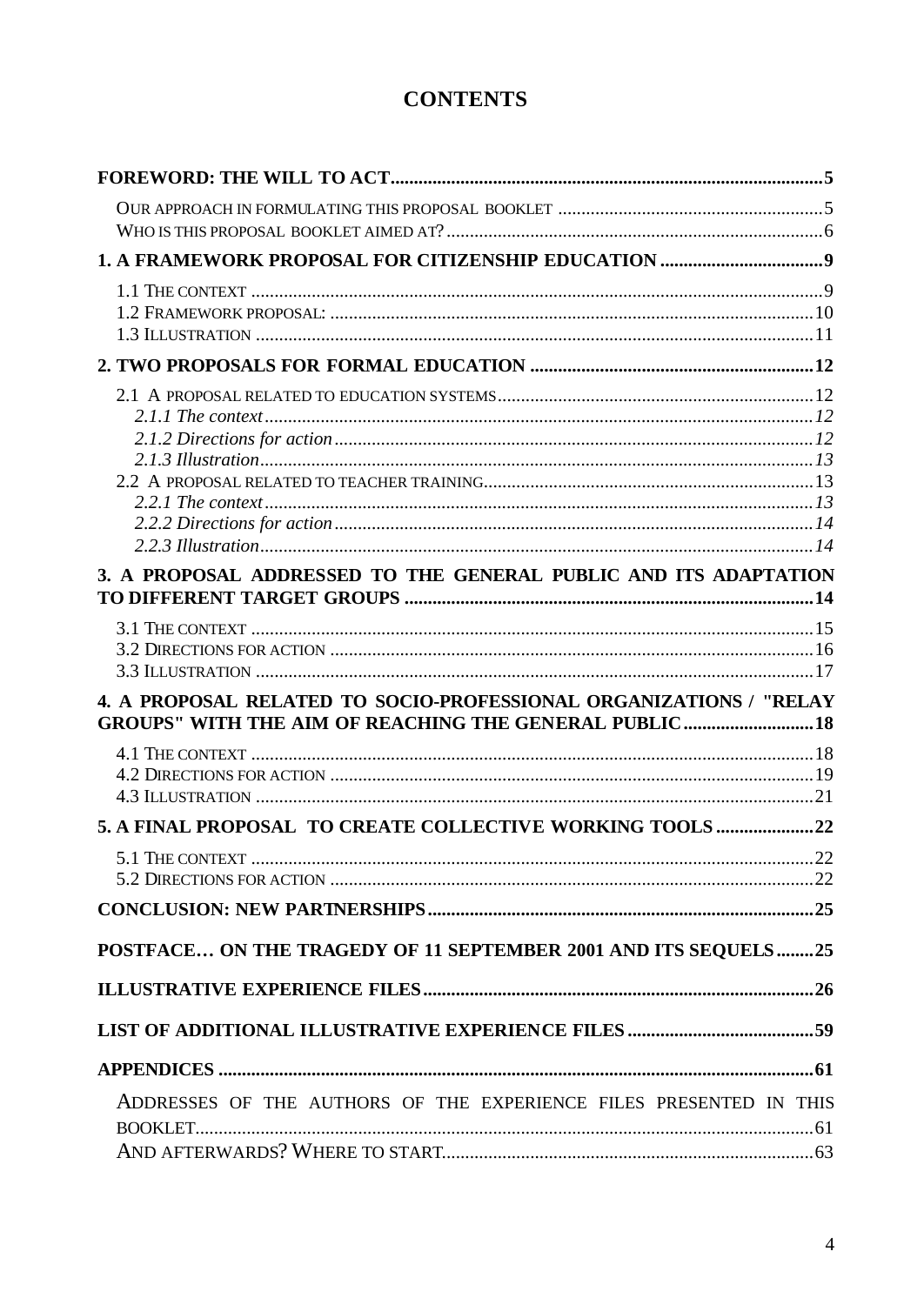# **FOREWORD: THE WILL TO ACT**

#### **An essential aim of Environmental Education is to train responsible citizens**

"Our planet is currently suffering from three concomitant fractures: that between human beings and nature, between humans beings and other human beings, and that between societies". This is the analysis set out in the *Platform for a responsible, plural and united world* and it constituted the basis of the approach used in this booklet.

This is the perspective in which we intend to widen the scope of Environmental Education (EE), beyond knowledge of the concerns related to environmental problems and resource management. The roots of Environmental Education go back to nature protection movements (for example, the Sierra Club and the vast natural parks in the USA and the forest of Fontainebleau in France). Environmental problems came to the fore later following the international conference at Stockholm (1972) which saw the founding of the United Nations Environment Program (U.N.E.P.). This program included an educational section and UNESCO organized several conferences on Environmental Education up to the recent conference at Thessalonica (Greece, 1997) devoted to "Education for a Viable Future". Within the Alliance, we see EE as a dynamic topic capable of opening up education more to the problems of society.

Environmental Education should not only make humankind more aware of the breakdown of natural balances: by denouncing devastating, greedy and suicidal economic and technological practices; it must include training for behaving responsibly and for taking action. It must achieve this in the perspective of citizenship education.

#### *Our approach in formulating this proposal booklet*

Given the need and urgency of the situation facing us, it is simply not enough to measure the damage and risks incurred. We must go beyond analysis and reflection. In this context, putting forward well-chosen and argued proposals and diffusing them as widely as possible becomes almost second nature.

Our approach is based on the "logic of proposal": this entails the will to act, while avoiding the trap of just setting out the necessary Utopia, by being as concrete as possible to achieve efficiency. These are the preliminary reflections that have guided our approach and the structure of our work.

This concern for efficiency is linked to two important points:

- The first is the **choice of the target group of our proposals**, which influences the strategy for diffusing and promoting actions.
- The second lies in the presentation of each proposal by the use of **illustrative texts** (that we call "experience files") intended to provide concrete examples of experiences and reflections of those already committed to action and to those who will become so.

These experience files recount real experiences and/or argued suggestions. Descriptive aspects are reduced to a minimum since it is above all the analysis of the process that is emphasized along with critical and evaluative elements. The aim of the experience files is not to provide models or recipes but to give confidence and encourage commitment to action.

Furthermore, for each proposal we present the **initial context** that describes the elements of a situation justifying the proposal. This is followed by a list of directions for more concrete and specific action adapted to each target group and, lastly, the corresponding experience files.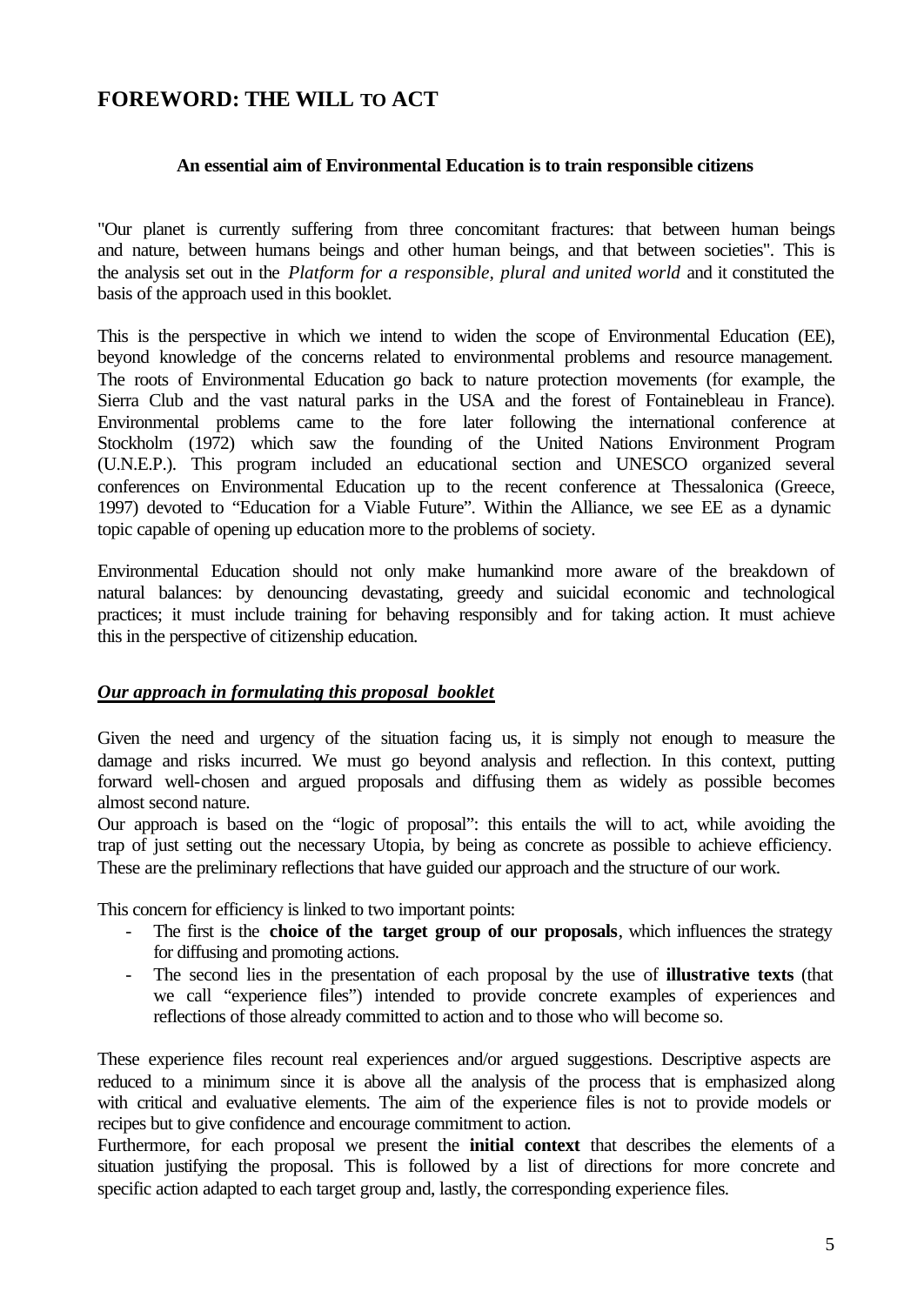The overall aim in writing this booklet converges with that of Environmental Education, in that it participates in promoting **education related to the exercise of citizenship**, so as to provide to all, through a wider approach to education, the means for acquiring competencies that permit pertinent and efficient action.

This booklet was formulated according to the following **steps**:

- An initial text of proposals was written in October 2000 by the co-ordination team of the Alliance Environmental Education Workshop.

- This text was submitted to debate via a discussion forum on the Internet, between January and June 2001. This forum permitted collecting the reactions of about twenty participants from eleven countries, and diverse disciplines and socio-professional milieus.

A meeting of 14 persons, from among the forum participants, was organized on the Greek island of Syros at the end of June 2001. We debated basic questions, collected new reactions, updated a plan of proposals and wrote the files that illustrate the proposals.

The final stage of writing the proposals text, as such, was ensured by the co-ordination team. The writing of the experience files by the meeting's participants was finalized at the beginning of July and the files were presented on the Internet forum. The participants gave their critical opinion on the files written by the others and the authors updated their texts by including the comments made.

## *Who is this proposal booklet aimed at?*

Primarily at specific target groups, chosen with the intention of getting as close as possible to concrete action:

1) Firstly, professionals in education, teachers, instructors and coordinators in all disciplines: those who influence the behavior of the young and adults today and in the decades to come.

- 2) Then come the decision-makers and opinion-makers:
	- those responsible for formulating Environmental Education policies, administrators and politicians,
	- politicians in the wide meaning of the term: this ranges from the officials of the ministries concerned, to the elected representatives of the smallest villages, whose duty it is to take decisions affecting the environment and the quality of life and explain their choices,
	- different actors in the media (journalists, columnists, producers of programs and audio-visual material),
	- the leaders of major unions.
- 3) It is also aimed at:
	- the activists of organizations: grassroots education organizations, environmental organizations, nature conservation and protection organizations, consumers' and users' organizations (in the fields of health, transport, food);
	- union members.

4) Lastly, it concerns socio-professional groups (farmers, developers, engineers, producers), whose activities have an impact on the environment.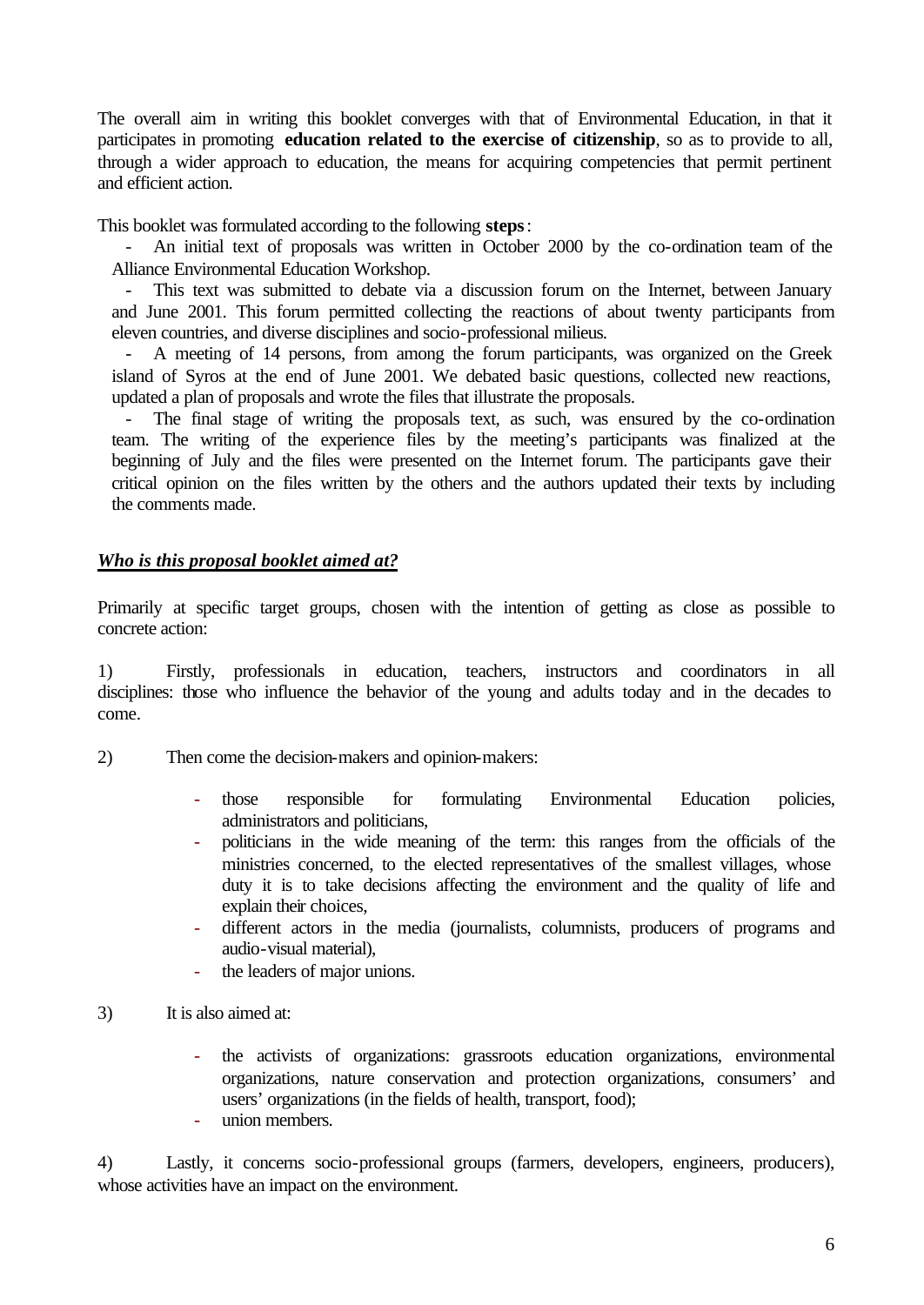This list is neither exhaustive nor restrictive, since **in addition to these categories**, this work is obviously intended **for every citizen** who feels concern and who we wish to reach at an individual, local, national and even global level. Thus, in this extremely wide context, Environmental Education is the affair of all those acutely aware of the urgent need to behave as CITIZENS OF THE WORLD.

To ensure efficiency, we have decided to choose **relay groups** capable of reaching this wide public by adopting some of our proposals and implementing them. This explains the booklet's structure, which takes into account the distinction of target publics, between the relay groups and the general public we want to reach. The following diagram sets out our approach.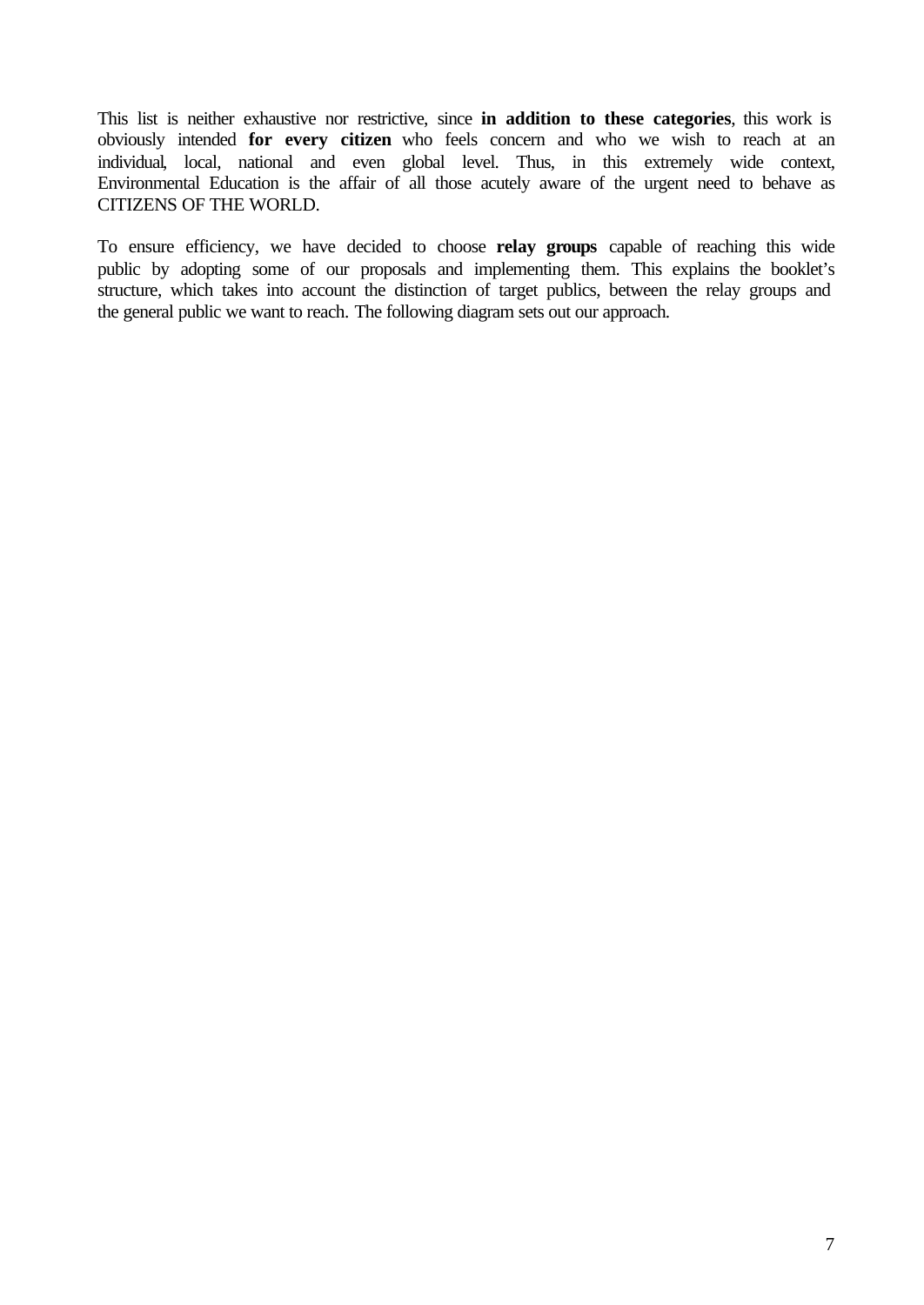#### **Diagram**

*Column A situates our workgroup as the representative of a small part of the educational community. Column B groups those categories we identified as the most important with respect to our objectives and those that ensure optimum efficiency for our action. This list is perhaps subjective and is open to criticism. It could be enhanced and modified.*

*Column C, which corresponds to the community or general public, categories that have been given emphasis to take into account the social, economic, educational and sentimental roles played by family and community life. The proposals have therefore been formulated taking into account the correspondences between all these groups.*

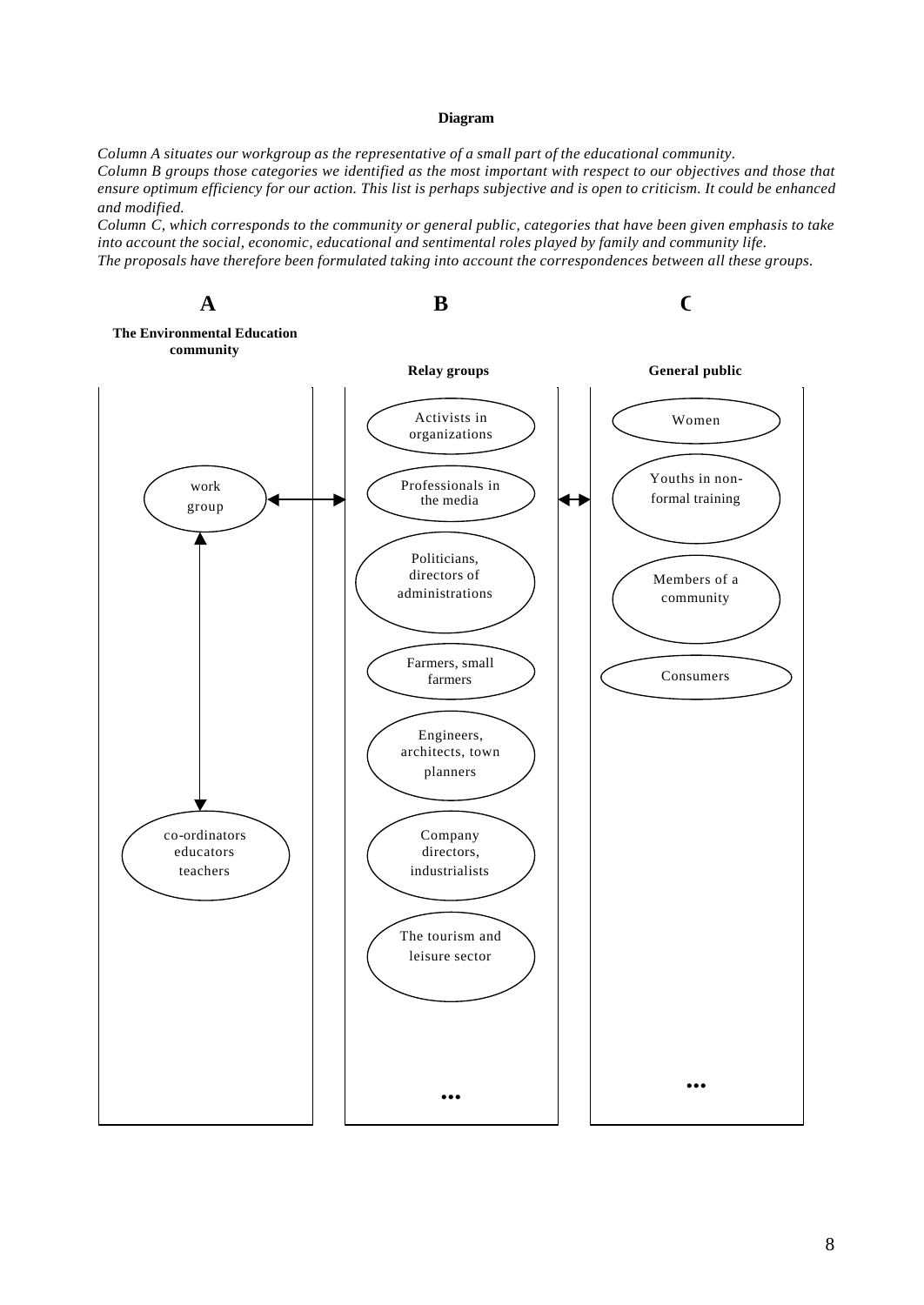# **1. A FRAMEWORK PROPOSAL FOR CITIZENSHIP EDUCATION**

## *1.1 The context*

The following observations sum up the main points forming the basis of our approach for this group of proposals:

ß **We are faced with the terrifying acceleration of damage done to every natural balance and which now affects the entire planet**: decrease of biodiversity, pillage and waste of resources to the benefit of the wealthiest nations, climatic disorders, local pollution affecting the health of populations, etc. This divide between human beings and nature is accompanied by horrendous social

inequalities within societies, between social groups and nations, the generation of violence and the promotion of a lethal philosophy.

- Regarding the environment in particular, international treaties and conventions and unwieldy legislation at national and international levels (e.g., the European Union) are neither applied adequately, nor are they respected.
- **Through the current crisis at the dawn of the 21**<sup>st</sup> century, we can glimpse the point of no return, where Humankind will become powerless to reverse the damage it has caused and repair some of the destruction already done (supposing it will have the will to act).
- **Thus we are confronted by a genuine EMERGENCY that demands each and every one:**

**- to BECOME AWARE,**

**- to acquire competencies in order to UNDERSTAND,**

**- a commitment to ACT as a citizen.**

- ß There is a lack of community participation in our societies, even those that declare themselves to be democratic, since the electoral process does not permit effective participation of the citizens in decision-making process. Politicians are often criticized for practices that distance them from the necessities of the public interest. The effects of globalization permeate through the economy, society, culture and the environment and we are made to feel that decisions are taken "elsewhere". Faced by the choices made by politicians at local, national and international levels, behind the backs of the people concerned, citizens and communities have few solutions other than to express their powerlessness rather than to act and participate.
- ß Environmental Education could contribute towards training citizens to be **responsible** in their individual and collective behavior, make them confident in the value of community action and make them **capable of acting** at every level, from local to global. However, acquiring the competencies for action is not enough. Environmental Education should aim at encouraging the **desire to act**, the desire to participate in basic choices and in the political decisions that involve our futures. This action does not only concern the environment, the rational and reasoned management of resources and respect for nature, but also and fundamentally respect for Humankind and our own survival as a species. It is this survival that is now increasingly threatened.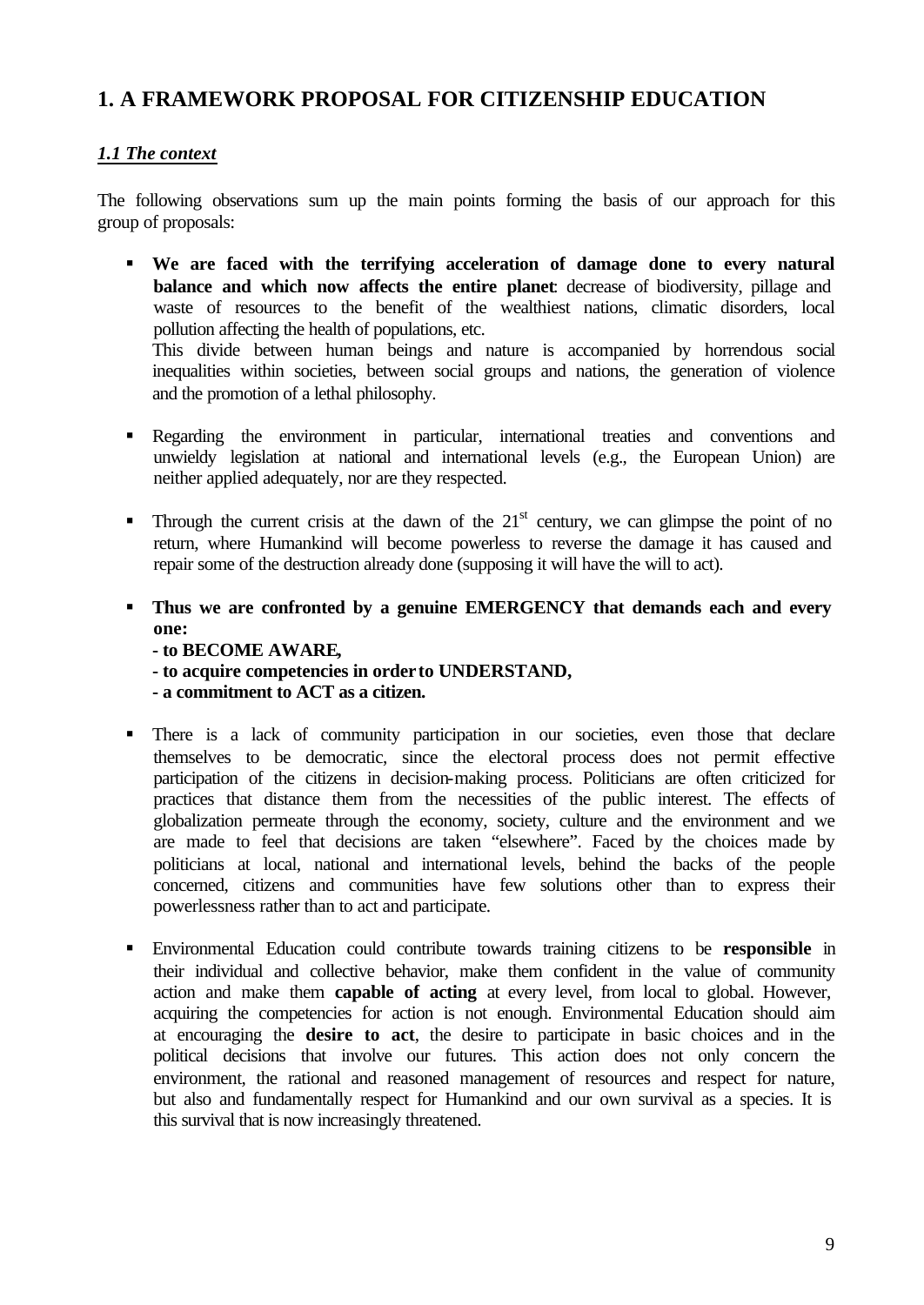ß **This is why it is necessary, with respect to the environment, to go beyond the traditional objectives of education – learning to observe, discern, analyze and understand.**

Although some educators involved in Environmental Education feel that it is enough to have as objective the awareness by all of the interdependence of the systems that regulate the basic equilibrium of the Earth, this objective no longer meets the challenges we now have to face.

It is not enough that Humanity is simply aware of the "denaturation" of Nature: this knowledge would have allowed it to slow down this evolution if it could obtain the time required! Degradation is continuing to accelerate and worsen; consequently the situation is far too serious to be remedied by the awareness that knowledge provides.

- ß Thus, EE must take on additional missions that, in the context of education, as it is practiced today, are new to it: critical analysis of the concept of development, analysis of the malfunctioning of production processes, the exploitation of non-renewable resources, the perverse effects of consumption that systematically generates waste. In short, EE should denounce a destructive economic system whose short-term profits are the privilege of a tiny proportion of the world's population.
- **This process must insist on the need to forecast and remedy in accordance with the principle of precaution rather than on relying on correcting and repairing damage once problems have occurred.** This means taking into account the effects of irreversibility regarding the exhaustion of certain resources and the harm done to natural balances.
- **The diversity of traditions, languages, cultures, the variety of perceptions of the very concept of "environment", that of "education", the relations between "education" and the "environment", lead to exploring and defining methods adapted to each specific context.** The reality of one situation is not the same as another. The term "mosaic" can be used for the Environmental Education methods used by thousands of aware and committed teachers all over the world.
- A paradox exists, however: **faced by this diversity, a new common awareness seems to be dawning:** the media, technologies, high speed transport and standardized lifestyles promote **universal awareness that "we only have one World". This is the emerging awareness that Environmental Education must develop by building a TRANSVERSAL culture that links all others.**

Thus we formulate our framework proposal and the basis of the analysis developed hereafter:

## *1.2 Framework proposal:*

#### *Proposal 1*

**The primary objective of Environmental Education must be to strengthen the capacity of citizens for critical analysis to permit continuous and improved democratic control of decisions, political orientations and actions regarding the environment, development and resource management.**

This is a general proposal that seeks to involve EE in citizenship education, an education that permits citizens to act. This is done by both widening and specifying its scope of action. It entails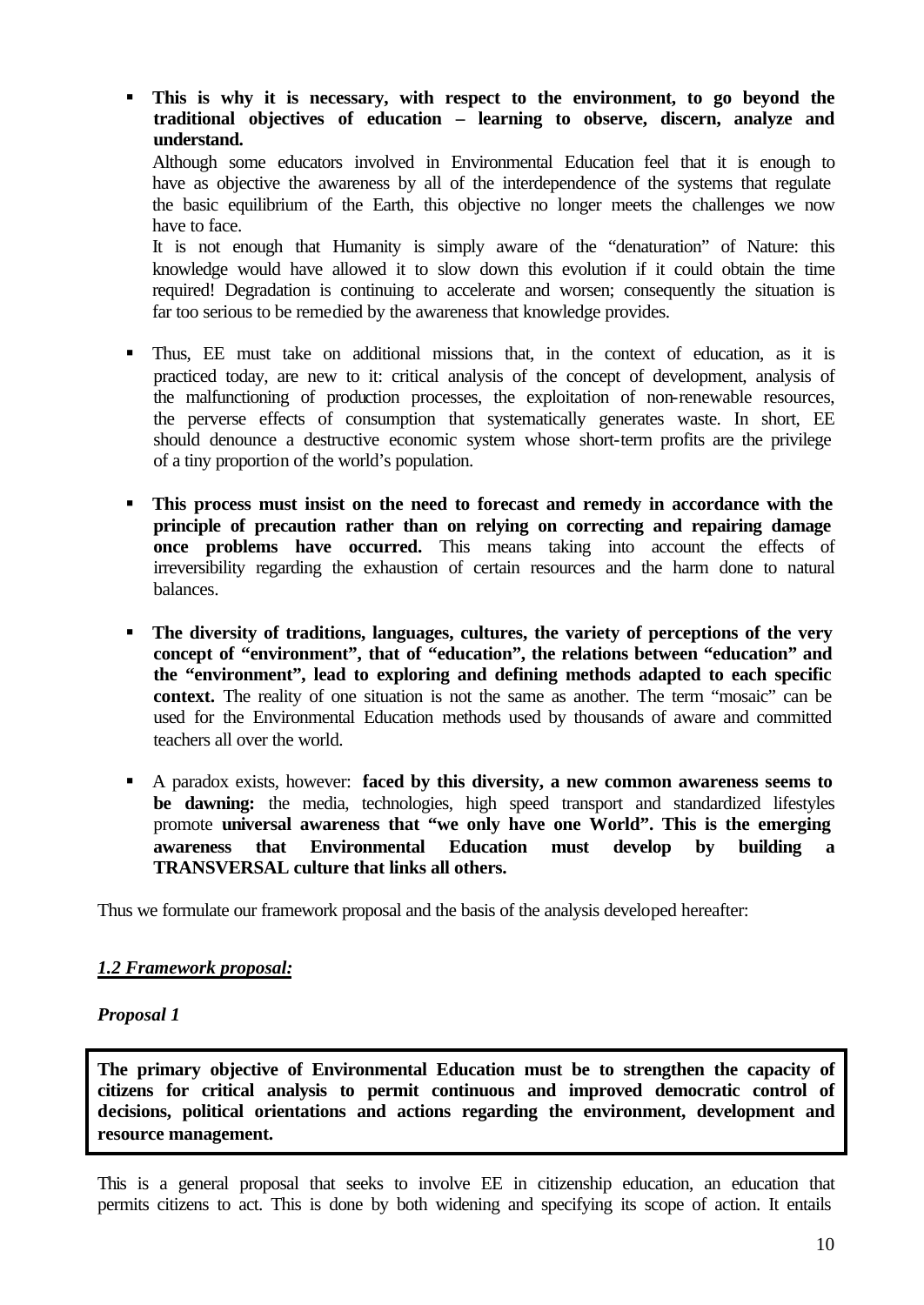the development of a critical mind, the prerequisite of all divic action. Beyond educational systems with their more global pedagogical and cultural dimensions, such an approach could influence the entire community of citizens.

Since the United Nations Environment Conference at Rio in 1992, educational concerns have been marked by an attempt to promote "Education of Sustainable Development" (or "Durable " or "Viable", according to the term used at the UNESCO conference at Thessalonica - Greece, in 1997). EE follows this trend and therefore is a part of this Education for Sustainable Development.

Nonetheless, the concept of sustainable development has become a trendy slogan that fits with all kinds of economic action (sustainable consumption, sustainable resource management, etc.) and no clear and precise definition of it exists. Furthermore, little is said of its cultural and ethnic implications or of the economic vision underlying it. It is striking to observe that the debate that held sway in the seventies, which distinguished growth and development, has completely disappeared. Education for Sustainable Development, proposed as a form of education intended to "absorb" and integrate all other forms, including EE, is the heir of this semantic confusion and its ambiguities. This is why it would be useless and even harmful to promote Education for Sustainable Development without applied critical examination. We prefer to take a stand for the incorporation of EE in education that aims at making the citizen feel concerned, responsible and capable of efficient action.

The following proposals for action seek to concretize as much as possible the application of the framework proposal adapted to each target group. Indeed they can be considered as sub-proposals. The overall strategy keeps in mind the slogan used by UNSECO: **"understand to act"**. The first word can be expressed by the formula:

#### **observe / discern / analyze / understand**

while the second can be expressed by:

#### **behave, inform, act…** in order to: **prevent, stop, remedy, repair…**

#### *1.3 Illustration*

- Environmental Education: a quest for Autonomy, Citizenship and Social Justice the case of Latin America, Marcos Reigota
- \* Education and Environment: building hope without naivety, Lucie Sauvé
- \* The "citizens panel": an attempt to promote participatory democracy, Yolanda Ziaka

*To read these files, turn to page 26.*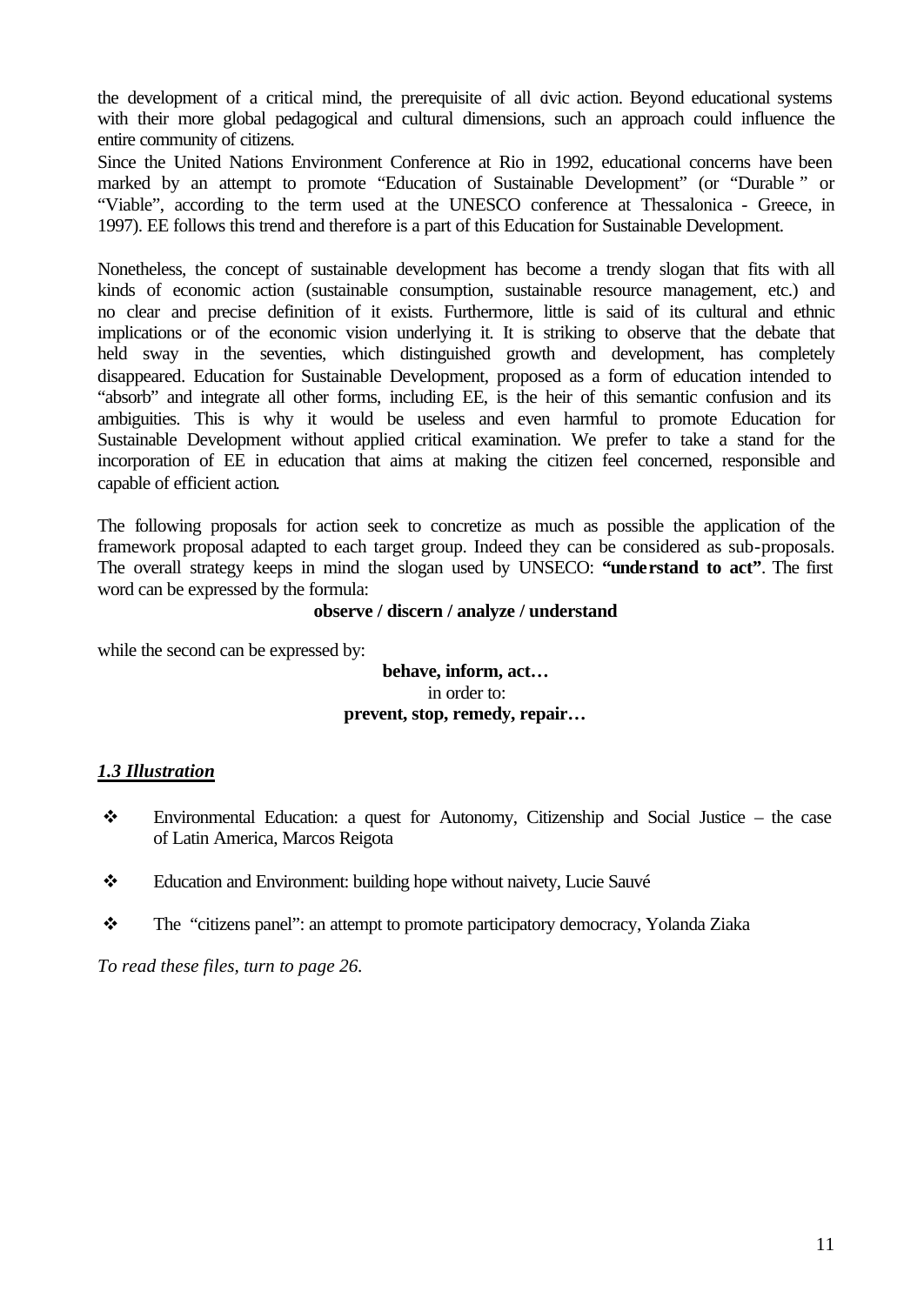# **2. TWO PROPOSALS FOR FORMAL EDUCATION**

## *2.1 A proposal related to education systems*

## *Proposal 2*

**Promote the introduction and or the development of Environmental Education, as citizenship education, within education systems.**

## **2.1.1 The context**

At present, many education systems in developing countries and in so-called developed countries are still over-academic and, from secondary education onwards, subject to corporatism related to traditional disciplines. This partitioning of learning prevents the development of an interdisciplinary approach and opening out to the world. Education systems are cut off from social reality, operating without a global mind-frame or a genuine cultural approach. In addition, they are often run on elitist lines based on selection and they exclude the less good. They produce docile citizens acceptable to the technocratic structures of the State and the profit-making priorities of companies. Citizens are prefabricated for consumption, thereby ensuring the success of a certain type of economy. However, these education systems are unable to provide an efficient response to social integration or unemployment, since they teach neither a good level of general culture, nor professional training that provides both competencies and a sense of responsibility vis-à-vis the community. What is more, in the context of economic globalization, the role of continuing education as a response to unemployment is hardly recognized.

One fundamental idea is that education related to exercising citizenship should be based on the critical appreciation of concrete cases. This would allow pupils and future citizens to participate genuinely in the governance of society and its problems.

## **2.1.2 Directions for action**

Educational systems are easily identifiable targets for specific "actions". Action within a given education system nonetheless demands taking into account the administrative, and more generally social, constraints that characterize it.

The directions for action are therefore to seek the introduction of processes in such systems that would permit, generally:

- developing a global, critical approach that will be adopted by entire systems, especially in relation with traditional disciplines;
- integrating education for exercising citizenship in every traditional discipline;
- adopting a philosophic and cultural approach aimed at developing critical analysis in pupils and students.

More specifically, in applied pedagogy, teachers should attempt to:

- identify essential concepts stemming from traditional disciplines, though not necessarily exclusive to these, that can be qualified as "integrating" and on which an interdisciplinary and global approach can be built;

- clarify values (solidarity, responsibility, etc.), from the standpoint of ethics, religion, culture, etc.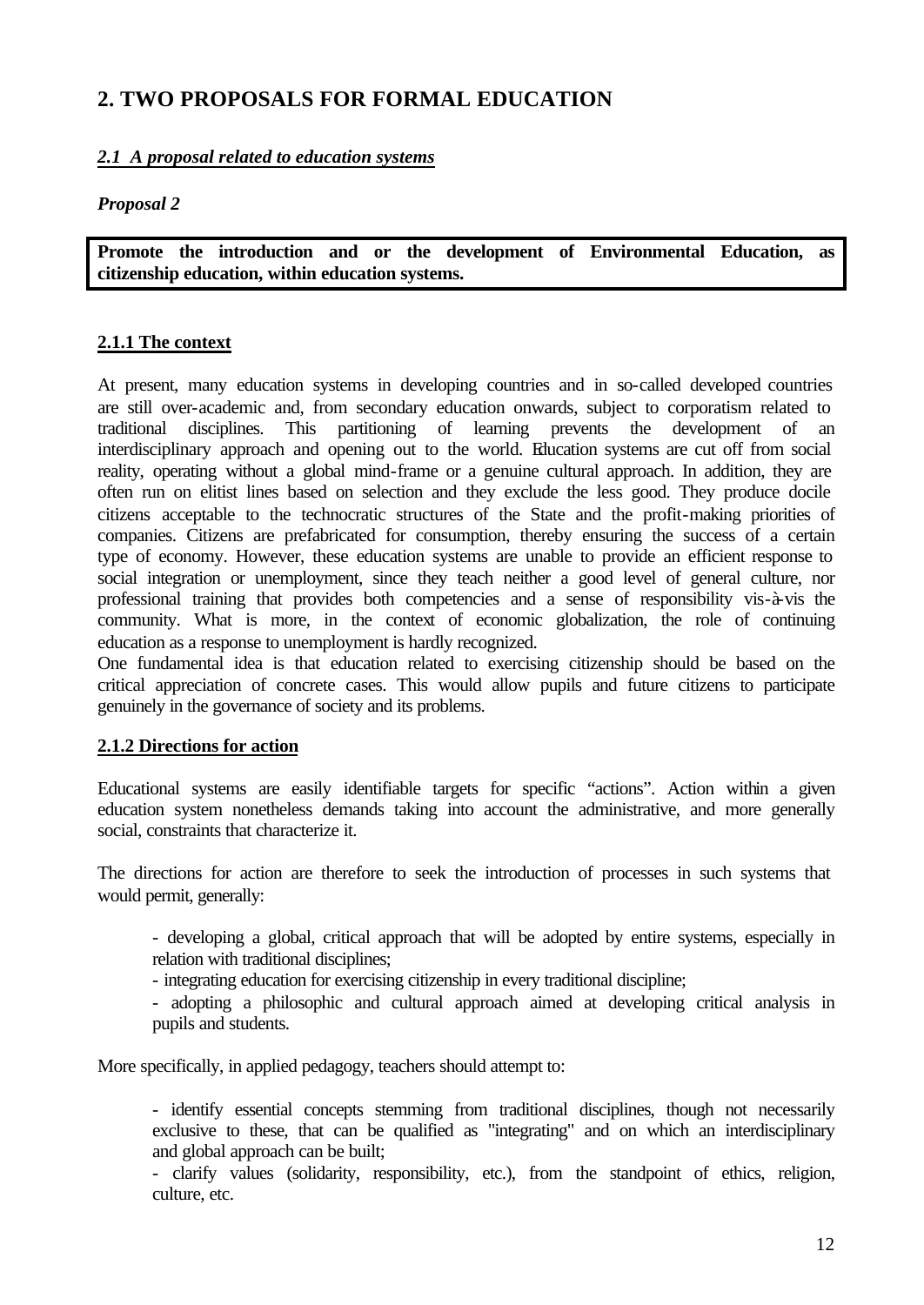- initiate pupils in the understanding of complexity, by using methods such as the systemic approach;

- promote attitudes that favor environmental protection;

- clarify the conceptions of learners and teachers, but also the dominant conceptions diffused in school books, the media and social backgrounds related to the environment and our relations with it, and on concepts such as development, responsibility, solidarity, etc.

- implement environmental projects that are directed by pupils in schools, that include constant critical analysis of the social and economic parameters related to each issue (promotion of renewable energies, reduction and recycling of wastes, investigations into local environmental problems and the diffusion of the results to the community, etc.).

## **2.1.3 Illustration**

- v Environmental Education in the realm of "Science-Technology-Society": the Harari report, Abraham Blum
- \* The Yahas curriculum project in Environmental Education, Abraham Blum
- v A plea for the promotion of Environmental Education in the education system, Christian Souchon.

*To read these files, turn to page 26.*

## *2.2 A proposal related to teacher training*

#### *Proposal 3*

**Promote the development of specific training for teachers and educators for the implementation of citizenship education, based on adapted pedagogical research.**

## **2.2.1 The context**

Training teachers in both formal and informal educational systems is still based on knowledgebased competency. However, the pedagogical objectives in active methods (used in EE and other subjects) are more oriented towards what could be called "learning to learn" and better understanding of the how to live rather than knowledge in itself. In Environmental Education in particular and thus citizenship education, the most essential objectives are those that modify attitudes and behavior.

Furthermore, if we really want to implement a strategy of "understanding for action", the learners must learn to acquire competencies based more on methods and controlled tools rather than on simple knowledge, and on the desire to use these competencies to act.

However, both teachers and educators in general, especially those who are specialized, are not trained to meet such demands. Therefore adapted training is necessary. Much, very diverse and exemplary training of this type exists already in several countries. Such training should be implemented where it does not exist already; concern should above all be given to generalizing it in education systems.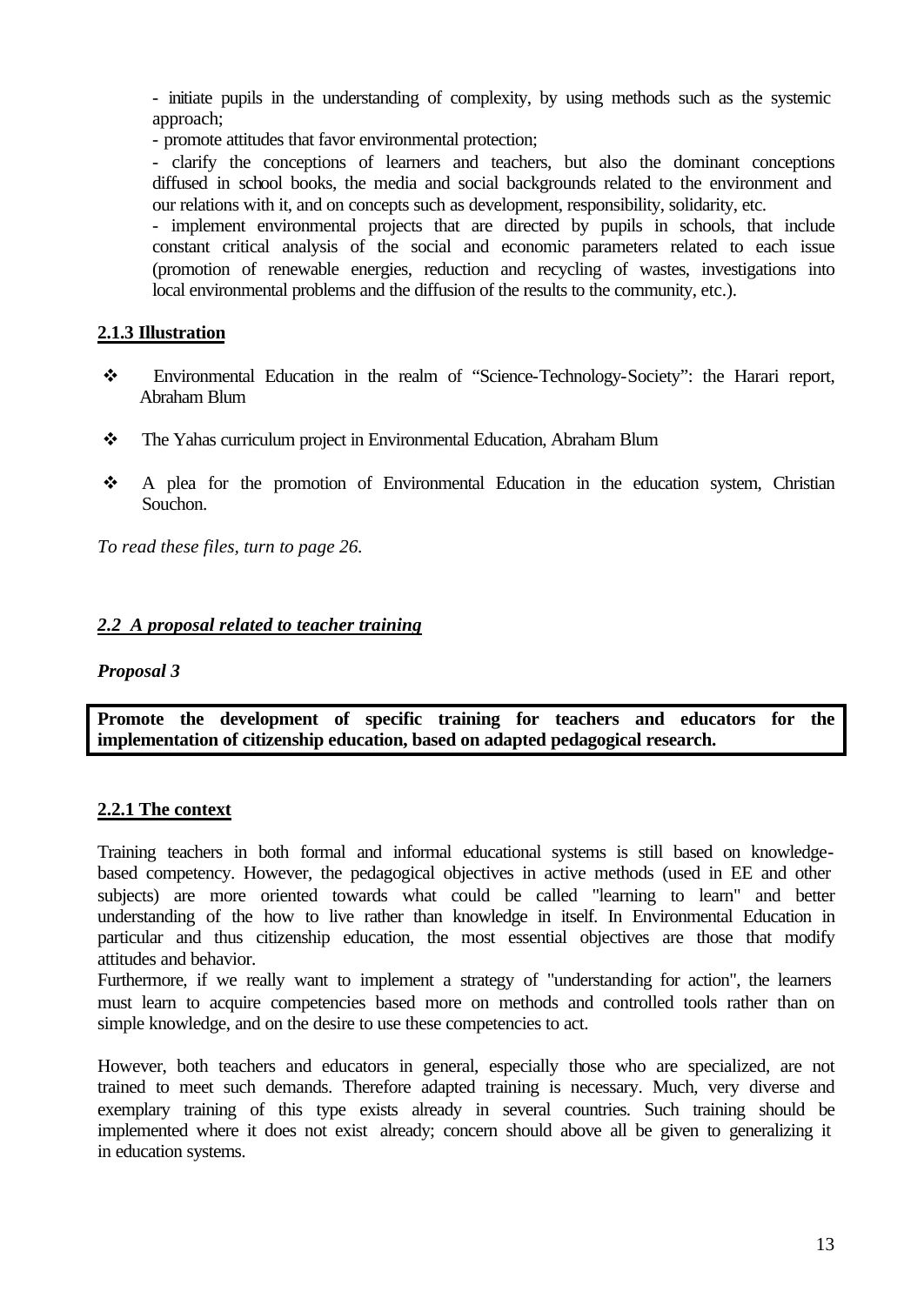## **2.2.2 Directions for action**

To develop this proposal, attempts should be made to implement and diffuse training intended to instruct teachers and educators to use methods adapted to EE and Citizenship Education, such as:

- analyze content, not only that of literary texts, but also texts related to social debate (e.g., diffused by the media);
- conceptual analysis derived from content analysis (including the meaning of words: etymology);
- analysis of conceptions (social perceptions) and values;
- the systemic approach as a tool for analyzing complex situations;
- the development in the classroom of transversal conceptual contents (interdisciplinary);
- the organization and implementation of a project (choice of subject, seeking partners, choice of educational methods and materials, application, evaluation).

Here, use can be made of available and reputedly efficient didactic "materials" and significant experiences developed and applied specifically for EE all over the world that have already met with success.

Within the EE education community and in the Alliance Environmental Education workshop, this position could find essential support in the analysis and evaluation of existing experiences or those to be applied by:

- identification, evaluation and diffusion of educational experiences (by using illustrative texts or "experience files");
- critical analysis of documents produced by our partners (other Alliance workshops working on environment and development issues, organizations of educators and activists working for the environment, etc.) and their use as raw material to train teachers;
- the analysis of the results and potentials of Internet discussion forums on the educational level, i.e. as a tool for teacher training.

## **2.2.3 Illustration**

- $\cdot \cdot$  The project of a movement of schools for and in Sustainable Development, Jean-Michel Lex
- v A Brazilian environmental program for teachers and community leaders: the *Muda o Mundo, Raimundo!* project , Vera Rodrigues.

*To read these files, turn to page 26.*

# **3. A PROPOSAL ADDRESSED TO THE GENERAL PUBLIC AND ITS ADAPTATION TO DIFFERENT TARGET GROUPS**

## *Proposal 4*

**Promote the acquisition of skills (scientific, technical, etc.) and encourage citizens to commit themselves to actions related to issues that affect their daily lives (health, food, risks, etc.) and which are also part of community life.**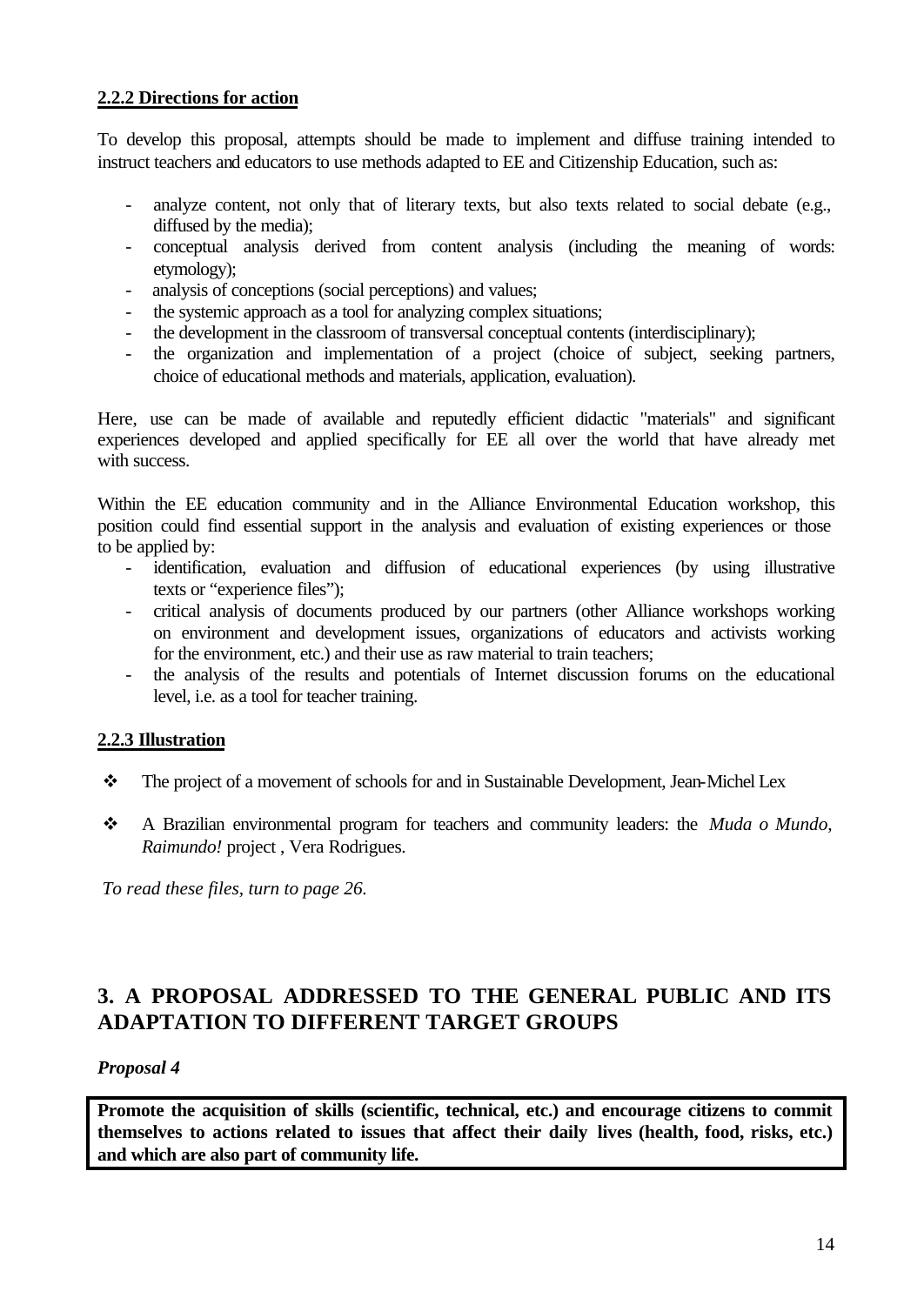## *3.1 The context*

This proposal seeks to mobilize citizens in general, i.e. as many people as possible. The aim is to permit the best and most general application of citizenship possible via the continuous and thorough democratic control of choices related to the environment, development and resource management. By adopting an educational point of view, or more modestly, by working to promote awareness about environmental, development and resource management problems, we seek to address the general public, which means everybody!

The public in all its dimensions is so vast, without real frontiers, that it is certainly more prudent to consider making it aware rather than aiming at genuine in-depth education. Furthermore, we rapidly became aware that seeking to reach as many people as possible was probably utopian. The general public may be reached more efficiently through relay groups (organizations, specific socio-professional groups) (cf. proposal No. 5).

Thus, to achieve optimum efficiency in aiming at this public, we decided to take two directions.

1) The first led us to distinguish certain categories within the general public, according to characteristics that remain general but which imply differentiated roles (membership of a community, activity within this community, level of integration, etc.).

We also felt it wise to focus on certain categories of more or less identifiable citizen:

- **women**,
- **young persons receiving informal education,**
- **members of specific communities** (villages, districts),
- **consumers**, i.e. everybody.

The way in which personal perceptions change from focus on the self to awareness of living in a community is strongly linked to the feeling of belonging that being a citizen gives. This role differs according to country, culture, social background and its organization.

Roles in society vary according to such aspects as age and sex. Thus women play a more important role in the family regarding the consumption of goods and services, health, and the education of children (especially for the youngest, and this continues outside the school environment).

Young children and adolescents have a more intense social life in the relations with each other and adults. Outside school, they find themselves in situations of non-formal education, sometimes benefiting from services catered by structures set up specially for them. The family and the community in a wider sense participate considerably to this spontaneous education, which also occurs to a great extent via a "self-education" process within each group.

The members of a community in the same geographic locality are subject to the same risks to health, well-being and the environment. Therefore they could mobilize to act together.

In addition, citizens of all ages are consumers; even the poorest need to consume the minimum necessary to sustain life.

*Comment*: The choice of categories of citizens was done according to the main concerns of those who participated in the Internet discussion forum and at the Syros meeting. Other approaches were considered too. Naturally, the aim is not to provide an exhaustive list but to put forward a proposal submitted for discussion and then enhancement.

2) The second direction is based on the observation that the general public can be reached at very different times and places, where educational messages can be diffused to a number of ordinary citizens (not necessarily identified within a specific community or a given socio-professional group).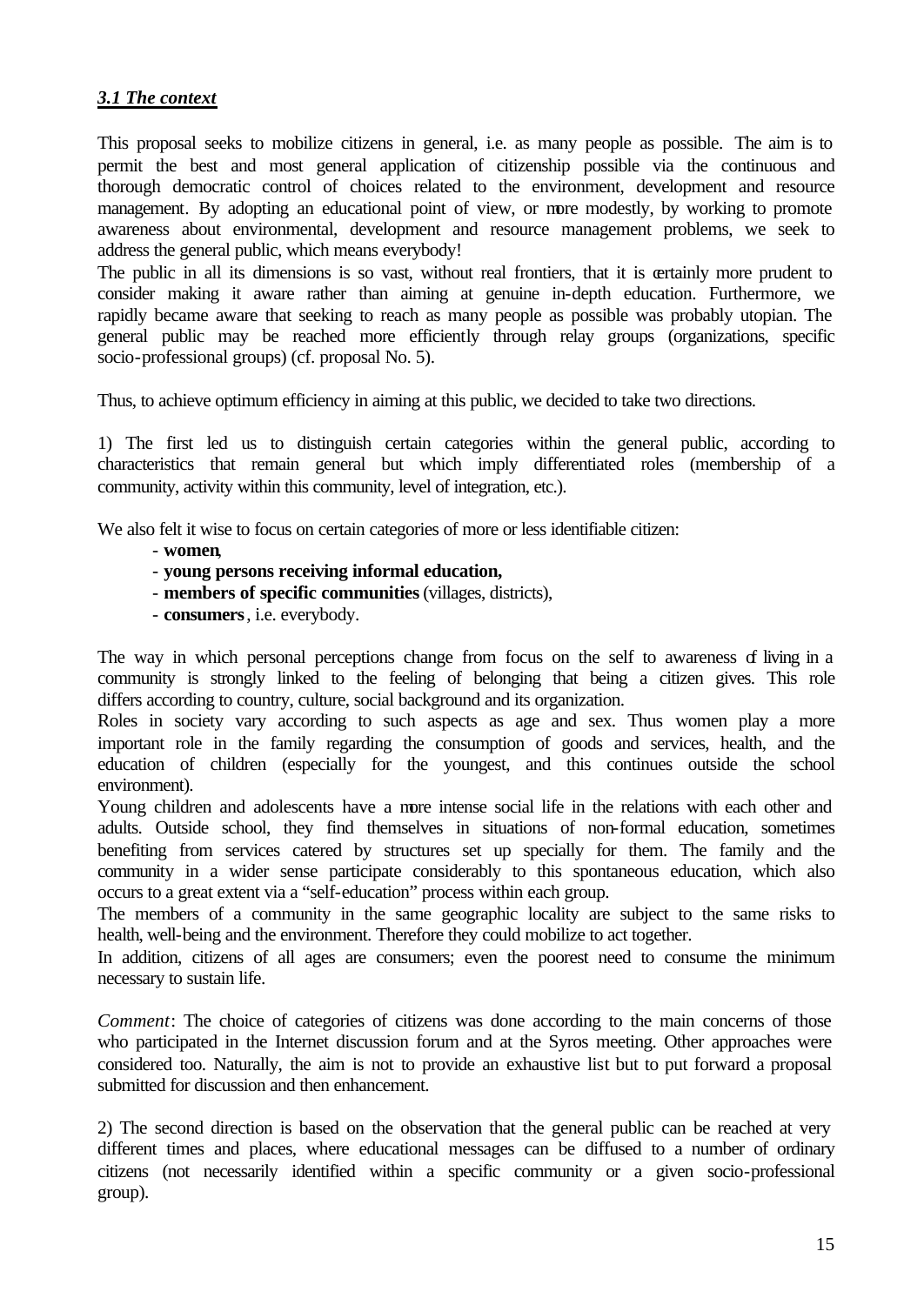With respect to time, it is possible to identify:

- time for consumption,
- time for trips, travel and transport,
- time for leisure and culture (reading, information, etc.),

and time when each of us is in some way similar to others who have the same activities.

As for places, mention can be made of:

- public places in towns, cities and the countryside, meeting places, cultural centers, shopping centers or more intimate places that permit reflection on pollution, health, energy and values (doctor's surgeries, churches, etc.).

### *3.2 Directions for action*

1) **Women** have been identified as an especially important group due to the importance of their role concerning consumption, health in the family and children's education. In communities in developing countries, they also play an important role in managing natural resources (water, forests, etc.). The aim is to create the conditions required to allow women to:

- express themselves more on public affairs and be more involved in running them,

- obtain more means to critically analyze situations and competencies to carry out certain actions (in the sectors of food, health and children's education, among others),

- have greater access to education, especially in poor countries where they are frequently excluded. Here, Environmental Education can permit setting up a school that deals with daily realities and the wide range of subjects making up social life.

2) Regarding **young persons receiving non-formal education,** their difficulties go well beyond the problems of environment and health, since they are going through a period in their lives during which their need to assert themselves makes them easy prey in rich, productivist and wasteful societies.

Generally, whatever the country, young persons are too often subject to frustration and their integration into adult life is frequently difficult.

By drawing from the idea of community education and referring to Environmental Education, which, it should be recalled, is based on solidarity with future generations, the aim is in particular:

- to give them access to education that reflects their concerns and social realities. This would allow them to avoid feeling that the formal education they receive at school is inadequate ("What good is it? " is a question often asked to express their rejection of school which in turn rejects them implicitly),
- encourage young persons to commit themselves and give them the means to take initiatives and organize their actions themselves,
- encourage them to create their own organizations, possibly in association with other organizations, so they have better access to leisure, sports, etc.

Relations with environmental protection organizations that call on the spontaneous generosity of young persons are fundamental. Emphasis should also be given to the need to get more young people to take an "interest" in problems that they feel only concern adults but which will become theirs in a very short time (they are, or will be, electors in only two or three years time!). Critical analysis of the information diffused by the media is obviously related to the educational role that journalists and other professionals in the information sector could play.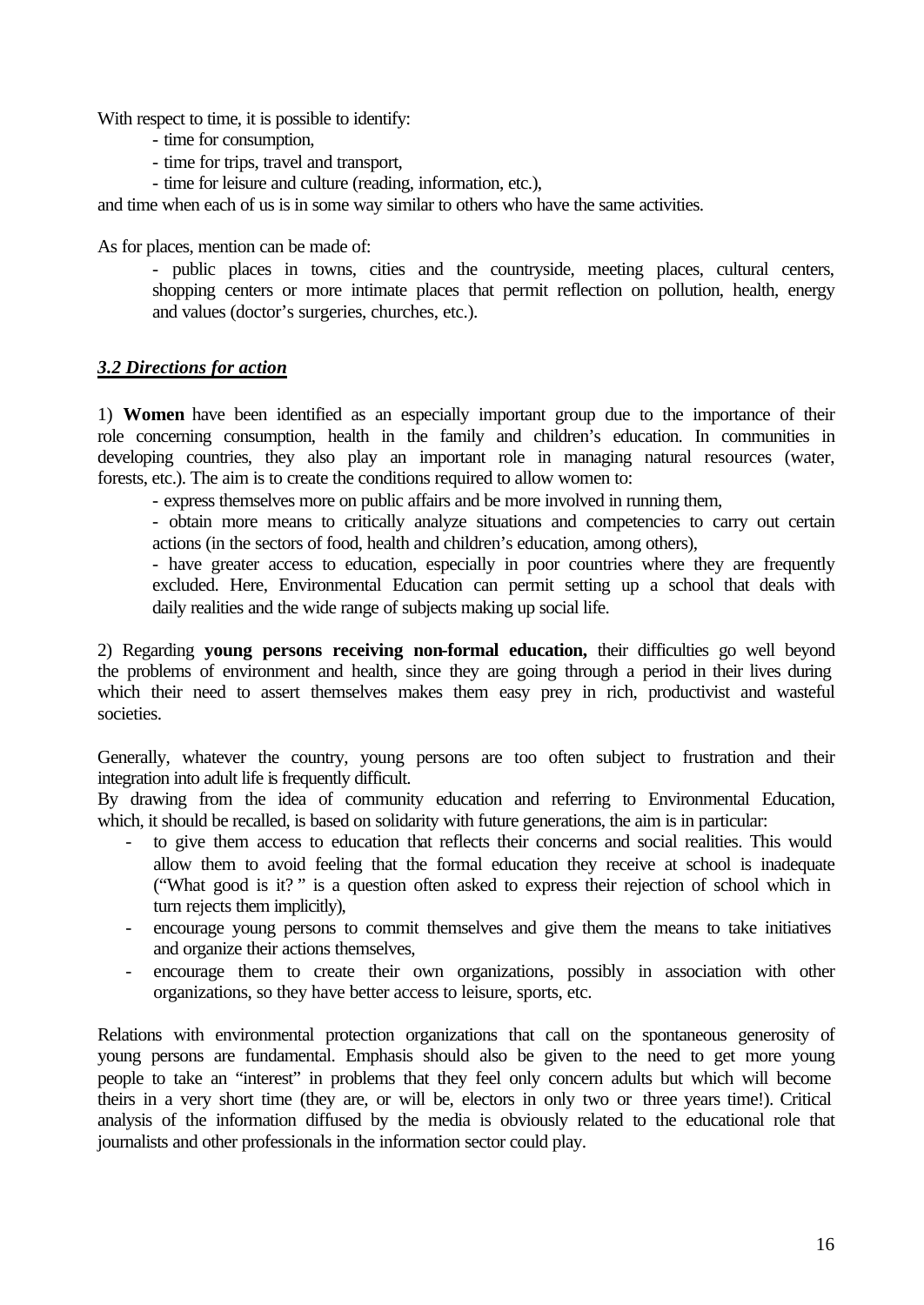3) Regarding citizens as **members of a community** at geographic level, their participation in managing affairs that affect everyone is usually limited to periodic voting, causing them to rely on politicians (elected representatives) and the administration, both of which are free from real control between times.

What is really needed is encouragement for the largest number to become involved in the management of their daily lives, via the acquisition of certain skills. This leads to:

- seeking reliable and accurate information and subjecting it to critical analysis,
- expressing one's opinion and taking direct control over certain situations, especially those in which public authorities are deficient (e.g., the layout of a highway in the case of territorial development, etc.),
- being capable of formulating proposals for solving problems.

Several channels can be considered so that ordinary citizens can take action. We mention the following by way of example:

- commitment in environmental protection organizations, consumers' and users' organizations, setting up similar organizations and giving greater force to existing ones,
- commitment by individuals to political action,
- appealing to the media (especially to journalists, to demand more information, details, analyses, etc.),
- commitment to legal action when laws are blatantly violated.

4) **Consumers** constitute an essential category insofar as consumption concerns everyone. This sector obviously participates in the economy, but environmental and other problems are generated by consumption, leading to effects harmful to health and well-being.

Therefore action is needed to (by way of example):

- permit everyone to identify their essential needs: to ask the question "Do I really need this?" before asking, "What should I choose?";
- resist advertising, gadgets, that which does not last, etc.;
- avoid waste by over-consumption;
- choose healthy food and follow a balanced diet,
- attempt to reduce packaging, since it totals over half of waste in industrial societies.

Action by existing and future consumer organizations is essential in this area, for example, against deficient control of product quality by authorities (food, water, etc.) or the prevention of risks. Besides the fact that individuals are invited to participate in their actions, organizations play an educational role when they diffuse criticism of environmental problems to the general public.

## *3.3 Illustration*

- \* Development of a leisure center in France, Jean-Paul Braux
- v Learn while teaching: Environmental Education through action, Kuntala Lahiri-Dutt
- $\div$  Legal action for the environment and Environmental Education: the case of the Fly River, Kuntala Lahiri-Dutt and David J. Williams
- v An example of community management of natural resources by women (Popenguine, Senegal), Urbain Njatang

*To read these files, turn to page 26.*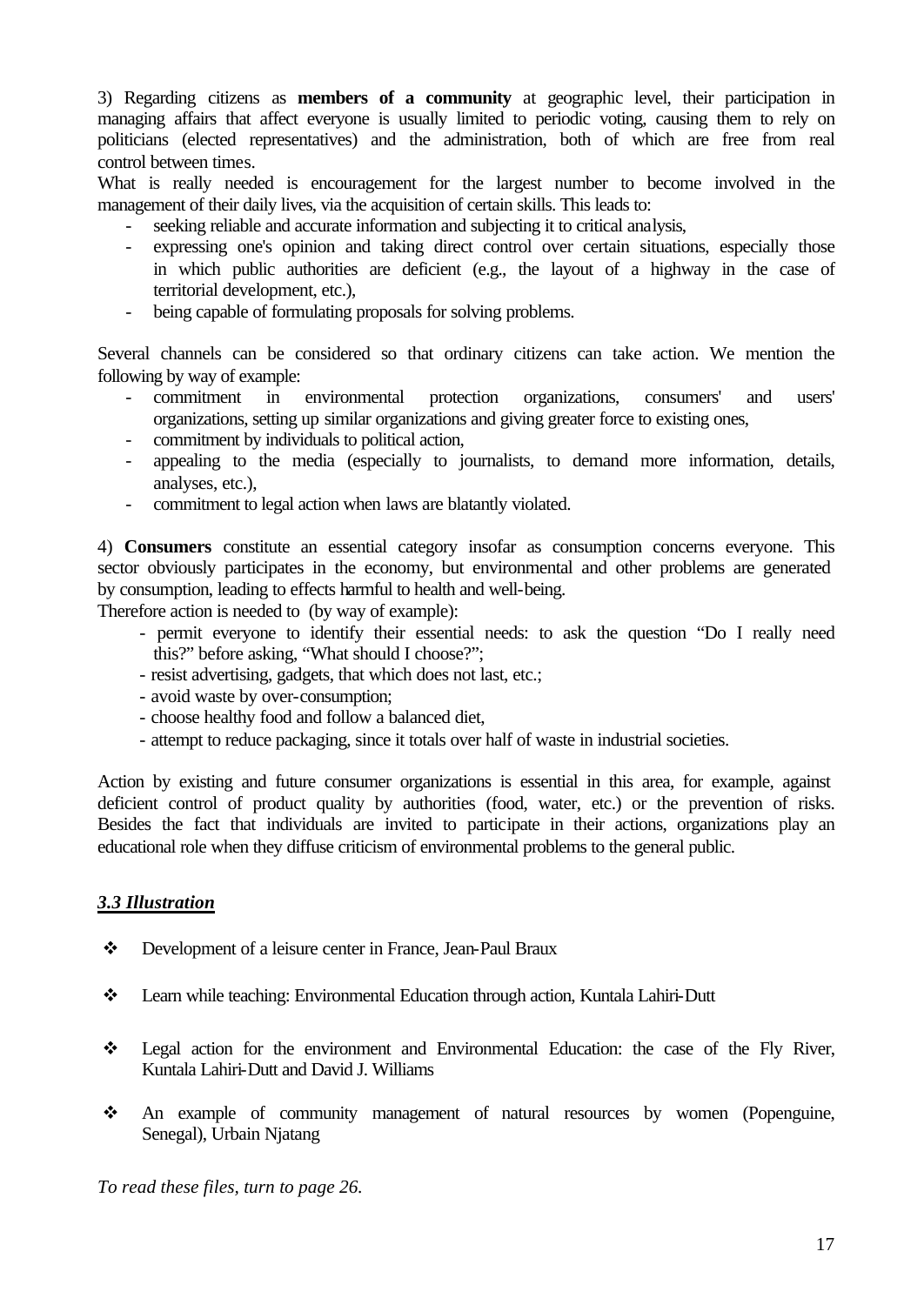# **4. A PROPOSAL RELATED TO SOCIO-PROFESSIONAL ORGANIZATIONS / "RELAY GROUPS" WITH THE AIM OF REACHING THE GENERAL PUBLIC**

### *Proposal 5*

**Get organizations and socio-professional associations to act as relays and driving forces for the development of Environmental Education and Citizenship Education for the general public.**

### *4.1 The context*

Reaching the general public, or at least a very large number of people, can only be done by making use of "relay-groups" that represent specific social and professional milieus.

First of all there are **organizations** that exist at different levels (local, national, international) among which the most important are:

- environmental protection organizations,
- consumer organizations,
- district education organizations,
- and more informal associations, in particular those that give the opportunity for debate on a problem or specific conflict.

The **media,** which play a considerable role in shaping public opinion. In addition to "traditional" media (the press, radio, television), we need to pay particular attention to the electronic press, which is becoming increasingly important. Journalists are vectors of awareness and learning, by popularizing scientific knowledge in programs on the environment and resource management. Furthermore, the media are powerful vectors for diffusing prevailing thinking on development, social relations, and for allotting responsibility for the occurrence of environmental problems.

Politicians, who obviously influence daily life through the choices and decisions they make. Here we distinguish between politicians at local level (members of local municipal councils), regional and national levels (e.g., members of parliament) and international level (representatives of a country in international organizations such as the European Union or the United Nations). Besides making decisions as such, their speeches are recorded and diffused by the media, which in turn inform and shape citizens' opinions on the issues that affect their lives.

Lastly, there are professional groups and sectors whose activities have a great impact on the environment:

**- farmers**, who are responsible for managing much of national territories to produce food in artificial ecosystems; they shape the countryside and ensure a certain type of relation with nature. In addition there are those who manage or use other types of space: forests, the sea and lakes (for transport and fishing);

- **engineers, architects and town planners**, responsible to a great extent for developing the territory and urban spaces in particular. Architects are in close contact with the general public, since they supervise the construction of houses, they make designs and choose construction materials.

**- company directors** and especially **industrial corporations** whose activities can cause pollution, all kinds of nuisance and impacts on resources. National and international legislation obliges them to take measures to prevent pollution and repair damage done to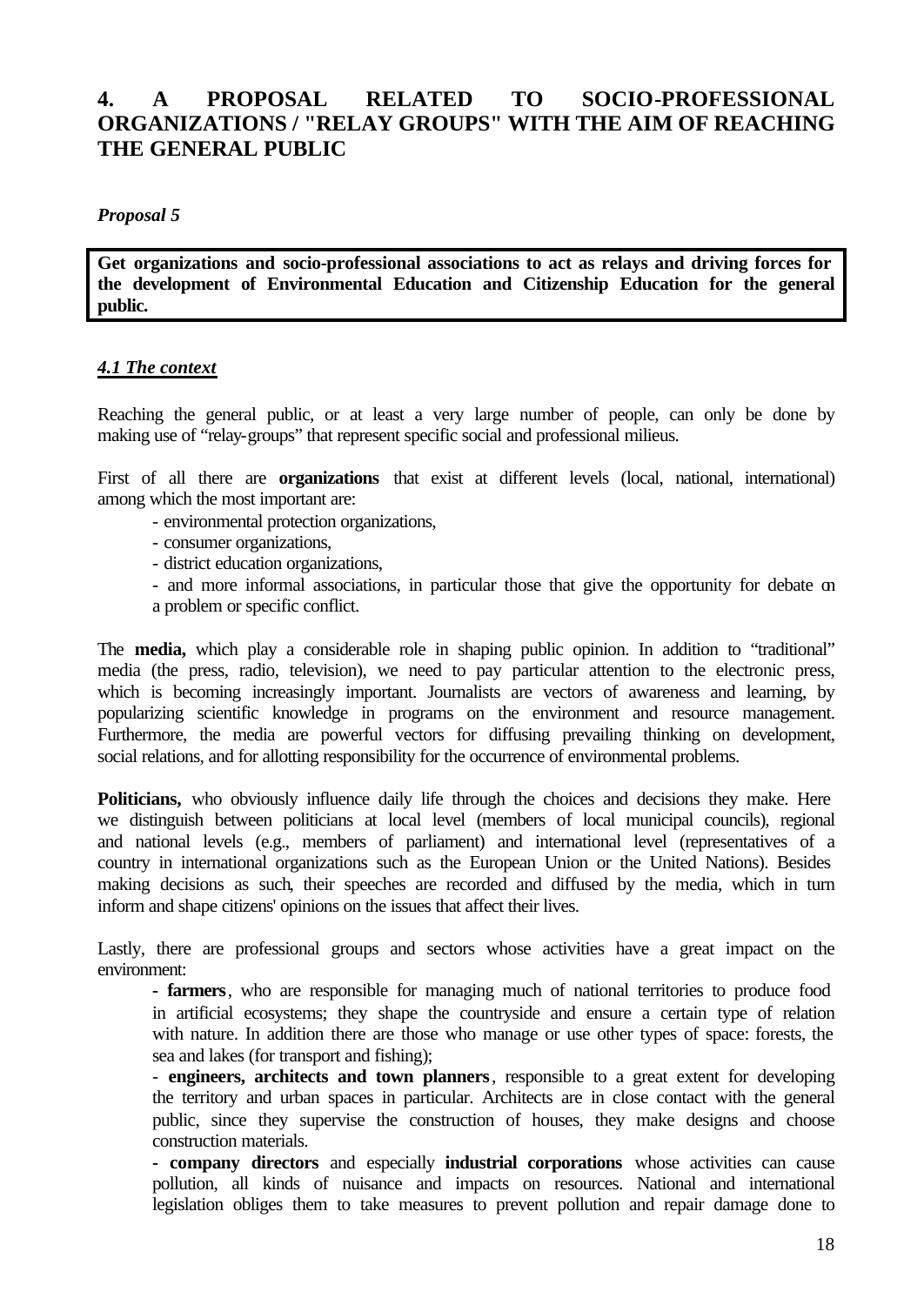the environment. They seek to promote their public image via certain actions, thus they can use this type of communication to inform and educate the public.

**- scientists and technicians:** they play an essential role in choosing technologies and how they are applied. They also play an important role in explaining the causes of pollution and its impacts on human health and ecosystems, and the measures required to mitigate such impacts. Thus they diffuse information on scientific processes and technologies to the general public.

**- actors in the tourism-leisure sector** who are involved with contacts between populations and natural areas, the countryside, forests, the sea and with other populations with different standards of living and cultures.

## *4.2 Directions for action*

For each relay-group, the objectives to be attained could be the following regarding Environmental Education and citizenship education:

1) For **activists in organizations** 

- acquire increasingly specific competencies in order to obtain credibility and recognition in the debate on environmental and development issues;
- learn how to set up projects, communicate and make proposals and counter-proposals;
- know how to seek and use existing pedagogical material on environmental issues;
- create and increase links with teachers in view to getting schools to be more open to the exterior,
- promote closer links between organizations capable of working jointly on specific subjects related to citizenship education: training courses, joint action programs.

Some of these objectives recall the need to set up specific training intended for members of organizations.

2) For **professionals in the media** (chief editors, editorialists, journalists, reporters, columnists, commentators, directors of radio programs and audio-visual documents, etc.)

- seek to set up general and specific training courses in colleges of journalism on:
	- methods for analyzing environmental complexity (the systemic approach or other approaches);

- popularization of scientific language and critical analysis of scientific expertise and relations between the public and science;

- methods of analyzing trials of strength between sectors of society involved in environmental problems, in order to establish chains of responsibility for specific problems;

- set up shared training courses and exchanges that link, for example, journalists and activists in organizations so that they can benefit reciprocally:
	- the aim for the training given to journalists would be to teach them how to report on an event or project on the basis of a clipping file and elements collected through contacts with organizations. Thus the press could carry out more in-depth and objective work less influenced by the emotional aspect of events;

- the aim of the training given to activists of organizations would be to teach them to prepare a good clipping file so they can better argue their case in debates;

• encourage the public (individuals, small groups and structured organizations) to react by communicating with the media (for example, through personal contacts or letters to the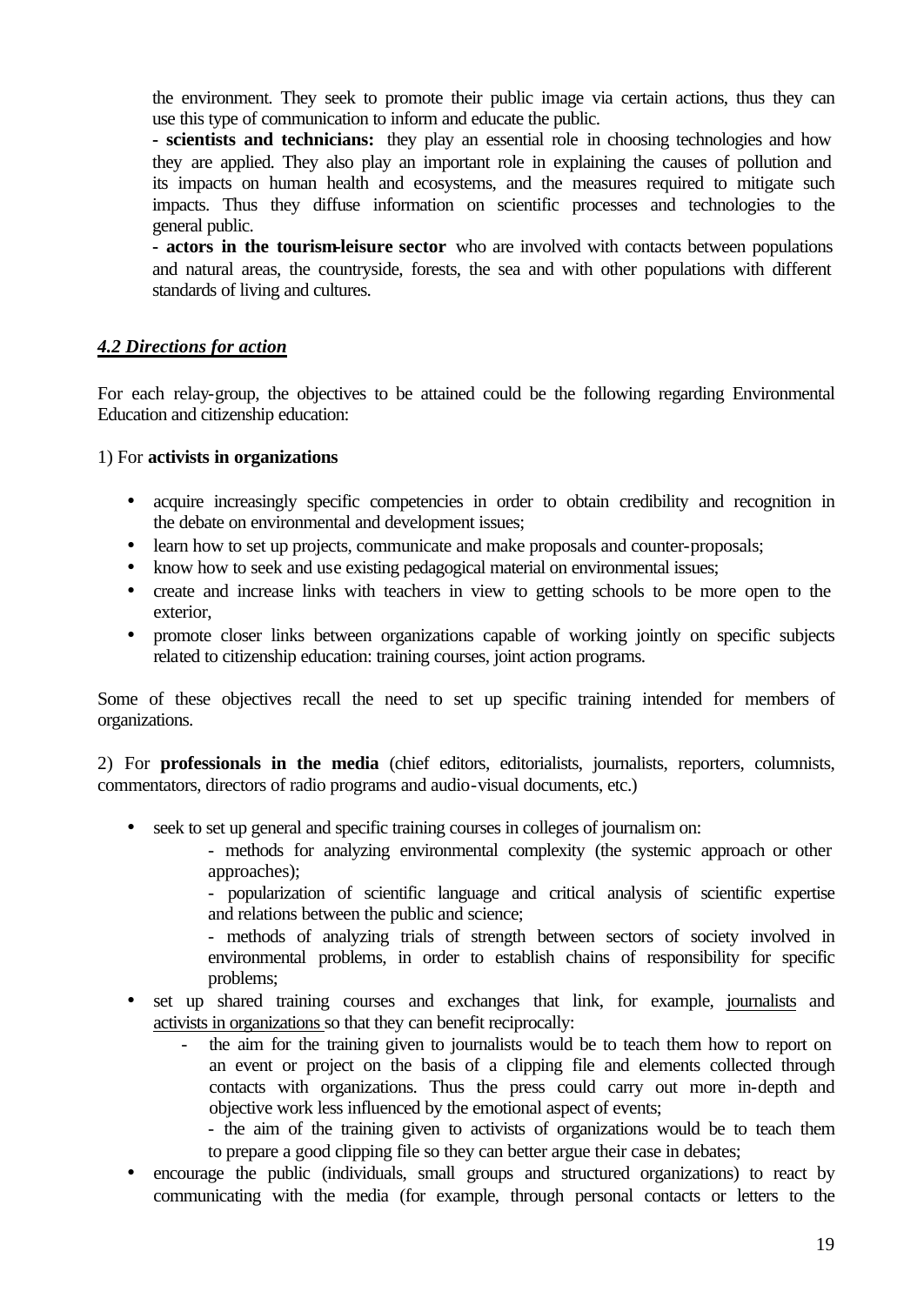editor), to express their opinions, positions, protests and criticisms on the information supplied. This is a way of democratically controlling the media, henceforth evaluated by an active part of the population.

### 3) For **politicians and administrative authorities**

Organize actions aimed at involving them in the critical examination of concrete situations, in taking into account opinions expressed by groups of citizens and in solving environmental problems to counter prevailing superficial and demagogic attitudes, in particular:

- Explore different pedagogic methods aimed at this sector of the public, by associating organizations, the administration and universities:
	- encourage politicians to participate in projects and actions in the field set up by organizations;

- organize public debates by inviting all the actors concerned by an issue (for example, decisions concerning the construction of a dam);

- organize specific training for elected representatives (e.g., on impact studies, legislation on the environment);
- Diffuse positive experiences on the basis of action taken by politicians: actions and "battles" in favor of the environment. Information on these actions and their implications on the management of problems and the approaches and directions taken can be used to educate the general public. For example, the questions submitted to the European Parliament by its members, when they sometimes demand that concrete measures be taken to solve problems (local pollution, species in danger of extinction) or denounce nonconformity with a European Directive in their own country.
- Communicate to elected representatives the positions of formal and informal community organizations on the environmental dossiers being dealt with. This type of "harassment" strategy can be proposed to the ordinary citizen with the support of organizations.  $\bf{l}$  could take the form of barraging politicians with letters informing them that their fellow citizens know their positions, how they voted and how they either committed or resigned themselves regarding environment and health issues and risks (decisions on development, management of energy resources, Genetically modified Organisms, etc.).

#### 4) **Farmers**

Here, organizations, committees and co-operatives that bring together farmers and consumers at local and national levels should be set up in order to promote:

- direct access to healthy products that can be easily identified by those that consume them,
- identification of the origin of food products, from the place of harvest or breeding to the consumer's plate,
- joint action aimed at the intermediaries (agri-businesses and major distributors).

#### 5) **Engineers, architects, town planners**

Ideally, these groups of professionals whose work has a great impact on our living environment should be able to:

- take into account environment quality criteria when building the structures they design;
- widen their views by taking a systemic approach to identify the indirect effects of their actions and their impact on resources;
- act as genuine educators for their customers and the population.

Communication and training given by these groups could orient them to making commitments as fully responsible citizens.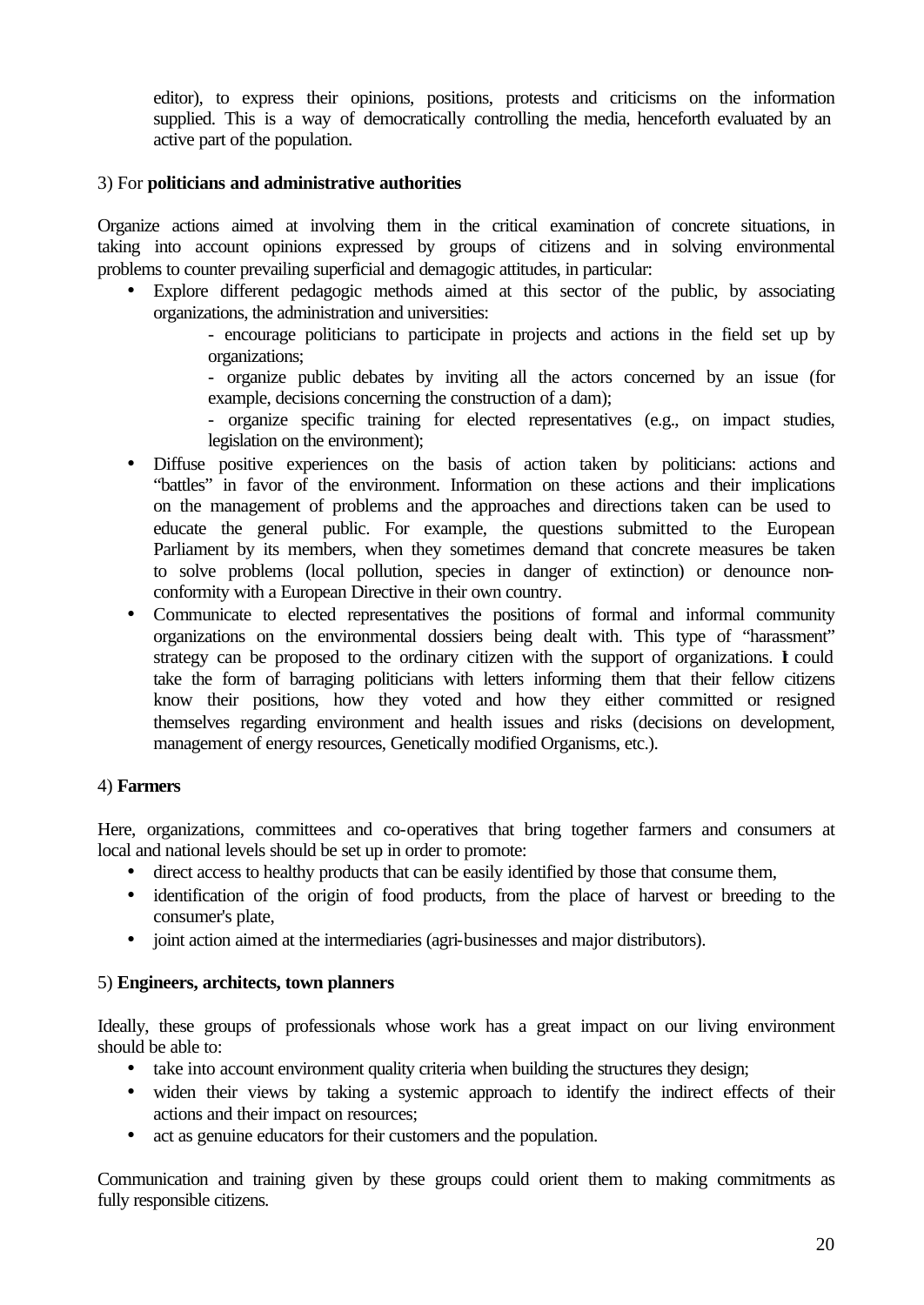### 6) **Company bosses – industrial corporations**

Action could be taken in the sector of businesses and production, especially industrial, on the one hand regarding the relation between companies and consumer-customers, and on the other regarding businesses and workers.

• Regarding the first issue, attempts should be made in particular to:

- get businesses to respect the environment (for example, by applying regulations on wastes, product quality and by the continuous control of their methods);

- make them understand that brand images can be affected by the analysis of their methods and behavior by citizens;

- use the environmental awareness of consumers to counter the search for immediate profit.

• Workers in a company can act to:

- ensure that their safety is taken into account (risks of accidents, the impacts of pollutants on their health and that of the surrounding environment);

- promote concern for the environment at very stage of production (the raw materials used, the origin of the type of energies used, production processes).

- strengthen links between the media as a tool to exert pressure on companies, especially via the labor unions.

### 7) **Tourism – leisure**

- Make consumers of tourism responsible when choosing their destinations and lifestyles;
- inform the purchaser of holidays of the non-visible damage done to the natural resources and populations of the country visited;
- show the "hidden face" of tourism (economic exploitation of the "wealth" of the countryside, folklore and culture);
- highlight the value of tourism that gives priority to exchange, knowledge and respect of the other.

## *4.3 Illustration*

- v How can Environmental Education be dispensed to small farmers? The APEC project in Cameroon, Urbain Njatang
- v Training journalists in the environment and their role in environmental and community education, Polyxeni Ragou
- $\mathbf{\hat{P}}$  The action carried out by a large organization to save ancient forests, Carmen Ramos
- \* An exemplary farming method is used for education through action, Philippe Robichon

*To read these files, turn to page 26.*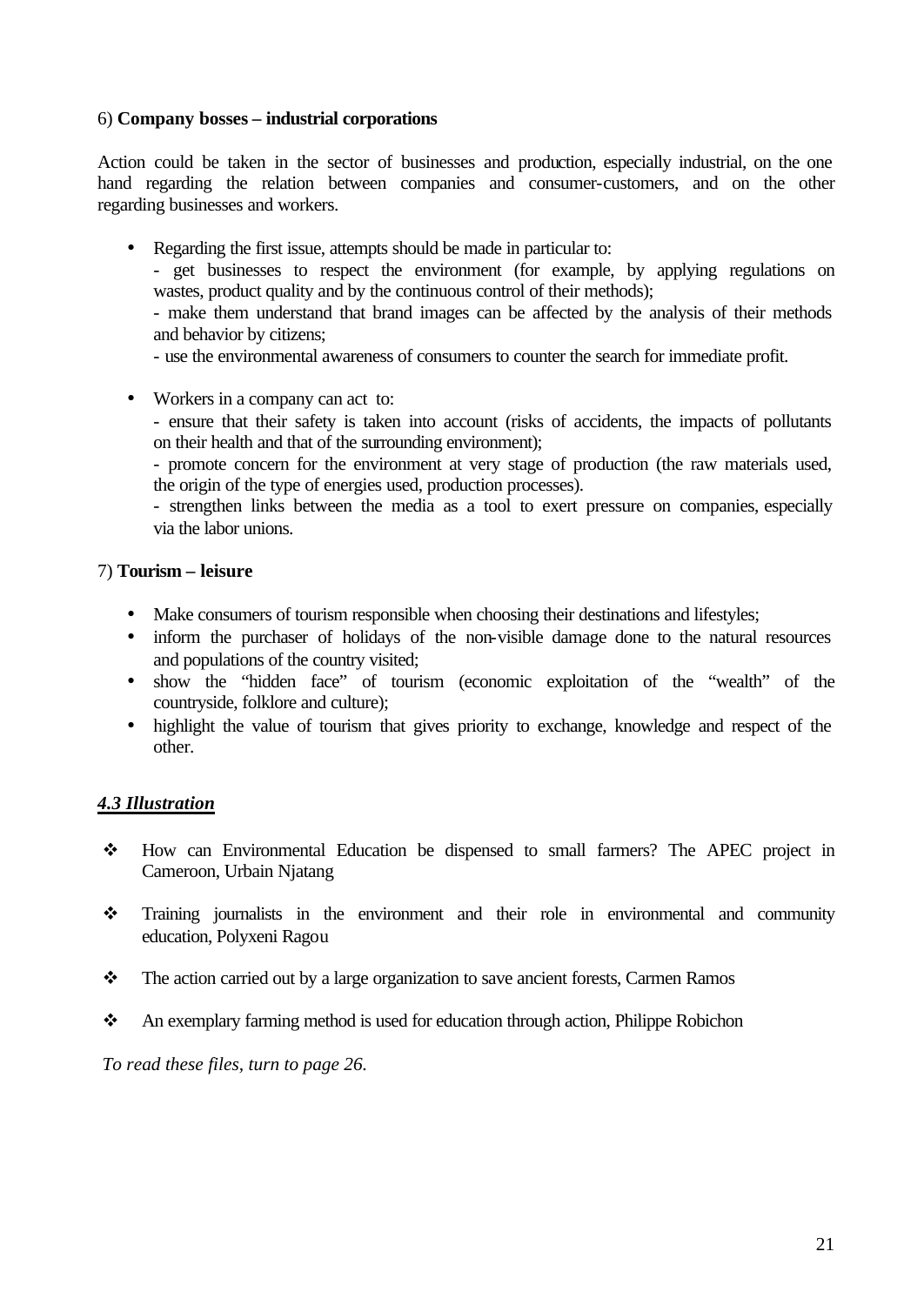# **5. A FINAL PROPOSAL TO CREATE COLLECTIVE WORKING TOOLS**

## *Proposal 6*

**Create collective tools for acquiring competencies intended for all actors fulfilling an educational role in the widest meaning, and through them, for every citizen.**

## *5.1 The context*

The desire to act is all too often burdened by hesitation caused by a feeling of powerlessness in the face of adversaries considered as far too strong: the weight of administrative and economic power, bureaucracy, domination of the media by huge corporations, the superiority of scientific and technological expertise, police state, etc.

Another reaction is to place trust in routine and believe that change is impossible.

Lastly, we often lack the knowledge and competencies required to critically evaluate the information and perceptions diffused by the media, to analyze and understand the causes of problems, and to become aware of our own individual responsibility and possible role in the community.

**The fact of belonging to this informal network constituted by the Alliance, the Environmental Education Workshop, the Polis network and the Dialogue for the Progress of Humankind (DPH) network, has given us a remarkable opportunity to learn of organizations, networks and individuals who carry out exemplary work and struggle constantly** to preserve and restore natural balances, fight for social justice, bring societies and civilizations closer together and promulgate a culture for peace. At our own level and with modest resources, we have attempted to promote exchange and spur continuous dialogue within the Environmental Education community. **Here, we try to propose concrete directions for action that make use of these networks and aim at highlighting their experiences and lessons.**

## *5.2 Directions for action*

The objective is to help citizens, the general public and especially educators to act by giving them confidence and showing them that the chances of success are real, despite the difficulty of debates, combats and struggles. In addition to indirect involvement through reflection that takes into account essential values such as responsibility and solidarity, citizens must acquire basic scientific and technical skills. This does not entail training specialists capable of opposing scientists, for example, by using abstract concepts and mathematical symbols (incomprehensible for the general public), or by opposing technical experts. All that it entails is the power of critical analysis and evaluation, prerequisites for any commitment to action.

Several directions can be considered and the list is not exhaustive:

**IDENT Invited persons and organizations to start exchanging experiences useful for action.** This means using concrete examples (or well argued, precise suggestions) that could be submitted to others in a spirit of exchange and solidarity. To be useful, such relations require as much self-evaluation and self-criticism as possible in order to judge both encouraging successes and stumbling blocks. Reflection spurred by the incorporation of these criteria will lead to seeking the means to overcome these stumbling blocks.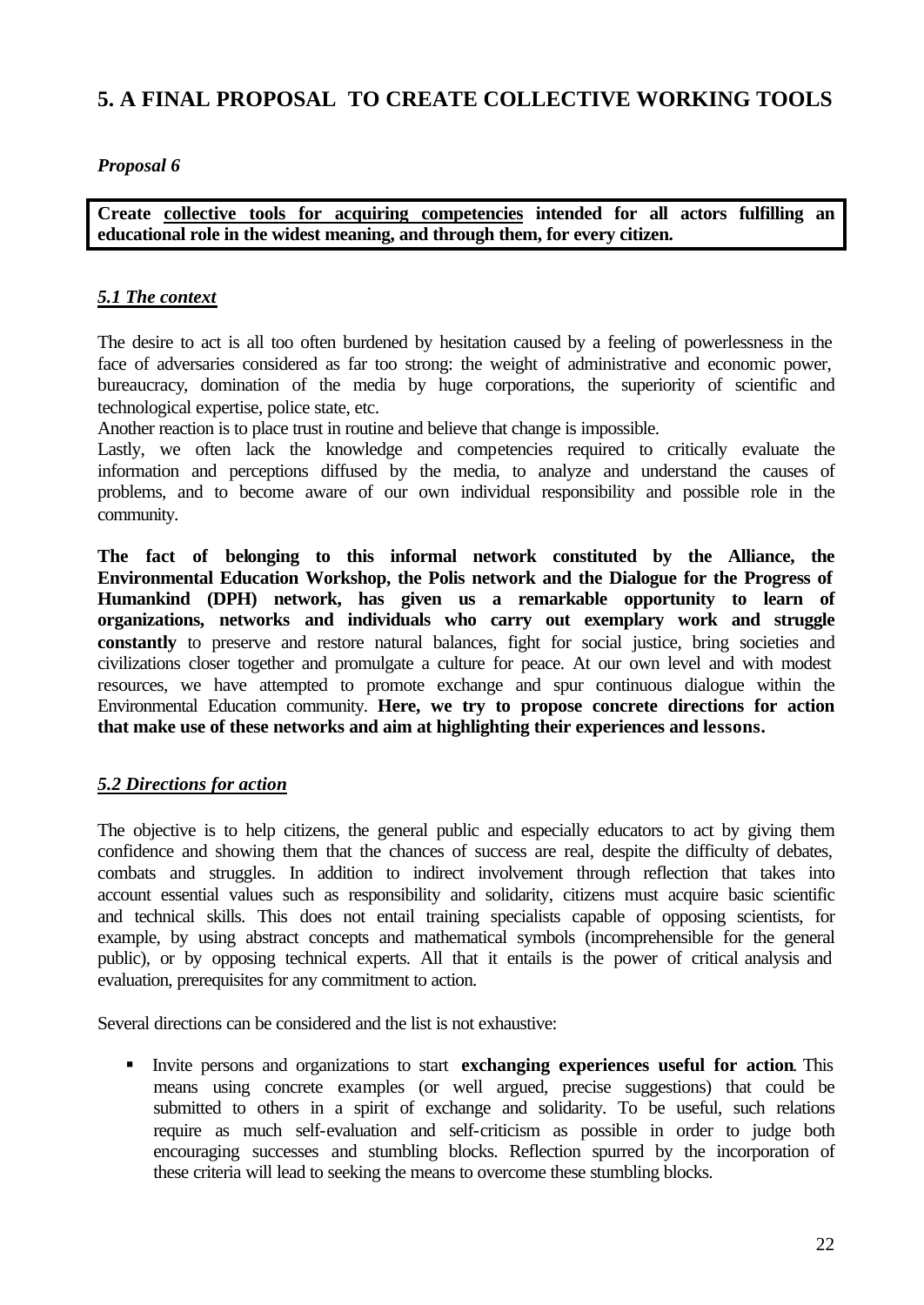ß This is the working methodology formulated by the DPH network – Dialogues for the Progress of Humankind – and used from its beginning by the Alliance Environmental Education Workshop, as well as most of the other workshops. In practice, this method is applied by the constant enhancement of a bank of "collective experiences". Experience files are incorporated in a computerized databank and they are also published on paper and/or presented on the radio in certain countries. In our case, the files written by the members of our network are published in our newsletter "Dialogues for Environmental Education", which is printed in two languages (English and French) and diffused in about sixty countries. These files are also presented in works published by Editions Charles-Léopold Mayer in France and by the Polis organization in Greece (cf. *Education and the Environment*, published in 1994, and *Environmental Education for the 21st century. Elements for debate and perspectives,* published in 2000. Both have been published in English and French).

**We appeal to our friends and partners in the DPH network and the Alliance for a responsible, plural and united world to set out a concrete direction for action that would go beyond the continual enhancement of the DPH network's experience bank, i.e. the creation of Environmental Education multimedia tools, by drawing on the thousands of existing files (and those produced in the future) as raw material.** These tools would be primarily intended for those not used to reading, in order to share the bank's collective intelligence with the greatest number of people. We have already proposed this idea to the members of the DPH network, though no such project has seen the light of day as yet.

**• Develop targeted training** adapted for specific sectors (such as persons working in the media, farmers, company bosses, union activists), on the basis of the following steps:

- get existing training teams to work together for joint actions during which evaluations would be carried out,

- design training methods aimed at general aspects such as: How to analyze? How to communicate? How to negotiate?

- consider more specialized training courses with the help of experts and specialists (for example, law, food quality, resource management, etc.).

**Regarding the participants and members of the Alliance, the experience gained from a large number of Internet discussion forums could be used to design and set up e-learning sessions based on the methods used for the discussion groups.** Much collective experience in this subject has been gathered in terms of material for co-ordination, mediation, the choice of subject dealt with, the selection of participants, and formulating the final product of a forum, e.g., the proposal booklet. As for us, **we consider that these types of forum can constitute wonderful educational tools**. In addition, we have tried to develop such a tool by setting up the Humanity – Biosphere forum in the framework of the Alliance, in 1998. Our appraisal of the educational potential of such a forum is not only based on theory: we learnt much from the exchanges with the other participants of the Environmental Education forum on the Internet (and of course during our meeting at Syros). Now that we are ready to start evaluating the Alliance's discussion forums, we can reflect – with those who are interested – on the practical procedures for setting up an environment and development training forum.

**Setting up an international network** constituted by associations and administrative structures active in EE. The aim of this network would be to exchange experiences and "good practices" and provide concrete assistance to individuals and organizations in search of partners, ideas for setting up a project, bibliographical material, educational material, etc. This objective is in fact that of "Polis – International Environmental Education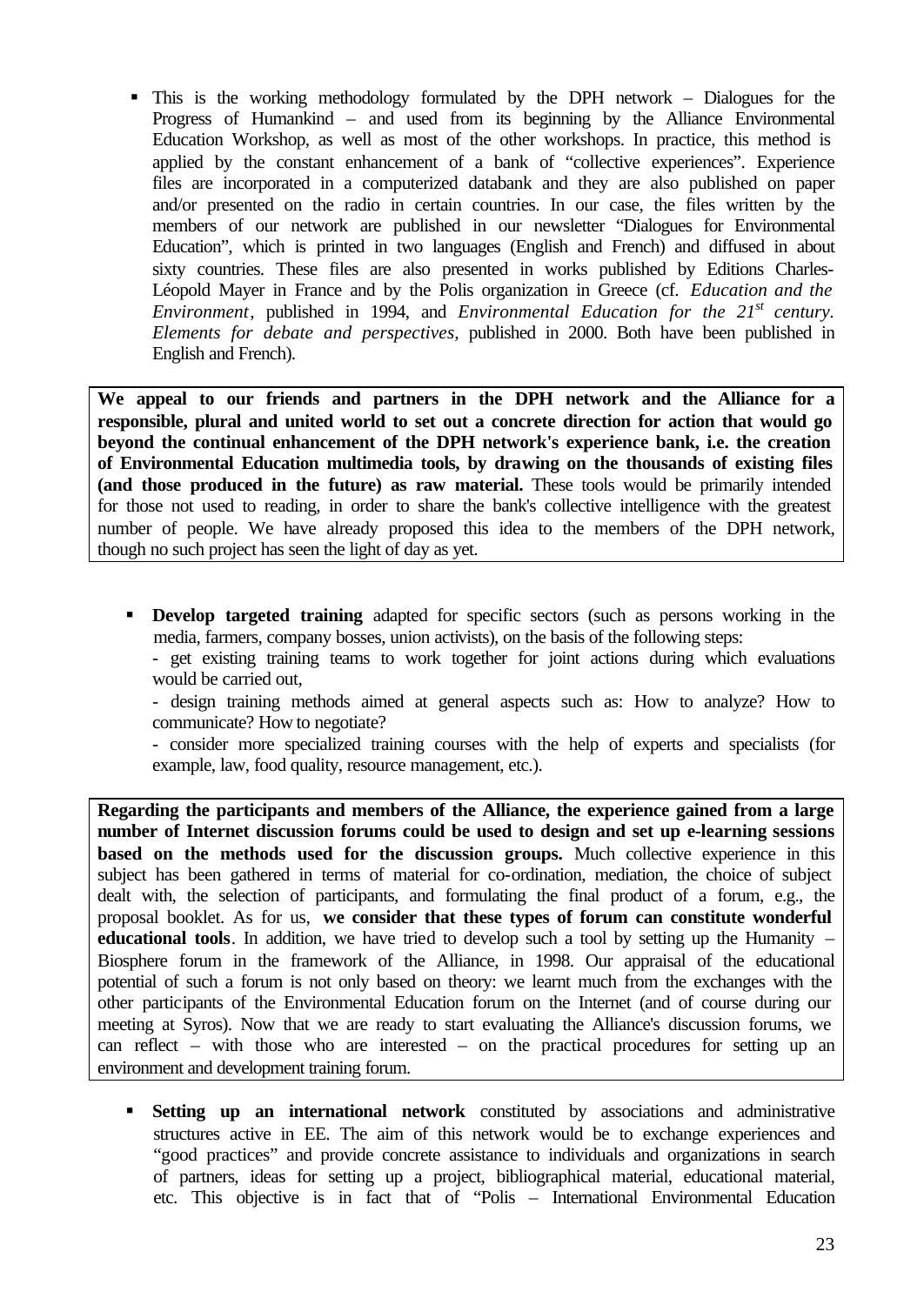Network", which co-ordinates the Alliance Environmental Education Workshop. Since it was founded in 1994, the Polis network has attempted to fulfill these missions at international level by forming and maintaining relations of exchange and collaboration with organizations and individuals from 60 countries. However, this task has been very difficult due to forever more calls for aid, resulting from the growing importance of environmental issues in our daily lives and the spectacular rise in the number of people active in Environmental Education.

**What we propose here is to create an international network of organizations and structures whose members would focus their efforts on specializing in given areas**, for example, EE within state schools, EE in informal education, research into EE, educational action of organizations regarding the environment, etc. **Each node of this network would therefore commit itself to setting up a documentation and resource center for its area of "specialization" and satisfy the needs of educators related to this area.** This structure would permit better management of information flows and provide efficient aid to developing, setting up and evaluating projects at international level.

Obviously, some of these directions for action are in fact the sequels of work already being carried out within the Alliance: networking, exchanges, diffusion of analyses and results of reflection. The Alliance provides us with a remarkable opportunity to meet and continues to provide us with a common space via which we can consolidate our networks and set up new projects.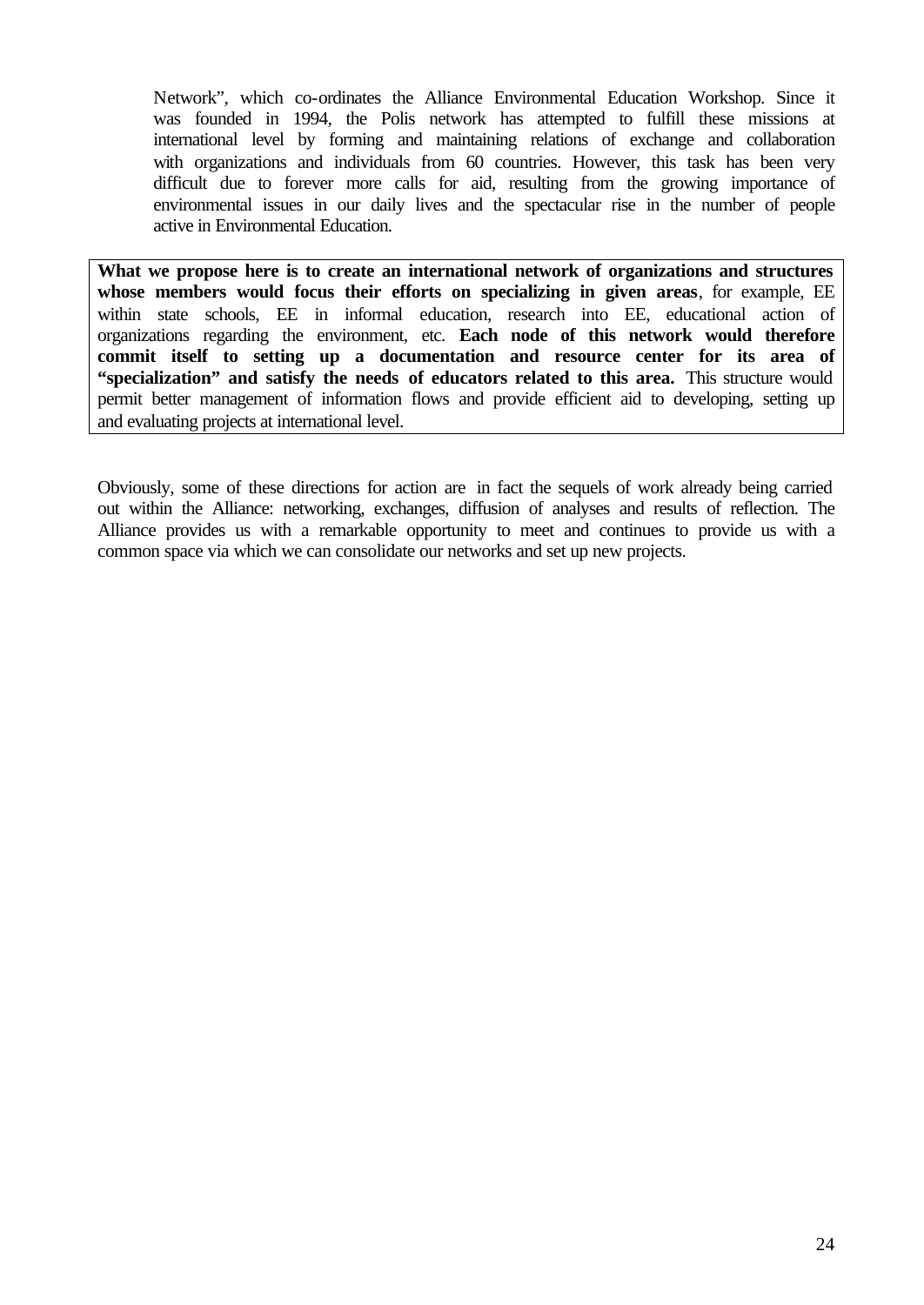# **CONCLUSION: NEW PARTNERSHIPS**

Undoubtedly, there is nothing new about **the idea of situating Environmental Education within the framework of Education for Responsible Citizenship**.

However, what we have attempted in this booklet is to propose concrete **directions for work** to all those who, whether near and far, whether actors or ordinary citizens, feel concerned about Environmental Education. We sum up our conclusion in just a few lines:

- The six proposals and "directions for action" presented above by the group that wrote this booklet **should be considered as starting blocks**. New work done collectively could extend initial reflection, debate and action.
- The Alliance Environmental Education Workshop, coordinated by Polis, has **developed dialogue and reflection on Environmental Education for several years**. Each person and entity is welcome to become a free and independent partner.
- **In addition,** with the final proposal (no. 6), **we propose extending this work to new partners and starting up and monitoring new tools for exchange and work** at international level.

*On the last page of this booklet, you will find a sheet allowing you to Indicate your wish to continue down the road with our team, and work on … "to be continued". Please fill it in! We'll be hearing from you soon…* 

# **POSTFACE… ON THE TRAGEDY OF 11 SEPTEMBER 2001 AND ITS SEQUELS**

As we were about to take hold of the final version of this booklet, we felt unable to remain silent about the horrendous terrorist attack on the United States on 11 September 2001 and on its equally tragic sequels. We want to insist on the urgent need we feel as educators and activists to join forces to develop values of responsibility, solidarity, tolerance and autonomy among young people and adults. These values are also emphasized in Environmental Education. Apart from our solidarity with the victims of the terrorist attack and those of the ensuing war, we want to emphasize the importance of tolerance which should encourage us to combat intolerance and extremism, violence, war and disdain for Humanity with all our strength. We must also reflect on the deeper reasons for terrorist attacks, especially the richest among us; we must reflect on our masked "gods" that revel in the glorification of growth, development, progress, selfish well-being, and unbridled consumption. We must ask ourselves what influence we simple citizens can bring to bear on those responsible (too frequently "irresponsible"), for governing us, especially those that hold sway in economics and politics.

We are not alone! Our work together has allowed us to start building links of friendship, respect and recognition. Our networks represent our strength and give us reason to hope. Is it utopian to want to stop violence, eradicate misery, fear and despair? Of course it is, but we are more than ever confronted by the dilemma of "Utopia or Death" (the title of the book by René Dumont). We shall never find solutions unless Utopia becomes reality.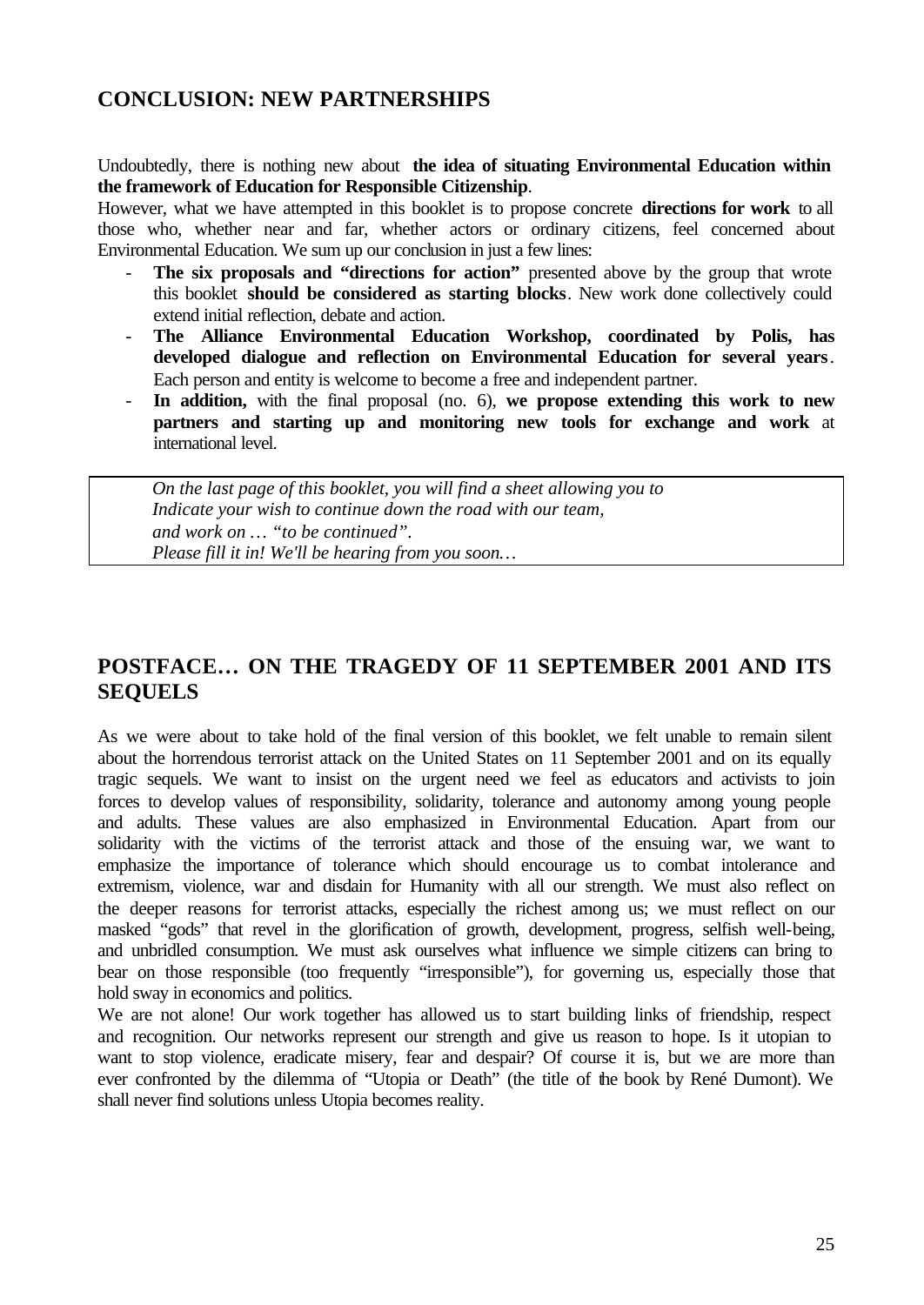# **ILLUSTRATIVE FILES**

## *For proposal 1*

- v Environmental Education: a quest for Autonomy, Citizenship and Social Justice The case of Latin America, Marcos Reigota (p.27)
- $\div$  Education and Environment: building hope without naivety, Lucie Sauvé (p.29)
- v The "citizens' panel": an attempt to promote participatory democracy, Yolanda Ziaka (p.31)

## *For proposal 2*

- Environmental Education in the realm of "Science-Technology-Society": the Harari report, Abraham Blum (p.34)
- \* The Yahas curriculum project in Environmental Education, Abraham Blum (p.35)
- v A plea for the promotion of Environmental Education in the education system, Christian Souchon (p.38)

## *For proposal 3*

- The project of a movement of schools for and in a Sustainable Development, Jean-Michel Lex (p.41).
- v A Brazilian environmental program for teachers and community leaders: the *Muda o Mundo, Raimundo!* project, Vera Rodrigues (p.42).

## *For proposal 4*

- $\bullet$  Development of a leisure center in France, Jean-Paul Braux (p.44).
- v Learning while teaching: Environmental Education through action, Kuntala Lahiri-Dutt  $(p.47)$ .
- v Legal action for the environment and Environmental Education: the case of the Fly river, Kuntala Lahiri-Dutt and David J. Williams (p.49).
- v An example of community management of natural resources by women (Popenguine Senegal), Urbain Njatang (p.50).

## *For proposal 5*

- v How can Environmental Education be dispensed to small farmers? The APEC project in Cameroon, Urbain Njatang (p.52).
- v Training journalists in environment and their role in Environmental and community Education, Polyxeni Ragou (p.53).
- $\div$  The action of a large organization to save ancient forests, Carmen Ramos (p.55).
- v How an exemplary farming method becomes pedagogy through action, Philippe Robichon (p.56).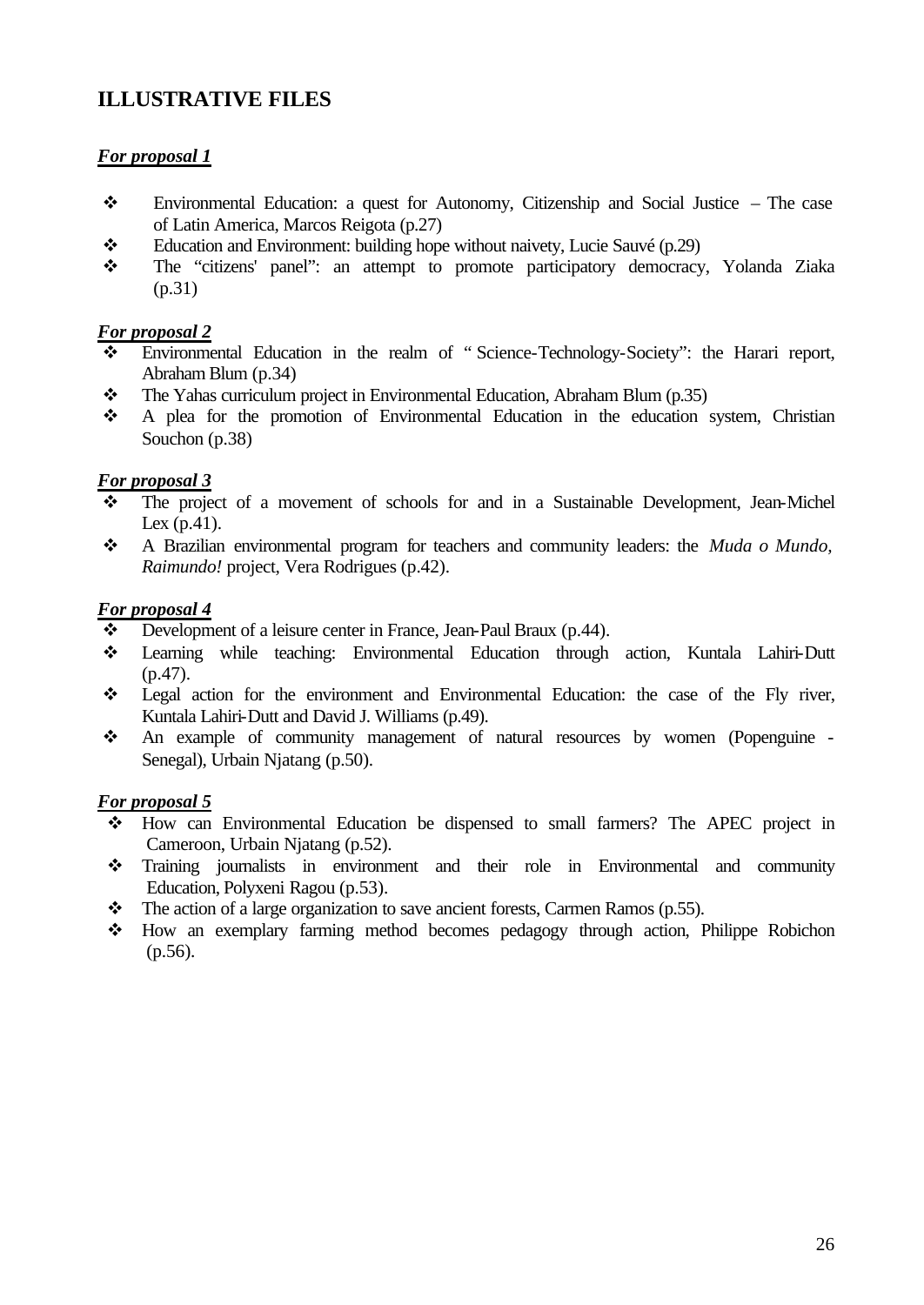## **Environmental Education: a quest for Autonomy, Citizenship and Social Justice – The case of Latin America**

**Marcos Reigota Brazil**

*In this text written by Yolanda Ziaka we present an approach to Environmental Education used by Professor Marcos Reigota, a teacher at the Department of Education at Sorocaba University, Brazil. It gives priority to political, philosophical and cultural concepts as well as to autonomy, citizenship and social justice.*

This analysis includes a critical approach of the method of development used in Latin America, of the exploitation of natural resources dictated by the colonizing countries, of the genocide and the depreciation of indigenous cultures.

In Brazil, Environmental Education is considered by many educators as political education to promote citizen participation in the search for solutions to ecological, local, regional and global problems. This approach goes hand in hand with the attempt by the new generation of intellectuals to go beyond the ambiguity of their relationship with cultural, political and economic centers and their nationalist positions, so that they can confront the challenges of today: globalization, ecological problems and the claims of indigenous populations.

At the beginning of the ecological movement in Latin America, arguments were put forward in favor of the citizen participation. It was associated with the claim for democracy, especially in countries subject to military regimes whose development policies were implemented by technocrats. Now, this argument is no longer limited to groups opposed to dictators, and citizen participation cannot stem populist policies or other policies aimed at transferring government responsibilities to the people. Citizen participation is understood as meaning the autonomous action of individuals and groups at national and global level.

The starting point of this approach, interpreted in different ways in Brazil, is that Environmental Education must not lose sight of complex problems (political, ecological, social and economic) that occur in the short, medium and long terms. As for values of autonomy, citizenship and social justice, they are considered as the basic principles of education. They are not goals to be achieved in a remote future; they must be built every day not only within pedagogical relations, but also within affective and social ones.

Autonomy characterizes an individual who is clearly aware of his specificity in a collective society. For the author, education, whether it be formal, informal or environmental, is only complete when the person learning can, at the major moments in his life, be autonomous, independent, think and act for himself. However, this approach is little included and developed in the main educational institutions, and those who participate in education are not all adepts to this principle.

Citizenship occupies an important place in the education debates in Brazil. When we talk about citizenship, we are attempting to place the human being in the political sphere, in contrast with other viewpoints emphasized principally in mass media that sometimes consider the citizen a "taxpayer" and, at other times, a "consumer". Citizens are more than mere consumers (and more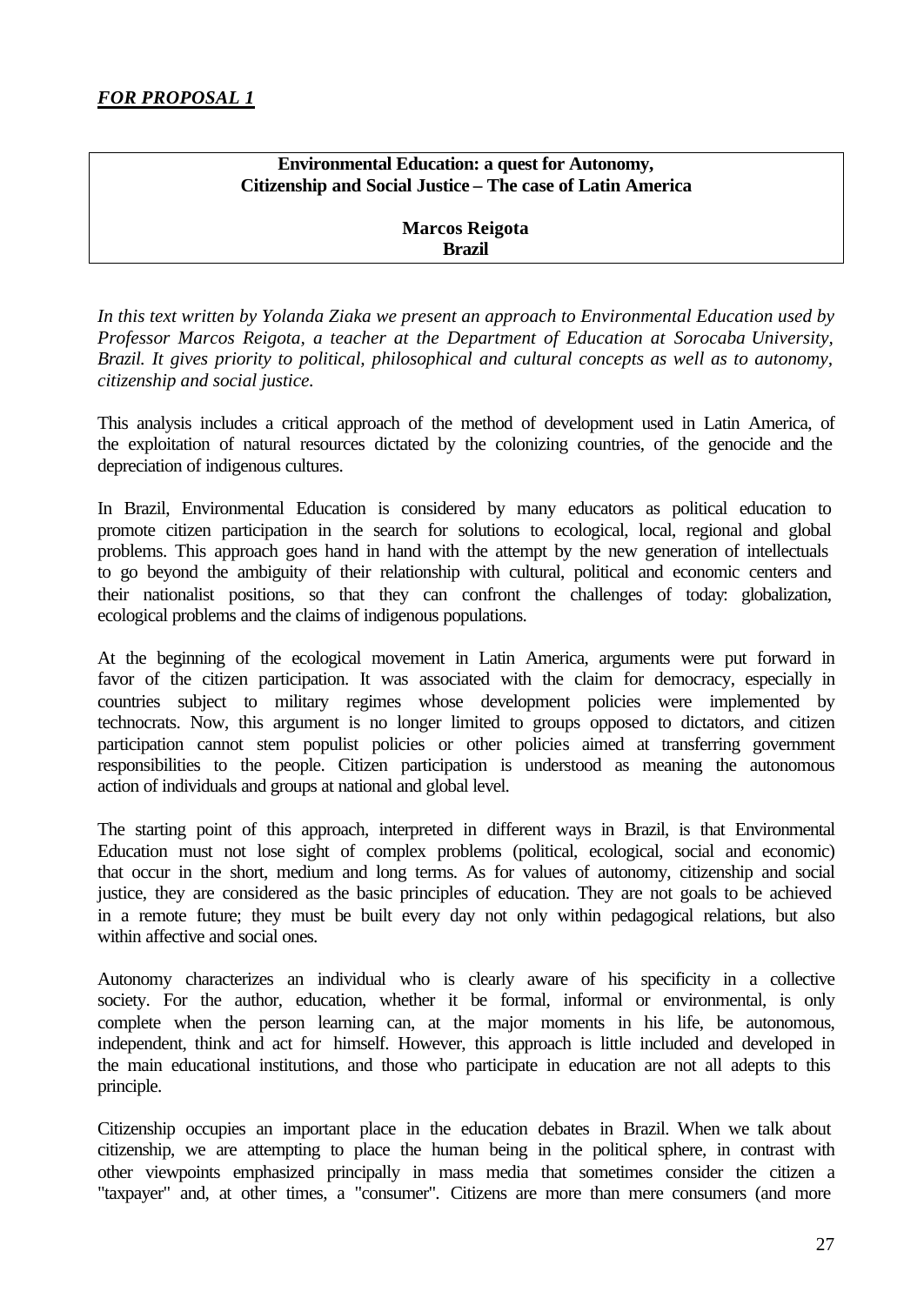than their rights and obligations in relation to the products they buy) or taxpayers (and more than their right and obligations in relation to the taxes they pay).

We cannot think of citizenship without thinking of school, in the sense of an educational, political and philosophical project in which students are given suitable training to enable them to address the political and ecological challenges of our times.

The idea of citizenship, based on political equality among all members of a nation, has been enriched by claims for the right to be different, resulting from the ever-increasing political participation of social groups (homosexuals, blacks, women, indigenous peoples, youth, the elderly, etc.) who have organized on the basis of specific proposals and have broken with the hegemony of a uniform discourse.

In our continuous demand for local and immediate citizenship, we should incorporate the perspective of a more abstract, extensive and scattered citizenship as the idea of a planetary citizenship. We need to expand the real and imaginary frontiers and limits of the specific space of our global intervention and responsibility. In such a global and local context, Environmental Education involves expanding our limits, as well as our immediate limits for political action and participation.

The question of social justice is essential in a society such as that in Brazil, characterized by enormous social, economic and cultural differences. It will only become a just society when there is equitable distribution of the social and cultural goods that it produces. This means that we must consider those who are "different" as such, and not as "equals". A just society would take into account the actual economic and social differences among those who complete the second stage of education, and would give priority, or would reserve a certain number of scholarships for those with a lower level of social conditions, in order to obtain a common asset: the free and public university. This example is controversial, just as nearly all positions that view the standardization and equitable distribution of social goods for the complementation and maintenance of social justice.

The idea of social justice also appears in the definition of sustainable development, which implicitly includes concern for justice and ethics of the present and future generations. But the term "sustainable development" has become banal and its deeper meaning remains unclear for the vast majority of the world's population. Social justice is not simply a local or national problem, it should be situated in the globalized world in which all relationships have distinct results and consequences in different parts of the world. In that sense, diverse action aimed at attaining worldwide sustainability will only respond to the political and ecological challenges of our times if they include claims for social justice in their arguments.

We also insist on the fact that the quest for autonomy and social justice of those who develop political thoughts and actions in a space that is both local and global, constitutes at the same time a fight against the monolithic, homogenous, conformist and neocolonialist thought that has once again gained dominance at the present time. Much work lies ahead for Environmental Education that underscores the three inseparable elements of autonomy, citizenship, and social justice. Such an education must increasingly expand its arguments and practices. It is our only hope for considering the possibility of building a sustainable society.

*Sources: "Global Ecology and Environmental Education in Latin America", Marcos Reigota, in Environmental Training, Vol. 5, N° 11, UNEP, 1994 (Mexico).*

*"Environmental Education: Autonomy, Citizenship and Social Justice", Marcos Reigota, in Environmental Training, Vol. 10, N° 22, UNEP, 1998 (Mexico).*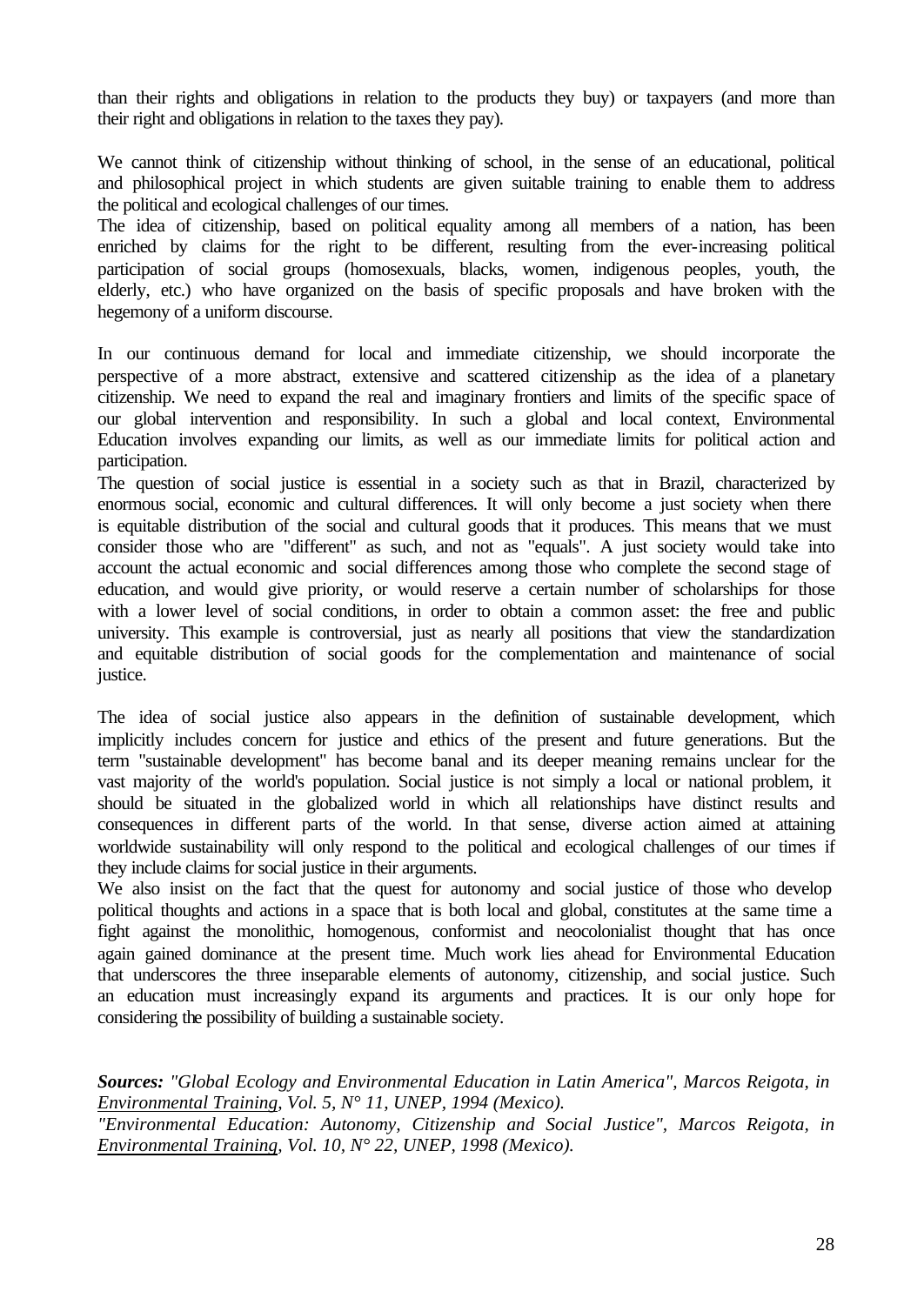*Note: Text written by Yolanda Ziaka on the basis of Marcos Reigota papers mentioned above, also published in Environmental Education for the 21st Century, (2000, Polis-INEE) and in the bulletin "Dialogues for Environmental Education".* 

| <b>Education and Environment: building hope without naivety</b> |
|-----------------------------------------------------------------|
|                                                                 |
| <b>Lucie Sauvé</b>                                              |
|                                                                 |
| Quebec, Canada                                                  |

#### **Teaching relations with the environment**

Environmental Education (EE) aims at rebuilding the network of relations between persons, the social groups to which they belong and the environment. The latter corresponds to a number of complementary realities: it includes nature (its appreciation, respect and preservation), resources (to be managed and shared), a complex of problems (to be solved), a system of relations (to be understood for better decision-making), the entire biosphere (in which we live together in the long term), but above all, closer to home, it is a living environment (that we must know and develop) and a community project (in which we must commit ourselves). The objectives of EE are to develop competencies of critical, ethical, strategic and aesthetic analysis, etc. related to the environment. It is an extremely vast educational project based on many, diverse well-documented theoretical and strategic proposals. It is not just an additional subject or a "form of education" in a long list of subjects, rather it is a fundamental dimension of education as a whole.

The "space" occupied by EE corresponds to one of three spheres of interaction at the basis of personal development: 1) the central sphere is that of the relation with one-self, the building of identity; 2) then there is the sphere of relations with the other, that of the development of otherness (indissociable from question of identity); 3) lastly, in close relation with the two former spheres is that of the relation with living environment, with Oïkos, the "house" that we share together and with other living beings. *Oïkos* is the Greek root word from which stem eco-logy (knowledge of the "house", the definition of one's human ecological niche") and eco-nomy (the management of relations of consumption and fitting out the common "house"). The environment is formed and transformed at the junction between nature and culture. It is composed of biophysical elements, in close interaction with the socio-cultural elements of the populations that live in the environment. This brings into question another kind of otherness, different from human otherness, and which calls for another dimension of solidarity; the sense of responsibility is widened by the incorporation of eco-centric ethics. It is precisely this third sphere of relations that concerns EE.

Such a view of education related to the environment goes far beyond current conceptions that restrict it to the role of tool for solving problems, "managing" the environment" or a simple strategy for diffusing the results of "scientific" research to ensure that their derivatives affect human behavior. EE is an essential process of human development and of social development as a whole. Thus it requires making appropriate pedagogical choices.

## **Current trends in EE**

Numerous proposals have been developed for EE over the last thirty years. Nonetheless, some of the trends that have emerged appear particularly pertinent for dealing with contemporary socioenvironmental problems and for inciting responsible social development. Among these trends in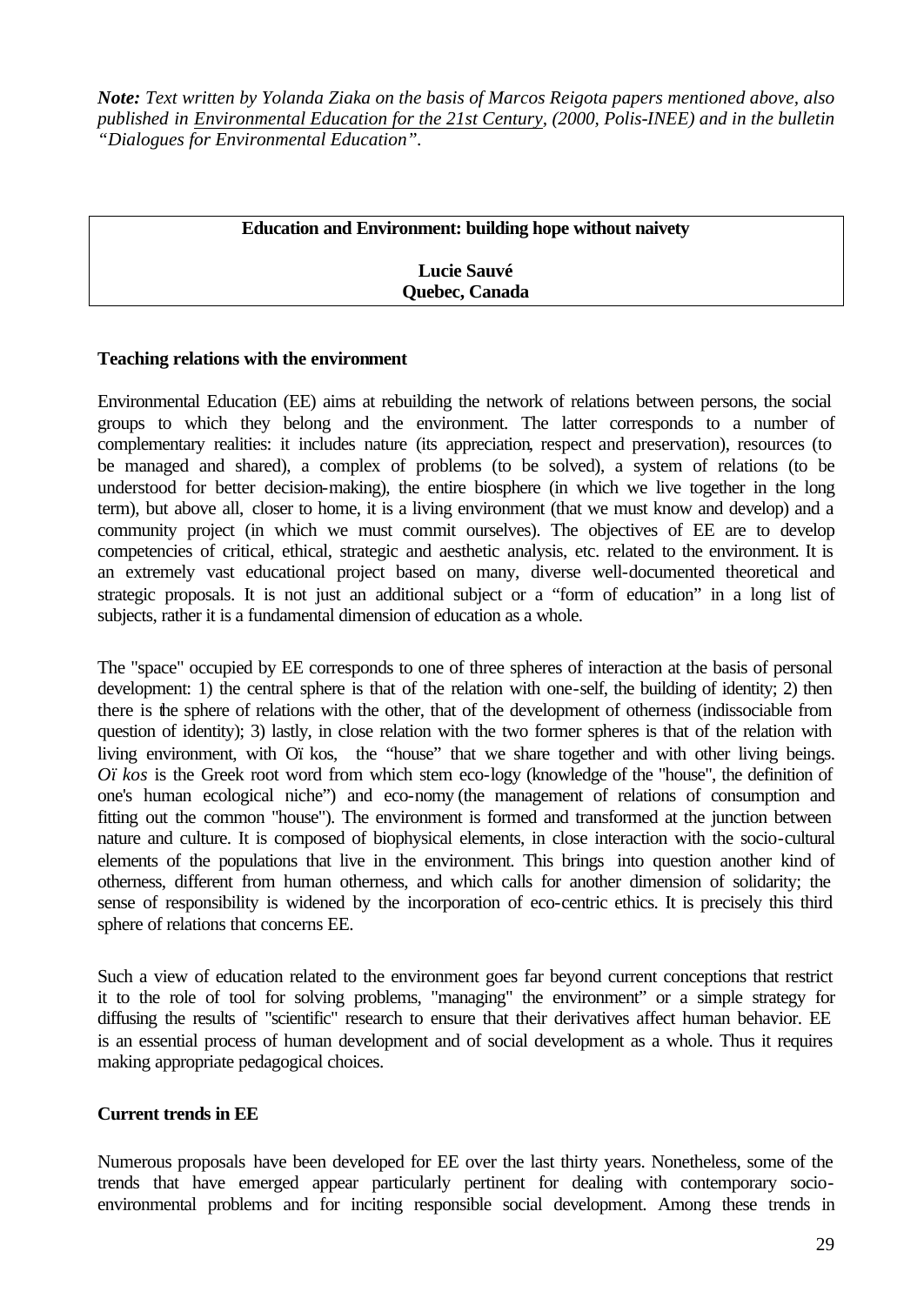particular are social criticism and bio-regionalism. These trends go beyond reactive and pragmatic approaches to problem solving; they propose a pro-active approach to environmental issues and condemn the short-sightedness of the "management" oriented conception of the environment that considers it as a mere pool of resources. On the contrary, they consider it as a genuine project for the entire community; EE is open to the needs and possibilities of the milieu and calls on various partners of the "education community".

Social criticism related to environment related education was above all developed in Australia at the end of the eighties. Its supporters adopted proposals for EE that originally came from critical theory formulated in the area of social sciences. What mattered here was to develop a critical approach to socio-environmental realities. In particular, attempts were made to update the close links between school, society and the environment. Schools act too often as mirrors of society rather as crucibles for social change. It is important to identify the intentions, interests and values of the protagonists both in the school and in society: Who decides what? For whom? Why? As a function of what interests? Ian Robottom and Paul Hart (1993) also suggested other examples of critical questions: How is the relationship with the environment and education influenced by prevailing social values? Why isn't the environment taken into account? Why isn't EE integrated in schools? However, this critical investigation is not carried out in thin air. On the contrary, it is part of projects for action or, to be more precise, research-action aimed at changing socio-environmental and educational realities. Thus it does not entail starting with research followed by action, rather it entails acting together in a project of meaningful action permanently associated with critical reflection: praxis in practice – action and reflection. The hegemony of scientific expertise is called into question to the advantage of dialogue between different areas of knowledge within which different types of know-how confront each other, conflict, question and complete each other.

The bioregionalist trend is also very critical, though it takes a less political and more economics oriented approach to socio-environmental problems, in keeping with the original meaning of economy: "management of the house". In this case, environmental problems are seen as essentially related to economic choices and our modes of production and consumption. This trend in EE encourages people to be responsible for themselves and seek new, responsible and social modes of development rooted in their local milieu and culture. More concretely, EE is applied in ecomanagement projects.

The expression "*grassroots Environmental Education* " describes a more radical type of bioregionalism. It goes to the roots of things, insisting on the need to avoid economic alienation and the need for social groups to acquire relative autonomy in terms of subsistence reliant on bioregional resources. This runs counter to the slogan of sustainable development, "think globally, act locally", which belongs more to the premises of globalization, encouraging us to act as if we belonged to a huge "global village" project over which, all said and done, we have no influence. Its supporters denounce the arrogance and utopianism of those that propose planetary management. The idea of a "globe of inter-related villages" (in Morris's words) is more pertinent. Initially, one can only be responsible for what one knows in one's own living environment and in the crucible of one's own culture. Populations must stop alienating themselves from food by developing alternative production and consumption methods. This entails throwing off the straightjacket of globalization and escaping from the erosion of one's own cultural identity. Although the grassroots movement has taken firm hold in the countries of the South where populations live in closer contact with the earth, concrete projects have been proposed in the North too, such as "community supported farming" which encourages ecological production methods by making advance purchases of harvests and by doing seasonal work. It is one way of forging links between the town and country.

The bioregionalist current is also closely related to that known as "*place-based Environmental Education* which emphasizes the need for people to become genuine inhabitants of their districts,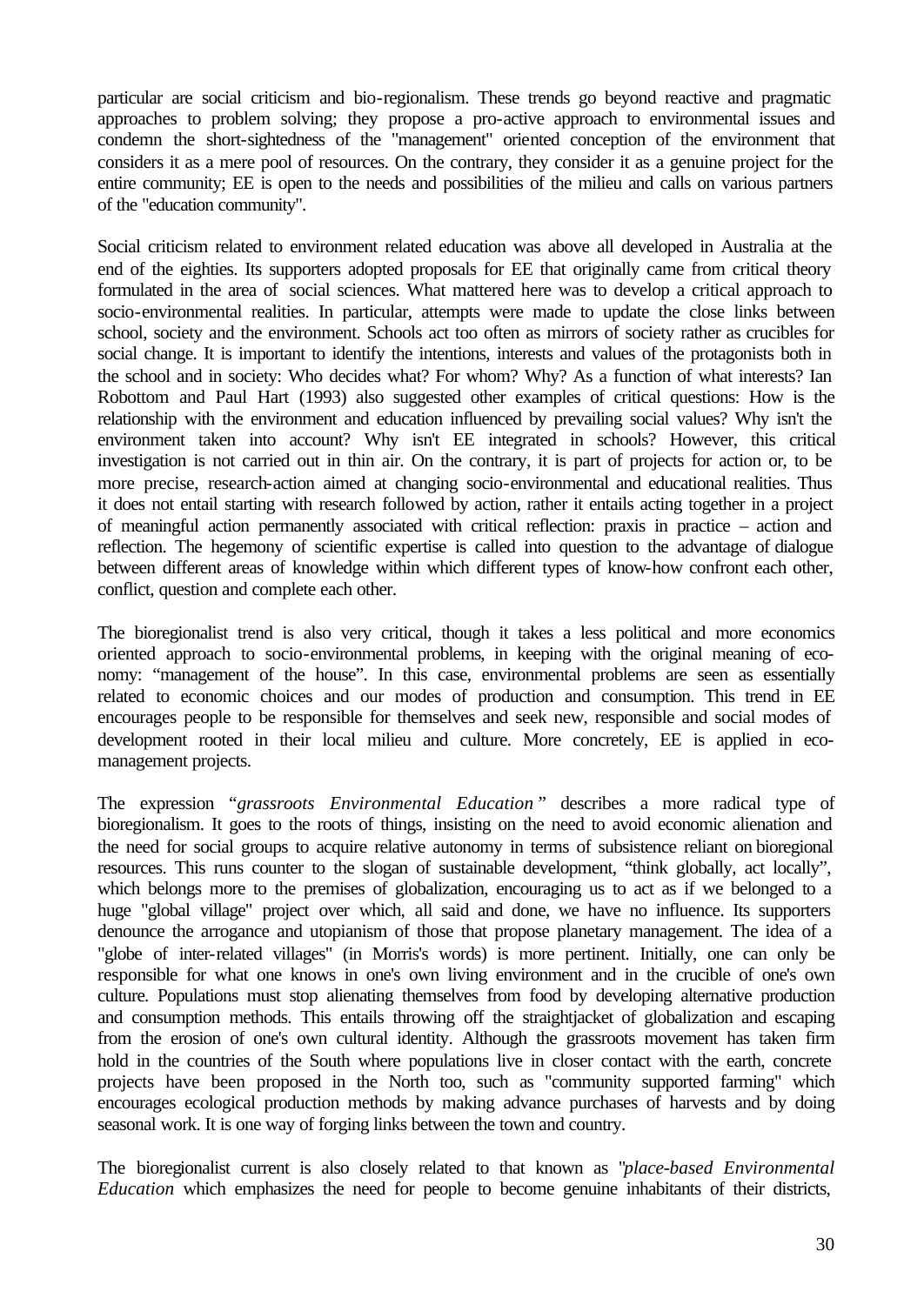villages, and workplaces. As David Orr says, we often behave like residents, i.e. more like people who live in a place temporarily, as if abroad or on business or for work. We use services, take, exploit and consume in exchange for money, but in return we pay no attention or care about the quality of our immediate environment. Often living like nomads, we grow no roots, except temporarily or symbolically. This trend in EE proposes that we should learn to know and live in our environment and take full responsibility for it.

Mention should be made of other trends. In particular, there is the *feminist current* in EE, developed among others by Annette Gough, an Australian. This trend borrows many elements from previous ones, including criticism of social relationships, particularly regarding the relationship between women and the environment and the importance of changing our relations with the earth, which is subjected to harmful exploitation. However, emphasis is placed on commitment, hospitality and care regarding beings and things around us. For example, the feminists reproach the social critics for their purely rational approach bereft of any emotive aspects in their relations with the environment.

We could go on describing contemporary trends in EE that contribute to what could be called educational diversity". However, the examples above sufficiently illustrate the vigor of EE, which has adapted to changing socio-environmental realities. Unfortunately, too little is known about this wealth and the image of EE remains tinted by naïve methods that have given rise to examples such as stereotypical lessons on natural science and school waste management.

*Source: Extract from an article written for the journal "Possible", 2001.*

*References: Robottom, I. and Hart, P. in Research in Environmental Education, Geelong, Deakin University Press, 1993 (Victoria, Australia).*

*Orr, D. in Ecological Literacy, Education and the Transition to a Postmodern World, State of New York Press, 1992 (New York).*

*Sauvé, L., in Pour une éducation relative à l'environnement, Guérin, 2nd edition, 1997 (Montreal).*

## **"The Citizens' Panel": an attempt to promote participatory democracy**

**Yolanda Ziaka Greece**

The "Citizens' Panel" is a new type of public debate that has already been organized in countries such as Germany, Denmark, Spain, France and Switzerland and, for the first time, in Belgium in 2001.

The Citizens' Panel is a method for debating complex issues such as the environment, sustainable development, bioethics, etc.

In practice, a group of citizens is chosen at random to give its opinion on an issue of public interest. This opinion is supposed to be taken into account during parliamentary debates and decision-making related to the subject in question. In order to give a considered and well-argued opinion, the panel, composed of citizens with no prior expertise in the subject, informs and educates itself as well as possible by meeting different resource people.

This new type of popular consultation was started in early 2001 in the Wallon region of Brabant, Belgium. The subject dealt with was territorial development. The action was sponsored by the Ministry of Transport, Mobility and Energy and the Ministry of Territorial Development, the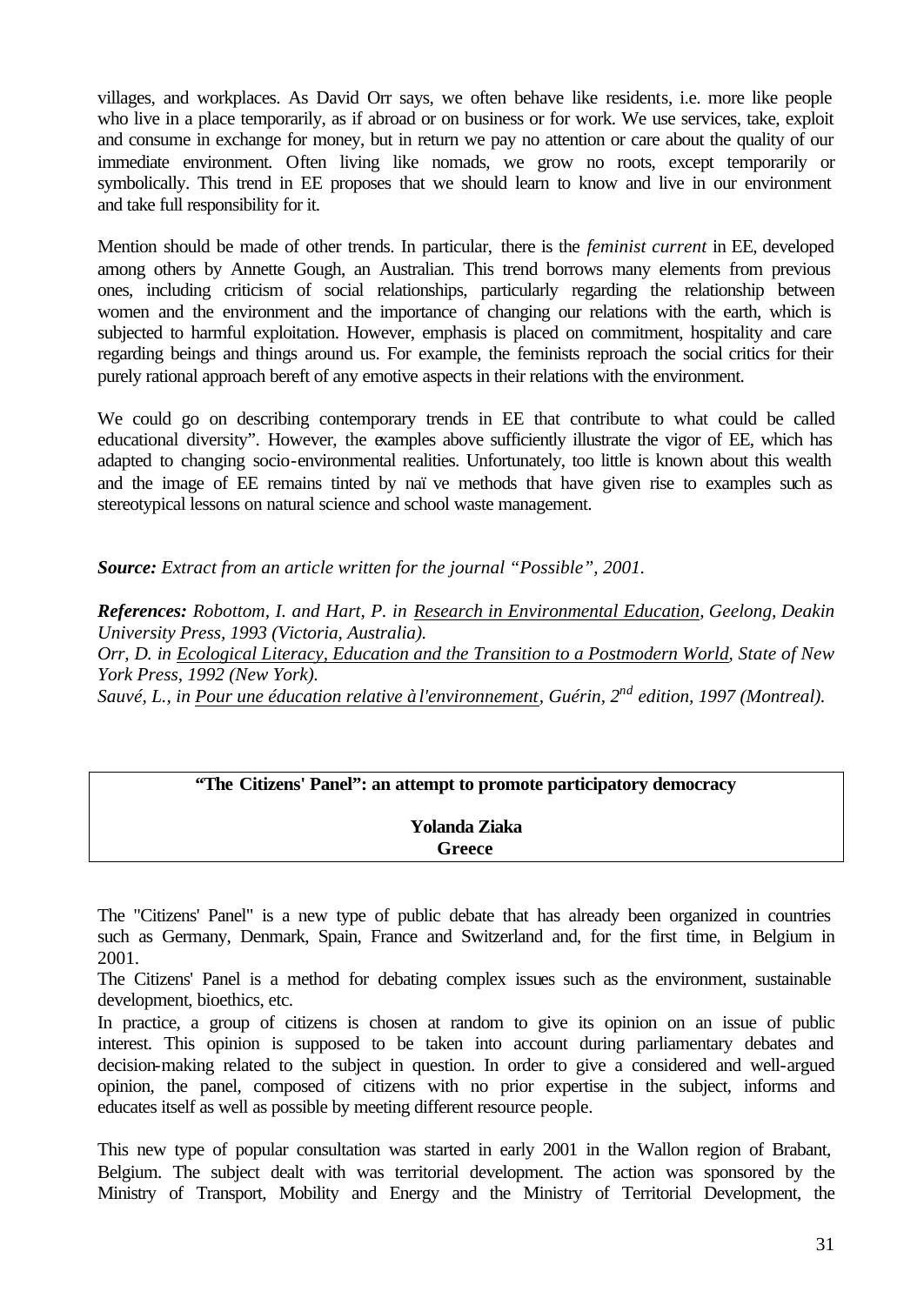Environment and Urbanism and focused on a proposal made by the *Foundation for Future Generations*, a non-profit association that coordinated and organized the process. The *Maison de l'Urbanisme* also contributed to the process. According to the two Ministries, the aim of the experiment was to "bring the authorities to listen to the community" and "practice participatory democracy". The project's initiators consider that it could be incorporated in new procedures for territorial development and make public enquiries less cumbersome.

The revision of land use plans is currently underway in Belgium. The Belgian government considers that these plans (21 in the region of Wallonia) that date back twenty years, should be revised, since they no longer satisfy the social, economic and environmental needs of today. They cannot be used to optimize choices related to the installation of companies, the extension of new residential areas or the protection of areas of ecological interest. Thus the stakes are high for the south of the country and especially for Brabant, with its dense urban and economic fabric under pressure due to the extension of industrial areas and a growing population.

Preparations for this popular consultation process began in September 2000 while the process itself took place from March to May 2001. A budget of BF4 million (about  $\Theta$ 9.000) was provided for the operation by the two Ministries.

The "citizens' panel" organized for the occasion was composed of 62 people chosen from those that had answered positively to phone calls inviting them to participate. They were recruited by an opinion poll company that contacted nearly 3,300 people by phone. At least 130 contacts were made out of the 1,300 genuine discussions that were held. Lots were drawn, resulting in a representative group in terms of sex, age, socio-professional background and the three sub-regions of Wallon Brabant. They were a group of non-specialists, half of which had not received further education.

The participants were invited to give their opinions in the form of "guiding principles" on the revision of the land use plans for the future development of the region.

The members of the panel gathered for three consecutive days by sub-region and were given courses in subjects related to sustainable development, economic development, mobility and territorial development. Each module consisted of exposés and practical work, such as group discussions, voting, simulations and role plays. In the territorial development module, the panel members were invited to propose modifications to the land use plans of an imaginary village and make choices and proposals in the form of principles ("low rent housing should be integrated in the village or district to prevent ghettos from forming", etc.).

At the end of the first three days, the panels were invited to select people and institutions capable of providing them with further information. Thus some 35 people were called on to join the panel: representatives from the business world, unions and environmental associations (Federation of Farmers, Chamber of Commerce and Industry, Christian Workers Movement, League of Families, "*Inter-Environnement Wallonie*", etc.).

During the following step, the participants were invited to vote individually on a questionnaire that grouped the principles (identified during the imaginary village exercise and during the meetings with representatives from different sectors of society) and select the best proposals from those selected during the previous steps.

An assistant-secretary, present from the beginning of the process, used these results to write and submit a draft text to an editorial committee composed of delegates chosen by the panel members. Once reformulated, the text was sent to all the panel members for amendment. 22 articles were amended and examined before the final text was approved.

The definitive text containing the opinion of the panel was sent to the two Ministries, which undertook to take into account the comments and observations while reserving the right to make the choices they judged necessary, with the responsibility they incur.

Failure by the participants to reach consensus during the process was rare and when it did occur, principles were adopted by majority voting.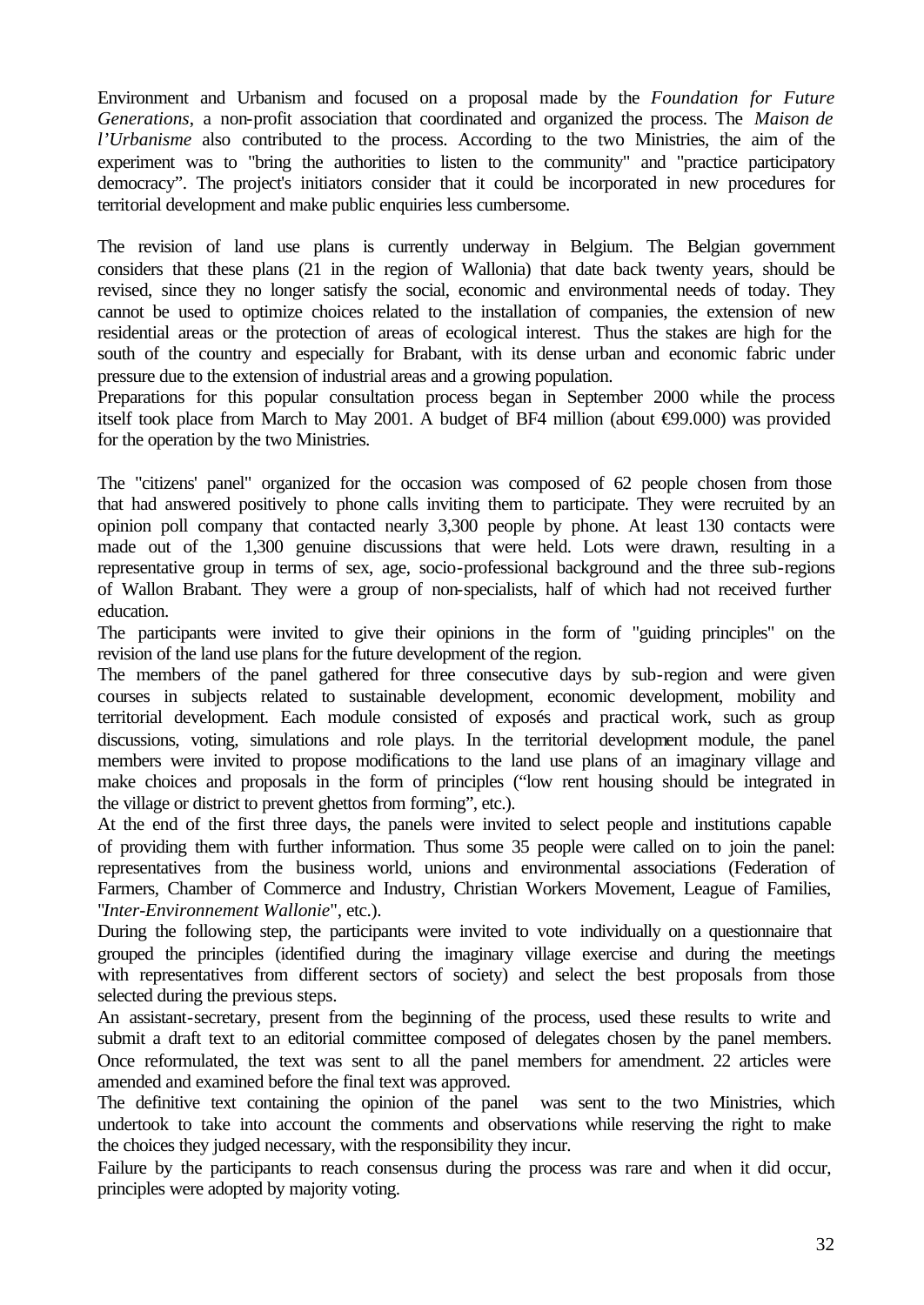The advantage of this type of project is above all the possibility of giving the ordinary citizen his or her role, place and right – by definition - to participate in the decision-making process. Experiences of this type carried out up to now show that participants are proud to have been consulted, given their opinion and participated in decision-making. Also involved is the task of educating these non-specialized adults participating in the panel. This entails initiation in learning about the concepts and data related to the issue in question and dealing with complex subjects where the stakes involve the interaction of economic, environmental and socio-political factors. Thus, the members of this Belgian panel expressed their awareness of the limits of the opinion they gave, in particular because they saw that the time devoted to consultation was inadequate to deal in-depth with the complex issues of territorial development. However, this initiation made them want to learn more. In addition, the educational role of this experiment also highlighted an attitude of increased responsibility with respect to the management of public issues and leads to hope that the participants will continue to feel as responsible in their daily lives. This experience also raises the question of the specific and vital role that lifelong education organizations can play in the public consultation process.

The panel members expressed great satisfaction with the experience:

"We would like to express our satisfaction at the end of this first citizens' panel. Despite certain constraints inherent to its newness, we were happy to have been considered as actors in and not of life in the city. The panel made us want to know more, to feel more a part of a region that should have been ours a long time ago. It proves the advantage of an approach based on building knowledge to make responsible decisions and it should go further than simply choosing representatives at elections.

At the beginning we were either motivated or curious but we came so hungry for information that our coordinators sometimes found it difficult to cope with all this energy and desire for responsible participation. We thank them for giving us the opportunity to live this experience and we would also like to thank the politicians that supported these meetings and hope that they will repeat it." The panel members were remunerated with a small sum for their participation.

*Note: This text was written by Yolanda Ziaka on the basis of documents provided by Mr. Hans Harms, sociologist and coordinator of the Citizens' Panel in Spain. He has also described the*  basic principles and operation of this method of popular consultation in his article entitled *"Community participation: a tool for Environmental Education", published in the book "Environmental Education for the 21st century (Polis-RIEE, 2000).*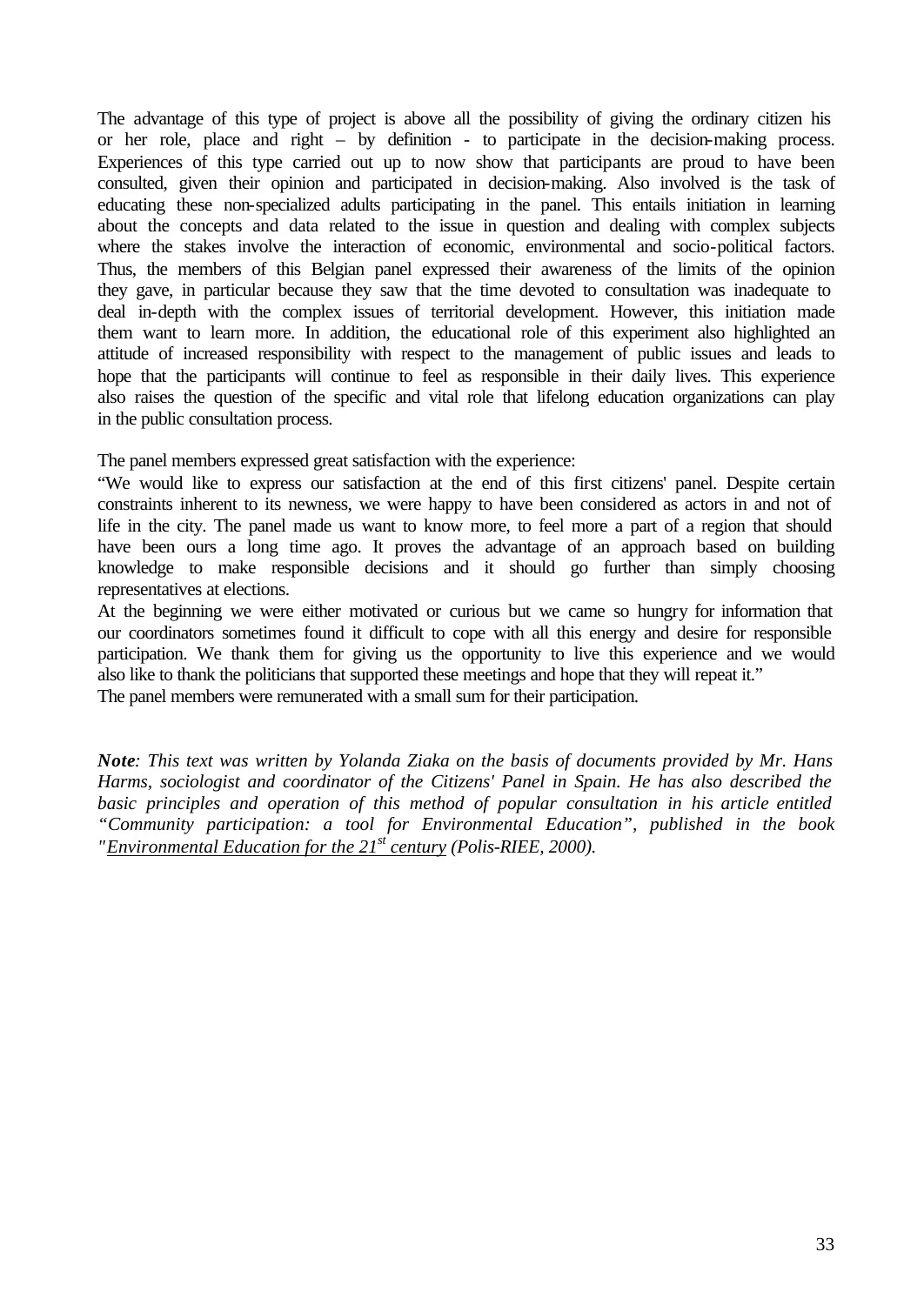## **Environmental Education in the Realm of Science-Technology-Society The Harari Report**

## **Abraham Blum Israel**

In the beginning of the 1990's, the Israeli Ministry of Education set up a committee to suggest how science teaching could be made meaningful for the majority of high school students who do not major in a scientific subject and actually attend science courses only up to 9th grade (aged 15). The committee, headed by Prof. Harari, came up with some revolutionary recommendations, which were taken up by the Ministry of Education. Among other points, the "Harari Report" recommended that all "non-science" students in senior high school (10th to 12th school year) should study a new subject called "Science and Technology in Society" (STS) as compulsory subject.

The idea was to prepare science and technology literate citizens who could take part in the democratic decision making process about public issues, the understanding of which demands that kind of literacy. In Israel, 96 percent of youngsters at that age level (16-18) still attend school. They are in a developmental stage, in which they take a keen interest in public affairs, and are open to ideas how these could be handled in a better way.

The commission also made it clear that the STS approach means to choose a number of relevant topics and to prefer depth rather than "coverage". Therefore, no mandatory syllabus was devised. Curriculum development teams were invited to prepare modules (teaching-learning packages), from which teachers could choose. The modules should leave room for the teacher to add or delete learning activities. Thus, not all students would study the same topics, but all would be introduced into the integrated approach, which was described in the curriculum guidelines. As a consequence, no nationwide examinations were expected, and instead of a final "paper and pencil" examination, a "portfolio" of students achievements during the whole period of their studies would be compiled and serve as basis for the final evaluation.

Clearly, this new school subject opened a new and excellent opportunity to get EE elements into the senior high school curriculum, where only relatively few schools have opted for the elective subject Environmental Studies. At that level of formal education, schools tend to concentrate on subjects which are needed for matriculation. STS is a subject which is planned to become compulsory for the majority of students.

The Ministry of Education decided that the new subject "Science and Technology in Society" (STS) should become compulsory for all students in senior high schools who do not opt to major in one of the "classical" sciences (and these students are the majority). During the school years 10- 12, students should study the subject for a period of about 240 hours. Schools can decide how to divide these hours over the three years. Since the modules, from which teachers can choose, are planned to supply educational materials for about 30-45 hours, students will be exposed to 6-8 modules. Three of the modules, which were so far developed, deal with environmental issues. Teachers do not have to choose an environmental module, but all modules deal with scientific, technological and socio-cultural aspects.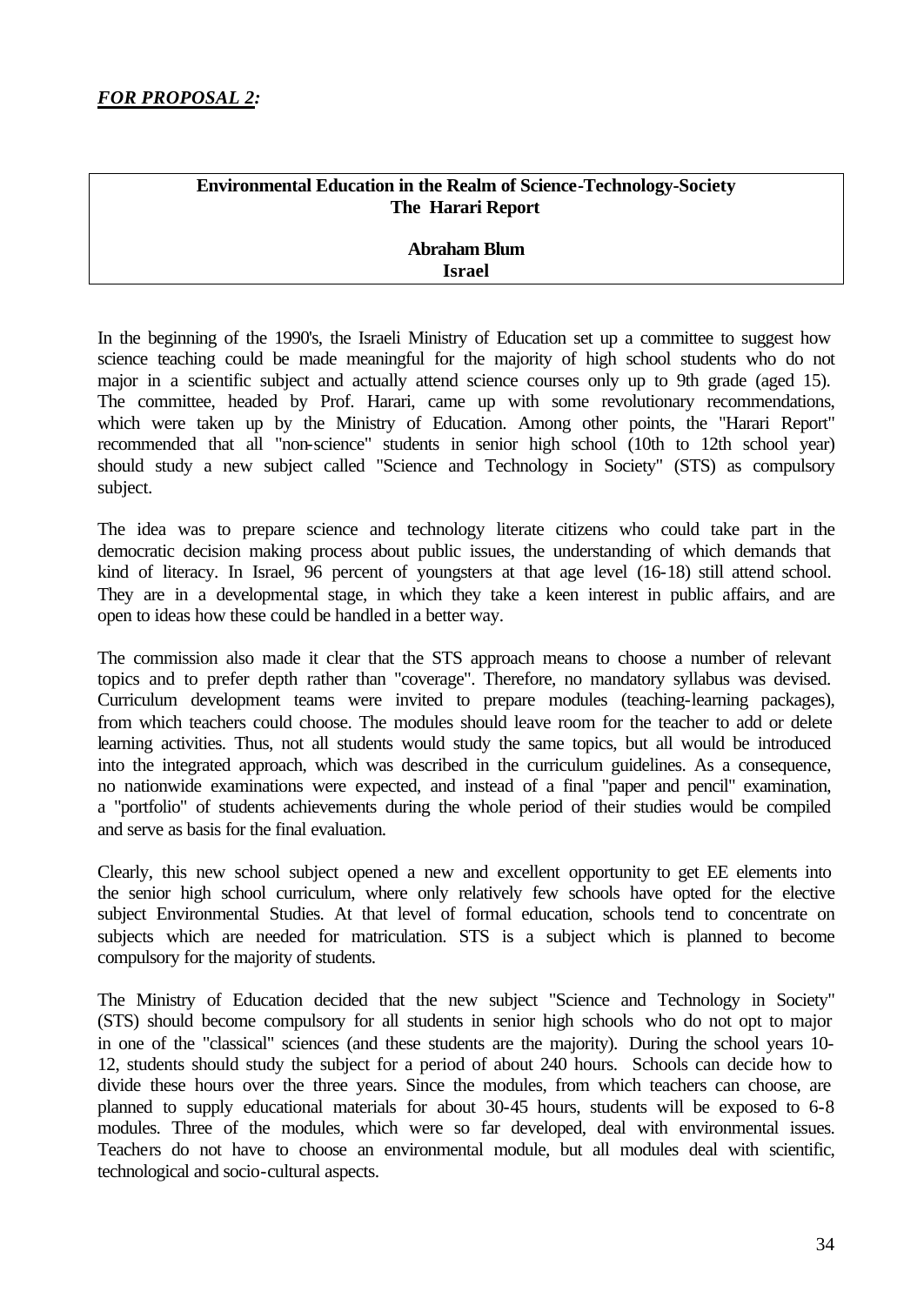However, the implementation of the decision to declare STS compulsory is being postponed year by year, due to the high costs of the teacher in service training in new contents (subject matter) and methods. In the meantime, teacher training continues on a slower scale. Only teachers who underwent that training are certified to teach the new subject.

So far a few thousand students have studied STS and have been examined at the matriculation (secondary school leaving) level. The grades are determined by the schools, based on the "portfolio evaluation system". In this system, all pieces of work the student has handed in (projects, reports on investigations, written exams, etc..) are considered. In future, the results of a national exam paper might become part of the grade, but will not replace it. This is done to insure that schools will be able to focus on local issues or problems areas they are specially interested in. In this context, it is interesting to note that the most popular modules chosen by teachers are those on environmental problems (e.g. air pollution) and health (e.g. drug abuse).

#### **The Yahas curriculum project in Environmental Education**

#### **Abraham Blum Israel**

Yahas (the Hebrew acronym for "Objective: Environmental Education") is an educational development project at the Hebrew University of Jerusalem. Its latest products are two curriculum modules – "As Air to Breathing" and "Technological Advances and Environmental Quality". Study materials for students and teachers, role play cards, a video film and computer exercises were developed, tested and published for use in schools, mainly in the frame of the new "Science and Technology in Society" (STS) subject, but also in other subjects. STS as a subject was introduced into Senior High Schools (grades 10-12), according to the recommendations of the Harari report (for details on STS modules and their use, see the experience file "Environmental Education in the Realm of Science-Technology-Society Education", A. Blum ).

The Yahas curriculum modules specialize in sustainable development issues and environmental problems which concern society. The Yahas modules were accepted by the curriculum board of the Ministry of Education, which is responsible for the new STS subject. The subject itself is planned to become compulsory for all students who do not opt in Senior High Schools (when they are 16-18 years old) for one of the "classical" science subjects. Thus, in the meantime, teachers will have to choose among the modules "on the shelf" those which they think to be best suited to their own situation. According to the school inspectorate, "As air to Breathing" is among the most popular modules chosen by teachers.

## **The Yahas approach**

The Yahas approach is based on three questions, which relate to any environmental / development problem:

 1. What factors created or aggravated the problem? (To answer the question, scientific knowledge has to be applied)

2. What technological solutions exist that can help to solve the problem?

3. What are the optimal solutions from the point of view of society (whose members have often different value systems and contradictory interests)?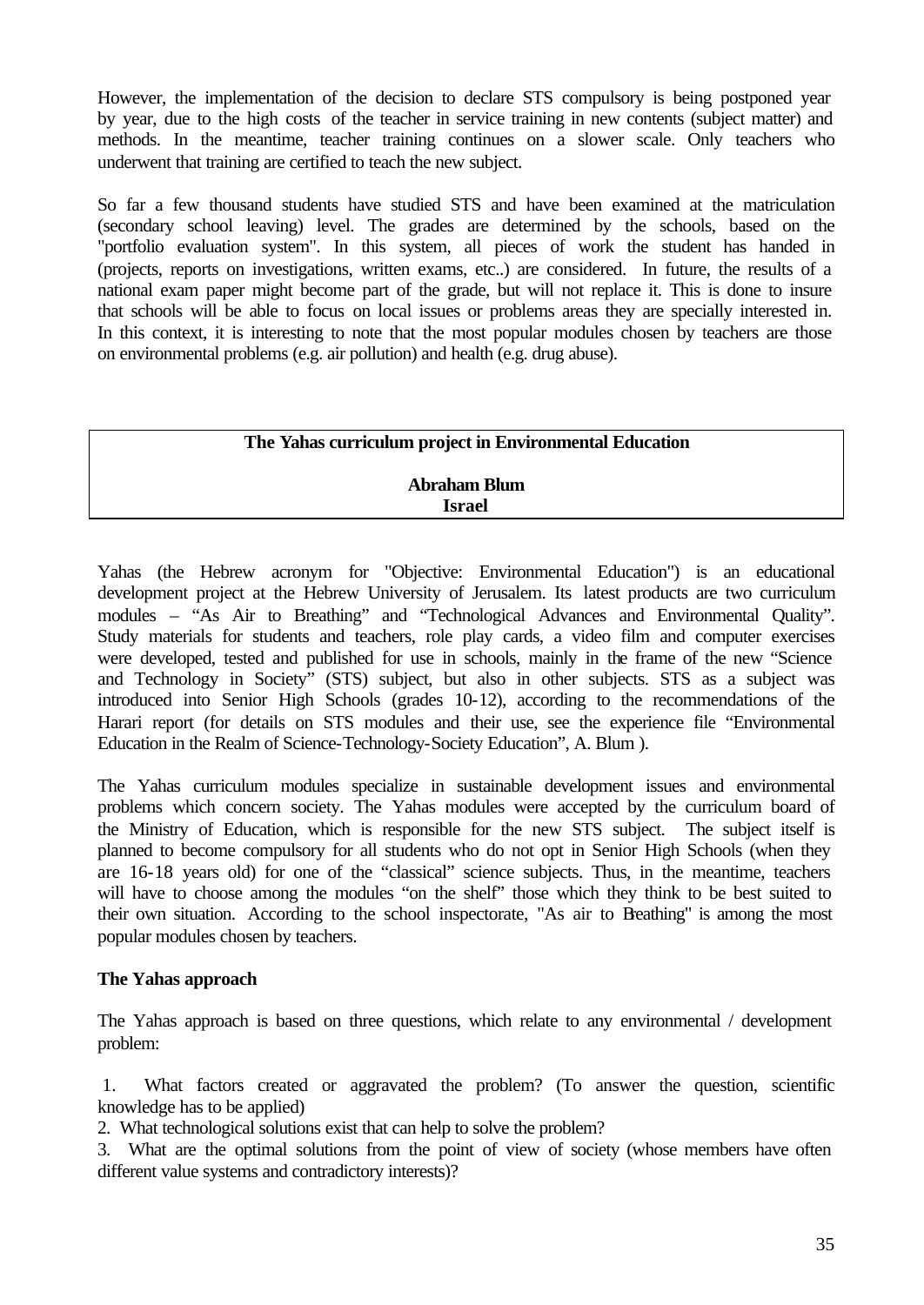#### **"As air to breathing"**

This module treats air pollution. It starts with the dramatic case of the "pea soup ", the dark and poisonous London smog of 1952, which ended with thousands of victims, but also triggered a major move towards the use of more environmentally friendly sources of fossil energy. This story brings up the inversion phenomenon, which can be easily demonstrated experimentally. The study of inversion leads to the movement of gases and the role of chimneys in catching and redirecting smoke particles. Students use mini-Ringelman charts to estimate the seriousness of the smoke emitted from factory chimneys in their town. Students also set up "traps" to collect air-borne particles around their houses for inspection under the microscope or binocular. Usually, they are surprised to detect that not only smoke particles landed on their trap device, but also pollen and dirt. So far the emphasis in the module was on the scientific and technological aspects of air pollution. In the next chapter case studies are used to study questions under debate, e.g. the case of a power plant which was planned close to the highest population concentration in the country. The different interests of central and local government, industry and city dwellers ended (typical for real life environmental situations) in a compromise. Students study the follow-up: What were the clashing interests? In hindsight, how far were the decisions taken positive? Where and how would you build a new power station - if at all?

Another chapter is devoted to acid rain. Students collect and test rain samples. Experiments with different concentrations of acid, which are applied to chalk and steel wool, simulate the effect of acid rain on buildings and sculptures, respectively. From the societal point of view, the main problem is that the acid rain comes from Europe and cannot be controlled locally. Students realize that international cooperation in the fight for a healthy environment is necessary. This leads to a discussion of other global problems like the greenhouse effect and the hole in the ozone layer. Students learn about different types of radiation, the electromagnetic spectrum and the special problem of UV radiation. They are confronted with clashing views on how serious the warming up effect might become, and learn how to accept uncertainty as a factor in decision making. Scientific information on the effect of CFCs leads to the search for alternative materials which are less damaging to the environment. Students study the qualities of these materials and check in supermarkets what sprays are being sold. They devise a local campaign to make the public more aware of the underlying environmental problem.

The package for teachers contains task cards for two simulation games, which give students a chance for role playing. In one simulation, "representatives" from developing and industrialized nations, multinationals and Greenpeace association, each of which promotes a different interest, discuss how to plan energy consumption in a sustainable development approach. The classroom turns into an international forum, which decides what proposal to accept. This role play is available also over the website of the National Science Teaching Center, and is used by science educators who teach different subjects.

In a second simulation game, advocates for different approaches to the improvement of city traffic and the reduction of air pollution, ask the class (acting as regional parliament) to vote which of the suggested solutions should be adopted.

Many environmental problems, which we face in our modern world, were created by the use of technologies, which destroy the natural and social environment. To understand their mode of action, we must be "science literate" and be able to use popular scientific sources which can explain why a certain technology is unsafe or leads to unsustainable developments. Based on this literacy, we can then discuss alternative planning approaches, which (hopefully) are more sustainable. Two of such issues are treated in another Yahas module:

"Technological advances and environmental quality". Here is a short description: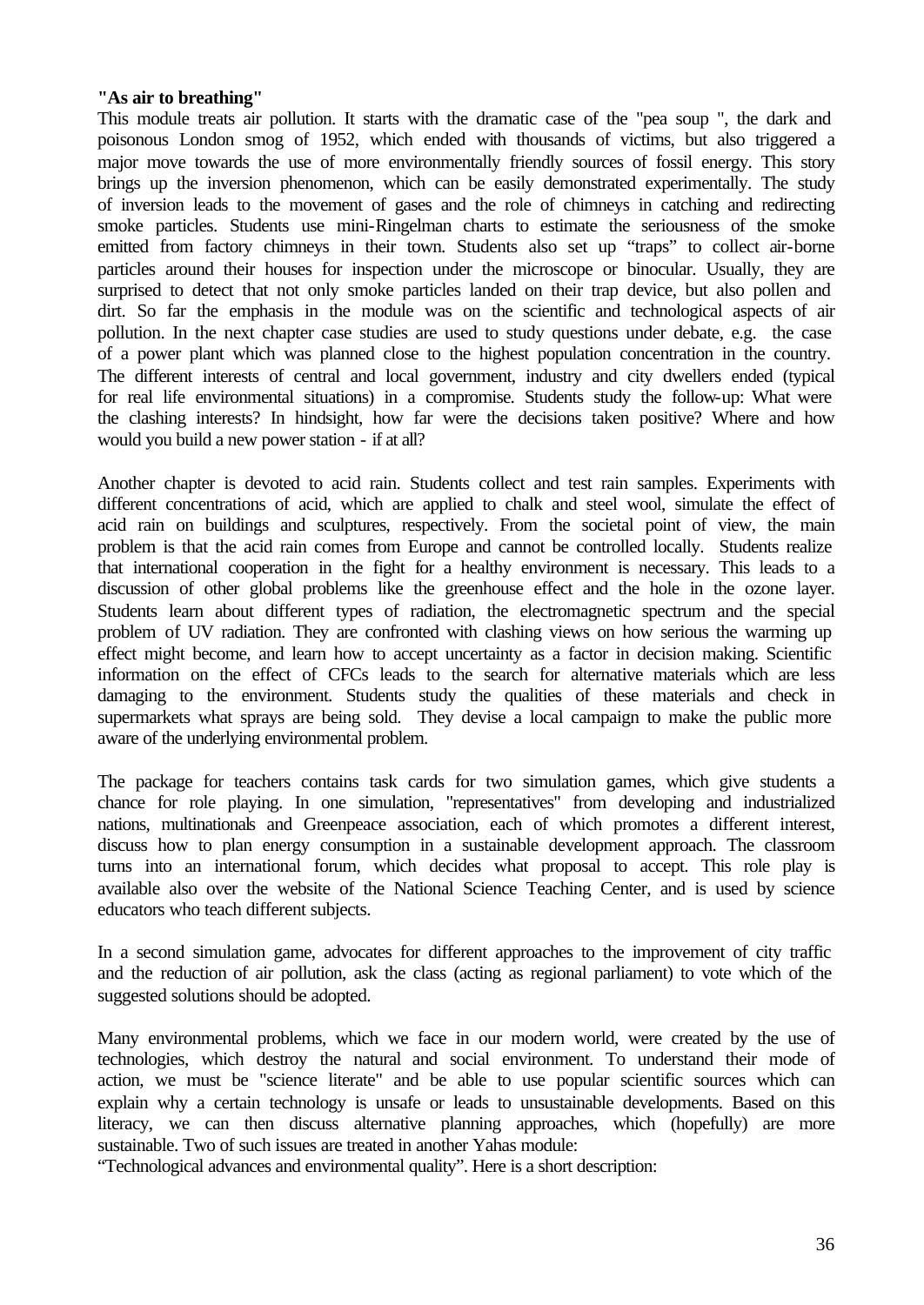#### **Deafening noise**

In this unit, much emphasis is placed on the subjectivity of our perceptions, conceptualizations, values and opinions. The central question is, if the present central airport should be enlarged - in spite of the noise pollution which affects the biggest population concentration in the country - or if rather an alternative airport should be planned and, if yes, where. This topic is since a few years at the heart of a heated discussion, which will continue for quite some time.

Students learn to differentiate between sound and voice. They rate if different sounds (including various types of music) are rather thrilling or a nuisance. Then, they ask their parents to do the same. The two ratings are not the same! In the next activity, students measure the decibel level at different places and again get different ratings. They learn that we often interpret subjectively what we hear, see and feel. A similar subjectivity is encountered when students are presented with expert statements, which are in the interest of one of the parties, while the others bring opposing statements, also from experts. The issue becomes even more problematic, when for instance the Airport Authority publishes a plan of the airport without showing the neighboring towns, while the opponents emphasize how close the airport is to these towns and what decibel level was measured there.

The subjectivity of "noise" makes it difficult to devise laws to prevent it (or other nuisances that are below the real danger level, but are still diminishing the quality of life for the population in a given area). To enable citizens in a democracy to use their legal rights, e.g. to prevent changes in their environment which would create a serious nuisance, they have to know how to read by-laws. This demands another kind of literacy, which is seldom taught in schools. Students also learn how to rank the issues involved in making decisions according to their value system (which they have to clarify), thus finding which of several alternative has relatively more advantages over disadvantages.

#### **Chemical or biological pest control?**

In this unit, students learn about the relative advantages and disadvantages of chemical and biological pest control. DDT is introduced as a classical case for the shortsightedness in the use of synthetic chemicals. The developer of DDT, Muller, received the Nobel price mainly due to the two qualities of DDT, which made it necessary to ban it all over the world. These qualities were: the wide range of harmful insects it could kill, and its longevity, which meant that it had a long lasting effect. Today we know that both qualities are very bad. DDT kills also the beneficial insects, and its long lasting action before disintegration has brought about very serious unbalances in nature.

Students study biological control in the classroom by growing fungi, which can cause plant diseases, and opposite them fungicidal bacteria. The results are dramatic. Then integrated pest control is introduced. This is done mainly through a video film, which shows the action of the revolutionary "solarisation" method developed at our university. In this methodology, which is suitable for regions with hot and dry months, solar heat is caught under plastic, which covers the soil. The heat kills many disease-causing microorganisms without harming the useful ones. The video was based on an instructional film produced by the extension department of the Ministry of Agriculture. We cut out technical details, which are not important for high school students, and divided the film into five sections, each of which ends with a question for students to answer. Teachers are advised to show the film section by section, and then again as a whole, to create closure.

The solarisation method uses safe solar heating instead of the ozone destroying methyl bromide, which was used so far for soil sterilization. Is this the happy end of the story? What about the polyethylene sheets which remain in the field without discomposing? Sure enough, plastic sheets,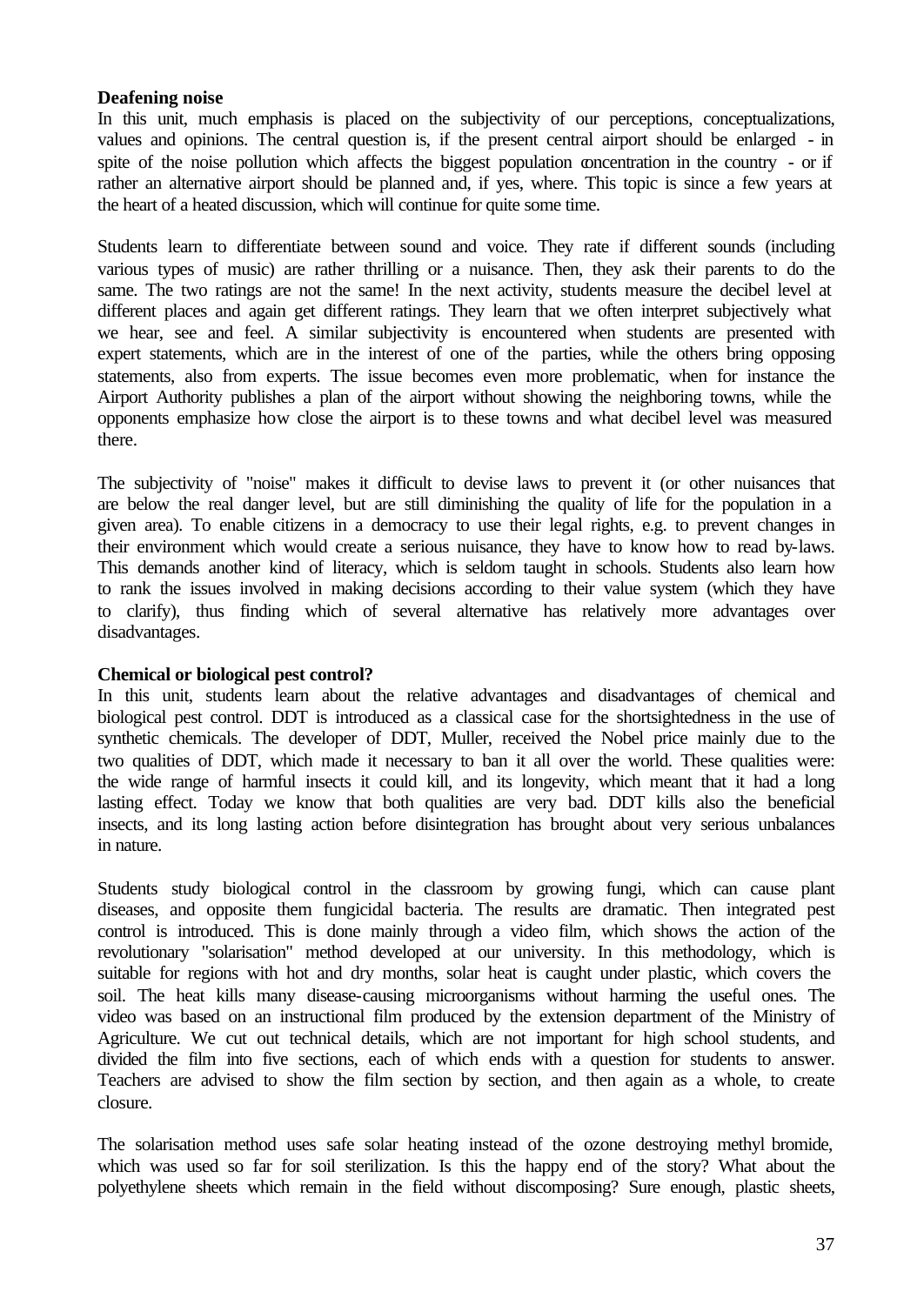which discompose after being exposed to a certain amount of sunshine, were developed, but so far their price is too high for farmers. Again, the economic problem prevents (so far) a clever invention from being used to protect the environment.

## **Lessons learned**

During the two year trial period and the following three years, feed back was collected from teachers, mainly during in-service training sessions. The teachers came from different subject areas (all science disciplines, geography, school hobby clubs). Their students were 14-18 year old. It was amazing to learn from these teachers, how flexible they were in adapting the learning materials to their specific situation, deleting chapters and adding others of their own. One case is specially interesting, because it shows what a good teacher can do in school classes in which students opted to join either the art or the social studies "stream", but not the alternative science stream. The topic was Radon, a radioactive earth gas that was found in some regions to enter houses at a dangerous level. The social study students made a survey on what people in the neighborhood knew about Radon and the measures preventing it. Analyzing the answers, students detected what information citizens did not have and some of their misconceptions. In the next step they prepared informative flyers for distribution to the public. In the meantime, the arts students wrote and staged a play, in which all the relevant factors were included.

While these points are encouraging, one has to remember that these were teachers looking for new challenges and educational units which treat real life problems. Due to severe budget cuts, inservice training could not progress at the planned scale. On the other side it became clear that most teachers who were trained in a specific science discipline could not teach the new approaches and contents (which included technological and social science elements) without that training. That is also the reason why the new subject is now taught only by teachers who underwent in-service training.

# **A Plea for the Promotion of Environmental Education in an Education System**

## **Christian Souchon France**

*The text below was presented to the French Ministry of Education, with the purpose to improve the development of Environmental Education - EE - in the French system of Education. It was then very slightly modified to give a more general approach. For the moment, this process ended to the promise of a working group meeting!*

## **Background**

We can consider Stockholm Conference (1972) as the formal date of birth of EE, since on that occasion was decided the creation of the UNEP (United Nations Environmental Program).

Several UNESCO conferences followed: Belgrade (1975) - with the production of a charter and a list of objectives -, Tbilissi (1977), Moscow (1987), then Thessalonica (1997) - that tried to bring out an education to sustainable development, following Rio 1992.

But many debates came out in the educational community in EE, notably with the Canadians and the Belgians, who wished to keep the EE spirit that already included, since Stockholm, the questions of sustainable development - before the expression appeared - and of eco-strategies (for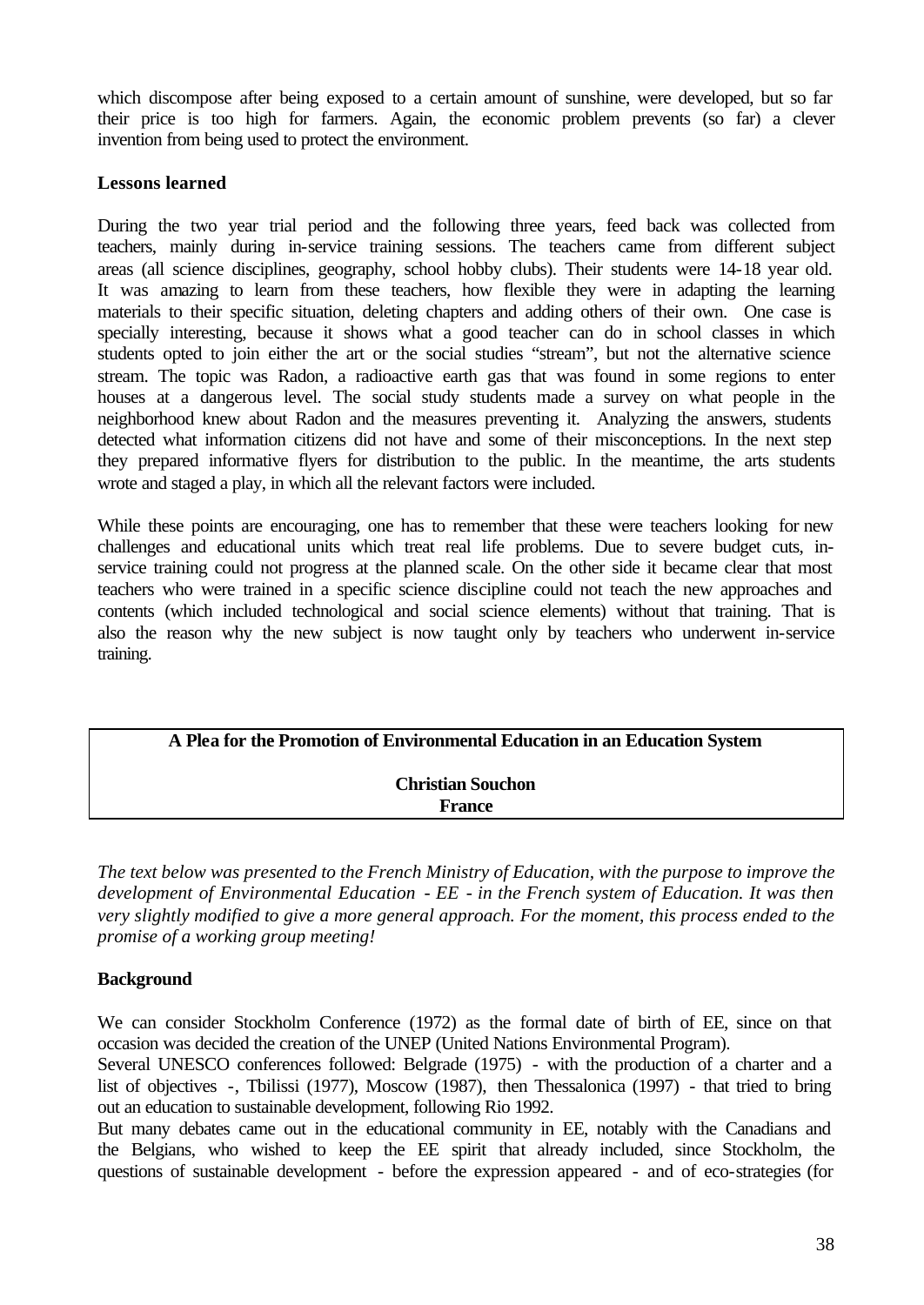more details, see the historical background, in *La educación ambiental: bases éticas, conceptuales y metodológicas*, María NOVO, UNESCO, Paris and Ed. Universitas, Madrid, 1998).

## **Various conceptions**

With regards to the methodology, there are a number of very interesting approaches (see Lucie Sauvé illustration file, "*Education and Environment: building hope without naivety*" Canada). Very schematically, there are three schools of thought:

A "pedagogical" school, that insists on the interest of EE for the use of active methods (in concrete domains of Society in the sphere of environment and the quality of life) and for the development of the individual.

A " sensitive " school, which preaches sensorial-affective and emotional approaches; it is today quite challenged, especially when its proposals are exclusive vis-à-vis the other schools of thought. In addition, the "sensitive" vision generally gives priority to activities carried out in the nature therefore according importance to a "naturalist" trend, quite developed by the associations that organize outdoors activities of leisure out of the school schedule.

 An " environmentalist" school that, without neglecting the educational aspects and the need to rethink the Mankind-Nature relationships in a modern context, circumscribes the EE approach according to its study issues: environmental and resource management problems (including the resources issued from Nature!), as well as life-quality problems linked to the above (therefore closely linked with other "appointed" educational domains: Health Education, Education to Consumption, Development Education., and even Peace Education). Incidentally, in pedagogical terms, this school of thoughts takes into account methodological questions that have led to researches allowing a didactic adaptation to the EE specificity (systemic approach, information management, conceptual analysis, etc.).

#### **Possibilities and obstacles**

EE was not absent from the concerns of the different ministries in the last thirty years (protocols of the Ministry of Education, of the Environment and of Agriculture ; balance sheets...). The foreign experiences are known ; in 1991, a European "outlook" was already made...

Within the EE community, there is virtually consensus on the idea that EE should not become a discipline, since this would denature it completely. In effect, the complexity of environmental situations remits to inter-disciplinarity and to a connection with knowledge (including scientific knowledge) that cannot be fixed beforehand; moreover, the immediateness of facts and contexts prevents from any preliminary discourse.

They finally decided to **introduce it in the disciplines** (in the case of high school education): it was not a great success, probably because most of the teachers have not received any specific training in EE.

Another difficulty lies in the fact that the exercise of the interdisciplinary approach was not prepared. In effect, for EE activities, it is necessary:

1) To have specific spaces and **exclusive slots in the timetable** (with the possibility of traveling out of the school premises, for inquiries, visits, etc.).

2) To have a **team-based pedagogical support**, and to accept the requirements linked to this practice.

3) To enable a non-classical pedagogical practice that could even lie on a tutorship model, but that involves at least a **project pedagogy** aimed at concluding with an "action", for example a action of communication (preparation of an exhibition, publication of a magazine for the parents, etc.), or even more definite actions (proposals for solving an environmental problem, field actions, etc.).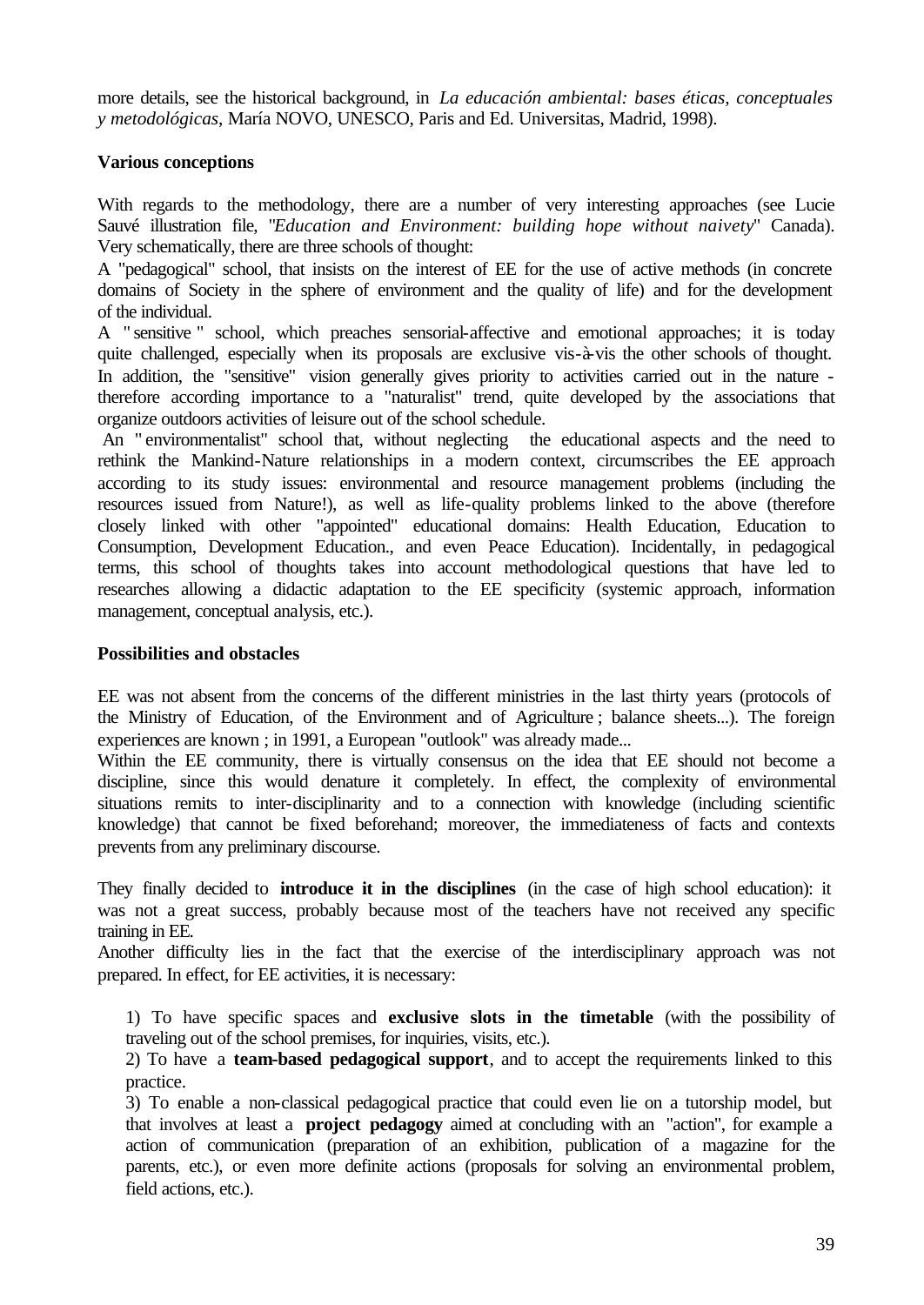We can then conceive "workshops" enabling to carry out assignments of personal interest along with a tutor, and in which individual reports (short memories) would provide the elements of evaluation (providing a qualitative assessment, which remains indispensable in a "selective" perspective and the current classification school system). Such activities should ideally take place during the whole high school education, and would enable the young students mobilizing their more formal knowledge, being considered as adults and citizens, and valorizing their knowledge (know-how and know-to-be). We can also imagine the introduction of an "accounting memory" that would be taken into account during the exams.

The major obstacle for implementing such "Utopian" proposals (see René Dumont, *Utopia or Else...*, Universe Books, NY, 1974) is certainly the reticence of a teaching staff by and large based on a disciplinary corporatism which is not absolute but based on the confidence they have on their specific capabilities. Beyond it, the teachers feel uncomfortable, and the need for an **appropriate training** is obvious. The EE community can respond to that question in terms of design and pedagogical assets, including by accounting for the deontological problems that unavoidably emerge when concrete problems are examined.

A last remark: if **a formulation in terms of a curriculum** was needed, the accompanying directions would certainly be very important, because it is essential in EE to have the objectives in mind, the reference to some values, etc., rather than the contents themselves. Likewise, in terms of pedagogical documents, the assistance to authors and editors must be quite careful, in order to avoid some media-like drifting leading to superficiality. Let us remind that the pedagogical material should be located in the current scene (for instance the use of the press and the media in general).

At primary school level, the presence of a single teacher simplifies a great deal the approaches. Insofar, as higher and technical education is concerned, several cases can be envisaged:

- general training at the University;

- subsequent professional concerns: engineers, farmers, journalists, etc.

In any case, it is essential to set up specific training courses for teachers.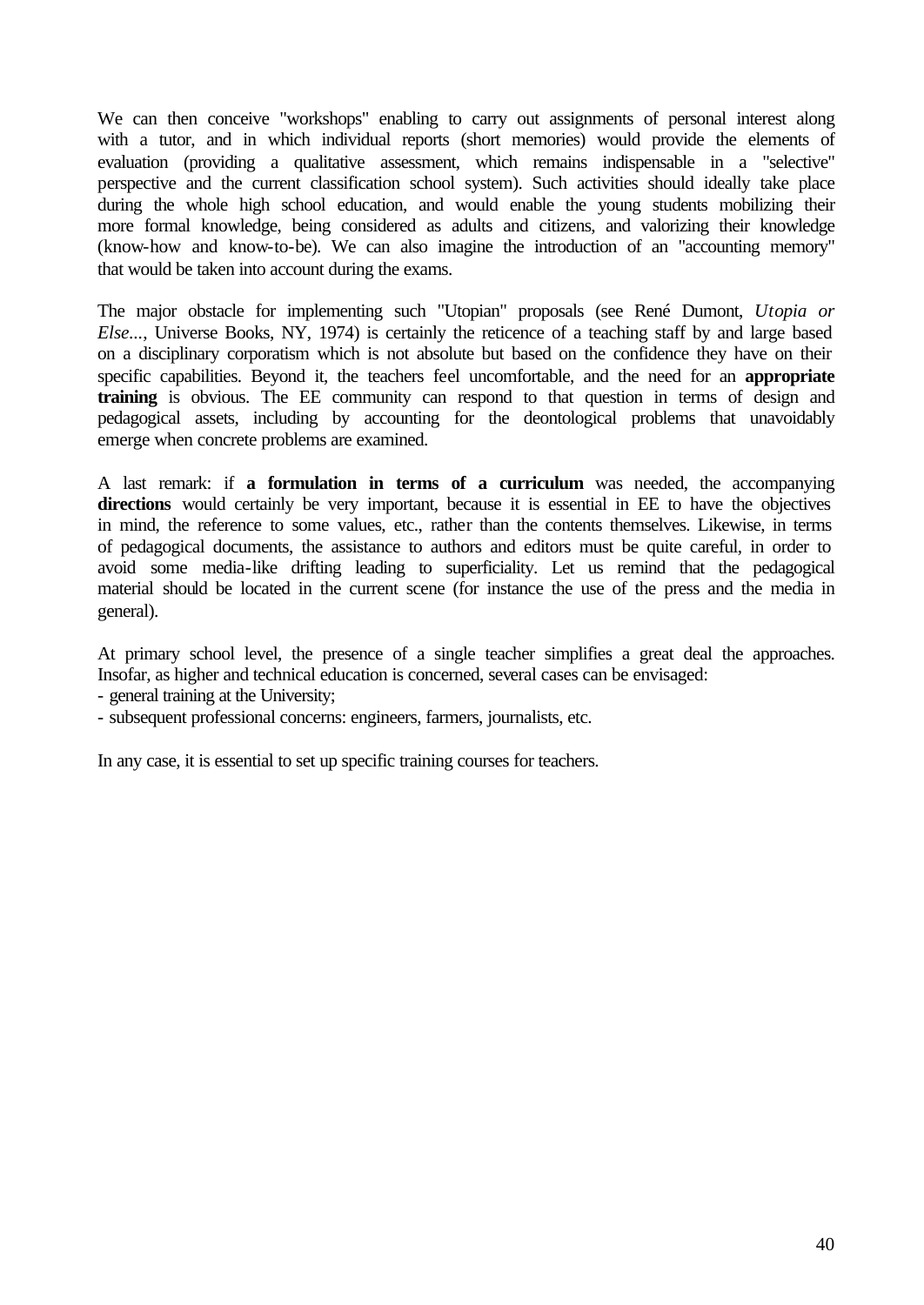**The Project of a Movement of Schools for and in a Sustainable Development**

**Jean-Michel Lex Belgium** 

*The text below is a short description of Brundtland green schools in Quebec, Canada. Another document presents the project with more details. It will be summarized and published in the coming issues of Polis network bulletin " Dialogues for EE ".* 

## **1) A double statement**

1. The education system is very ill and, if there is no deeper transformation, the Environmental Education (EE), along with its close "partners" (development, citizenship and health), will remain occasional, partial and discreet.

When experiences are lead, using educational methods for environmental projects - even modest the positive effects on the public clearly shows out (children, young and educators).

Could the duplication of educational actions and the use of active educational methods help the schools follow the path? That is the first bet of a movement of teachers and educators whose project is to help the school change progressively.

2. The second bet is to help our schools adhere to sustainable development, that is to say to transform them progressively in eco-structures, in tools where children and young people can daily experiment and feel directly the eco-consumption, a rational use of water, energy and resources, the respect of environment, of the life surroundings and a sustainable mobility.

## **2) The movement of Brundtland green schools in Quebec, Canada.**

This movement was born at the initiative of the CEQ (Confederation of the Quebecois Teachers) in 1994. The movement wishes to spread out (and is based on) the principles of Sustainable Development (DD), notably the principle of intra- and inter-generational solidarity. " A green Brundtland school is a school that acts in favor of the" 6R" for SD, for a viable future and for a different society: to Reduce the resources consumption, to Reuse the goods, to Recycle the products, to Revalue our systems of values, to Restructure our economic systems and to Redistribute the resources ".

The participating schools enter a program that makes them act within an ecological, pacific and united spirit (three dimensions, three projects).

Some activities are compulsory, others are optional. It represents a real emulation tool for the school and those supported by a small team, with educational tools and, of course, it is piloted by the teachers union, which is a real luck.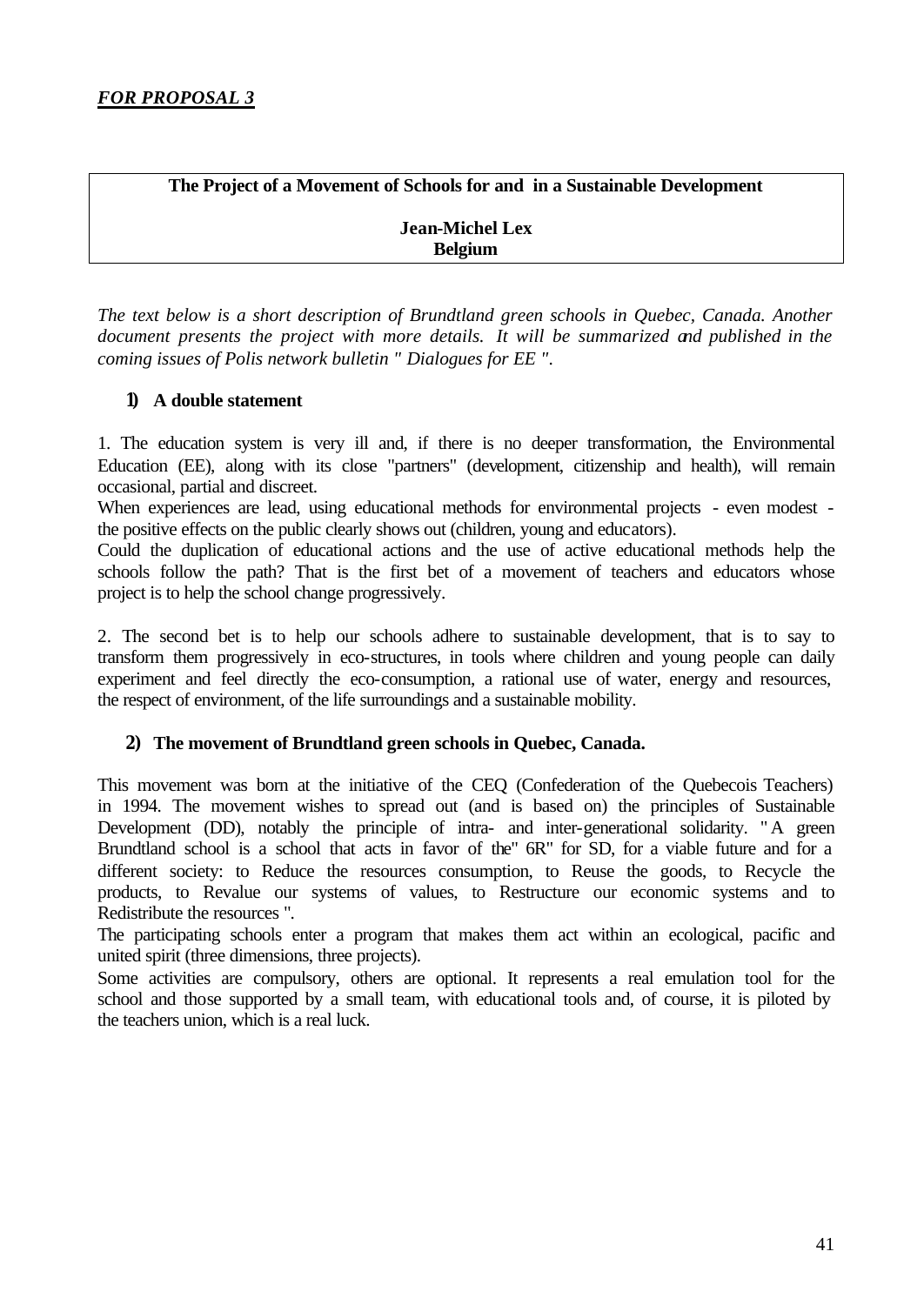#### **A Brazilian National Environmental Program for Teachers and Community Leaders: The**  *Muda o Mundo, Raimundo!* **Project**

## **Vera Rodrigues Brazil**

Brazil is now well known for its strong environmental movement, which has led to several improvements and changes, including the ones in the legal environmental framework. In 1988, changes were made in the Brazilian Constitution, which guarantee the inclusion of Environmental Education (EE) at all levels of schooling. This was great progress; however, a nation-wide project has actually not been implemented yet and, if good practices do exist, they still remain isolated.

In 1995, an Environmental Education program entitled Environmental Education at the Basic Level of Teaching in Brazil *- Educação Ambiental no Ensino Básico do Brasil* - was put into practice and applied throughout the country. This program received funds from WWF (World Wildlife Fund) and the British Department of International Development; it was also sponsored by the Ministry for the Environment and coordinated by WWF in partnership with UNESCO, IBAMA (Brazil's environmental-protection agency), MEC (Ministry of Education) and Fundação Roberto Marinho.

Some of the most prominent Brazilian professionals were invited to participate in the process of creating an EE program that would be relevant to the cultural, educational, social and environmental diversity of the country. The process resulted in the publication of a book - *Muda O Mundo, Raimundo!*. The book was written for educators, in order to situate the theme with an interdisciplinary approach. It retells passages of the Brazilian history, as well as the world history, from an environmental perspective. *Muda O Mundo, Raimundo!* is a showcase for everything that is developing in terms of EE in public schools throughout the country, it helps deepen fundamental concepts (moral values, education, citizenship, sustainable society). The last chapter – Utility Chest *- Baú de Utilidades* - consists of several texts, which reinforce the importance of the concepts mentioned before. The main goal is to offer educators conceptual and methodological basis so they can develop their experiences in EE according to the reality of each school.

The first 5.000 copies were quickly sold-out. Only four months after its debut, the Fundação Roberto Marinho and the Community Solidarity Program - Programa Comunidade Solidária sponsored the second edition (3.500 copies) of *Muda O Mundo, Raimundo!*. These were also sold out by mid 1999.

In 1997, based on the contents of the book and the principles of the Environmental Education project, training was given to over 1.000 educators from the public school systems in Brasília, Paraná, Pernambuco, Maranhão, Rio de Janeiro, Rondônia and São Paulo.

The Project, which includes both the book and a support for teachers during 2 years so they can develop experiences in Environmental Education, was highly acknowledged in academic and scientific circles, domestically and internationally. Social movements and the media recognized its importance and, after media exposure, demand increased tremendously.

In order to continue the work and activities and guarantee the development of EE in Brazil, the institutions and people involved in the project suggested to create an NGO. This is how the *Instituto Brasil* was created, in December 1997, with the support of WWF, MMA, IBAMA, MEC, UNESCO and the Fundação Roberto Marinho.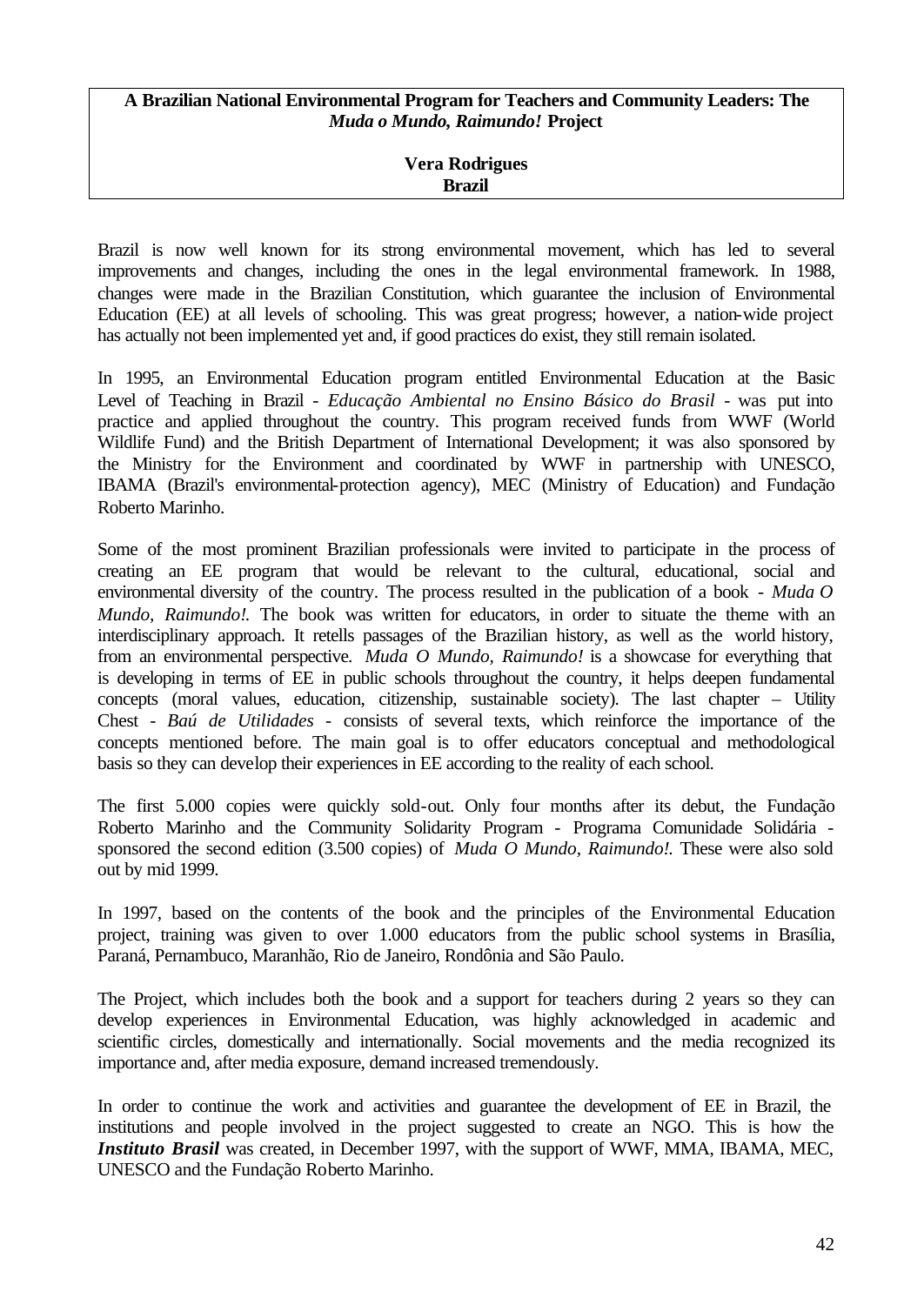The *Instituto Brasil de Educação Ambiental* strives to develop, promote and support EE. Its action is based on solid educational fundaments and experience of daily practices for the natural resources protection, the improvement of quality of life and citizenship, aiming at a sustainable society. Its work consists of training, encouraging research in EE and the production of didactic material and newsletters.

## **Development Context**

>From 1997 to 2001, 1.675 people (including those teachers who took part in the initial training/testing process) have been trained on 36 courses using *Muda o Mundo, Raimundo!* in nine districts. Trainees involve not only teachers and university students, but also municipal, extension and NGO staff and local communities, including poor formerly landless people that were recently given land. Two editions of the book (8.500 samples) were printed and nationally disseminated.

A communication network *Rede Rodamundo* was set up by the Project to enable the exchange of information and experiences among the Regions involved. This network involves 60 different institutions, among City Councils, local NGOs, universities and Unions. Five numbers of the national newsletter were printed and distributed to all partner institutions and to all course participants, documenting and disseminating good practice in the training courses and implementation of *Raimundo* among the project partners at the national and regional levels in Brazil.

Besides the training courses and their monitoring process, the Instituto Brasil is currently expanding its national and international partnerships, addressing the huge demand for good Environmental Education practice in Brazil. As a result of its work, for example, the Instituto Brasil has been invited by UNESCO to develop a national evaluation project, to identify the degree of integration of EE into the primary school curriculum in the whole country.

#### **Evaluation**

A **WWF International Evaluation** on the Contribution of Educational Programs to Conservation was made in May 1999 among WWF network. After an external and independent evaluation held in 100 countries by the Universities of Bath (England) and Griffith (Australia), Instituto Brasil was considered **one of the eight references of good Environmental Education practice** identified by the team of evaluators. The main criteria were that it develops Education for Sustainability, its programs are designed to be relevant with the Government Legislation (in reference to the 1998 new legislation on education that gives more autonomy to the schools systems), and it includes opportunities for training and strengthening capacity. Moreover, very good opinions of experts and beneficiaries were recorded.

*Note : The name "Muda O Mundo Raimundo" was inspired on a passage of a poem written by Carlos Drummond de Andrade. The author plays with the verb "mudar", conjugated "muda", which in Portuguese means "change" and is, phonetically, found in the word "Mundo" (world) and "Raimundo" (a male name). The translation, literally, is "Change the world Raimundo". Instituto Brasil found that it conveys the message.*

*Source : Extract from the paper: "The Muda o Mundo, Raimundo! Project. A Brazilian National Environmental Program for teachers and community leaders", Vera Rodrigues, July, 2001.*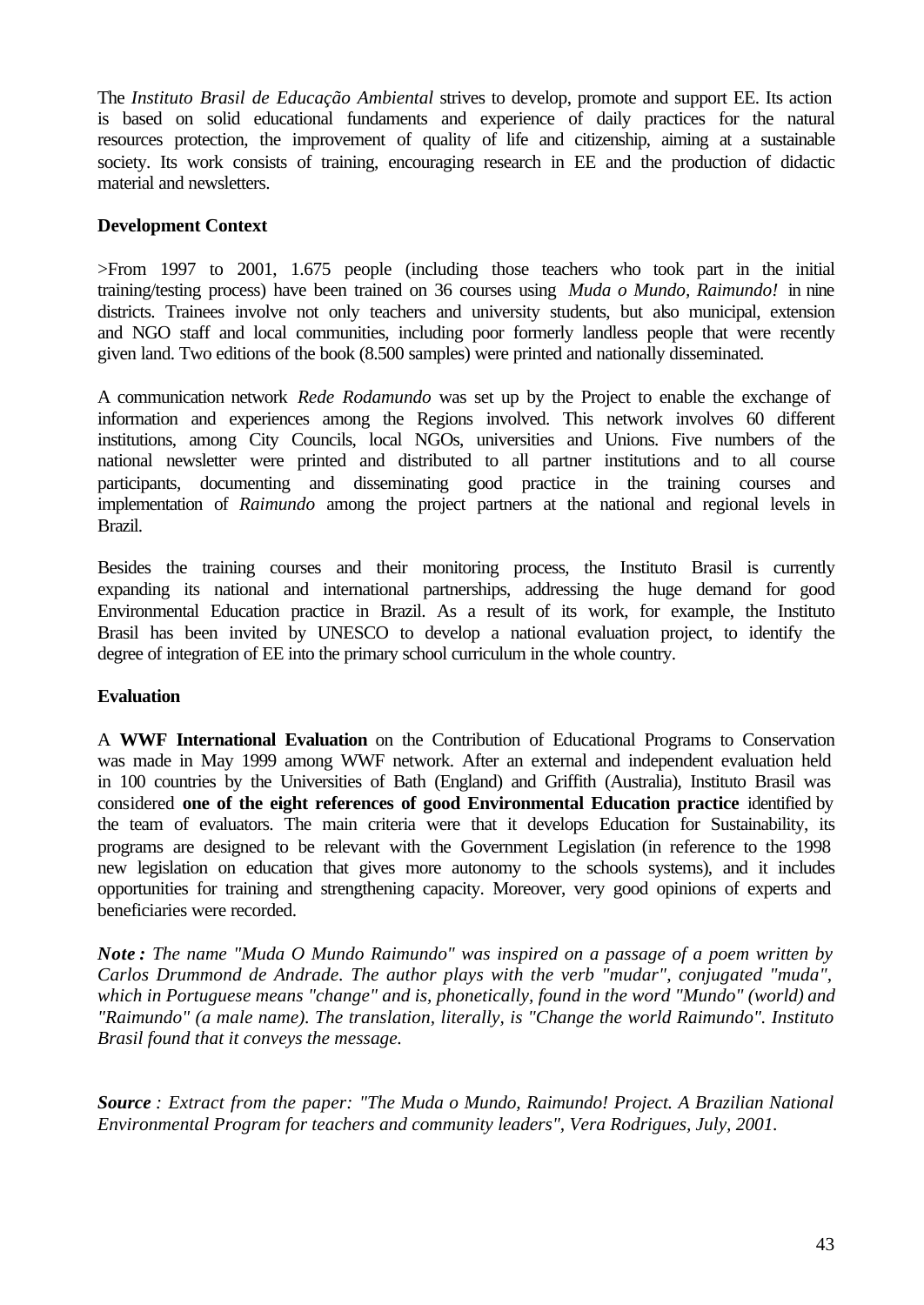#### **Development of a Leisure Center in France Jean-Paul Braux France**

The action takes place in the Puy de Dôme, a French department located in the region of Auvergne.

The Federation of the Laic Associations of the Puy of Dome (FAL63), constantly concerned by an education to citizenship, wishes, among other objectives, to enable different publics to develop a global and critical approach, in particular on environment. This organism federates more than 500 associations whose activities are very diverse (culture and/or sports, professional insertion...). It offers its members (more than 30.000 persons in this department) various resources: projects follow-up, logistics (demonstrations organization, disposal of material, of animators...), insurance service...

The Federation is not only at the service of its members, it also organizes actions in direction of the general public. In this case, it rather plays the role of a local agency representing the national organization (the League of Education and of Professional Education) and implementing its main values: citizenship, solidarity and secularism.

In fact, the Education League program of Environmental Education (EE) and Education to Sustainable Development aims at developing educational projects that integrate a global action for a "world citizens' training". In this context, FAL63 launches a project of diversification in its leisure and holiday Centers. Its objective, among others, is to transform the Chadieu center (in Authezat, Puy de Dôme) into an attractive pole in terms of EE.

#### **The Center of Chadieu and its intervening parties**

The Leisure Center of Chadieu is located in a park of 32 ha next to the Allier River. This site belongs to an inter-cities union (4 townships). The forest and arboretum parts are managed by the Spaces and Landscapes Conservatory of Auvergne. FAL63 supports the planning and follow-up of the buildings and organizes activities in the Center. The maintenance of the surroundings, hedges and walls are supported by the union. The prairies are reaped by a farmer from one of the townships. Let us also mention the existence of a private enclave with a castle from the 18th Century. The difficulties generated by this plurality of intervening parties will be evoked below.

#### **Activities and publics**

#### **Objectives**:

- to present ecosystems integrated in their economic context,
- to develop a citizen behavior,
- to sensitize and incite to a multidisciplinary, systemic and complex approach,
- to improve and constitute educational tools.

#### **Activities**:

1. Schools (pupils welcomed for a day, without accommodation)

#### Scientific activities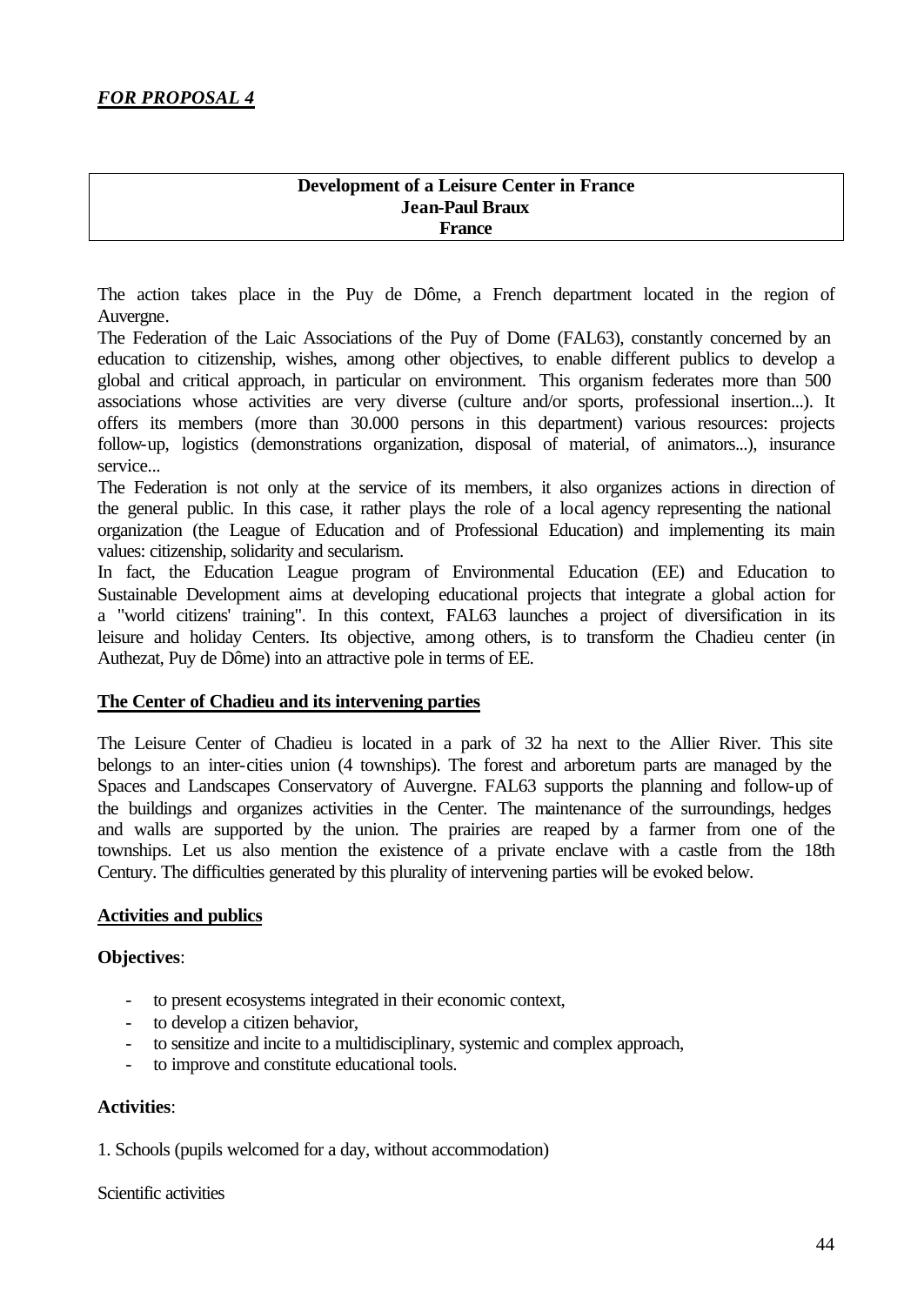The pupils, from kindergarten to University, can discover the different ecosystems of the site (alluvial forest, pools, hedges...), directed by their teacher. This discovery can be completed by the intervention of specific animation elaborated in collaboration with the teacher and using educational documentation (and notably cards that help sensitizing to the systemic and complex approach).

#### Sporty activities

The sporty activities (during or out of the school schedule) can be practiced in a classic way. But they also organize discoveries of the landscape with mountain bikes, meso-environment explorations via climbing, thematic orientation courses (pools, hedges...). During these activities, the youth are informed on notions of ecology, geography and history, and they are confronted to assess the impact of their activity on environment.

### Leisure center

The children from 7 to 16 are welcomed during holiday and some Wednesdays (day off for the primary schools). The youth leaders propose various leisure activities: different games, constructions (huts, micro-rockets...), free relaxation.

In coordination with the animation team, the site and premises are provided with displays and signals aimed at provoking a citizen behavior on the use of water, of electricity, of the trees (construction of huts)... This process is also reinforced by specific animation activities and prepared or spontaneous debates.

### 2. Trainers, animators

The FAL63 provides the site, the classrooms, scientific material and documentation for the organization of training to teachers, youth leaders and engineers in agriculture. It also proposes to students in teaching and to animators of EE organizations additional training on the specific methods for a complex approach.

#### 3. The large public

The park of Chadieu is free of access for the large public (walkers, cyclists, horse riders). The different parties responsible of the site are about to install descriptive panels and beacons, which will be both informative (playing, ecological and historic aspects) and interactive. Ouestions, enigmas, propositions of track games consist as many means to challenge and to sensitize to the specific environmental problems in this site and to its use. These methods incite the visitors to adopt a complex approach of the place and also invite them to have a citizen behavior while practicing the activity chosen by the person or the group.

#### **Assessment, obstacles**

#### **In the school context**

Among various dysfunctions, we could observe recurrent incoherence and contradictions from some teachers and youth leaders. Two examples:

- Leisure center: in spite of the information and recommendations of the Conservatory representatives on the use of the trees for the huts construction, the children did not respect the orders (trees species and localization). Is it because of a maladjusted sensitization method (speech, necessary knowledge to recognize the trees...), and/or an absence of relay from the animation team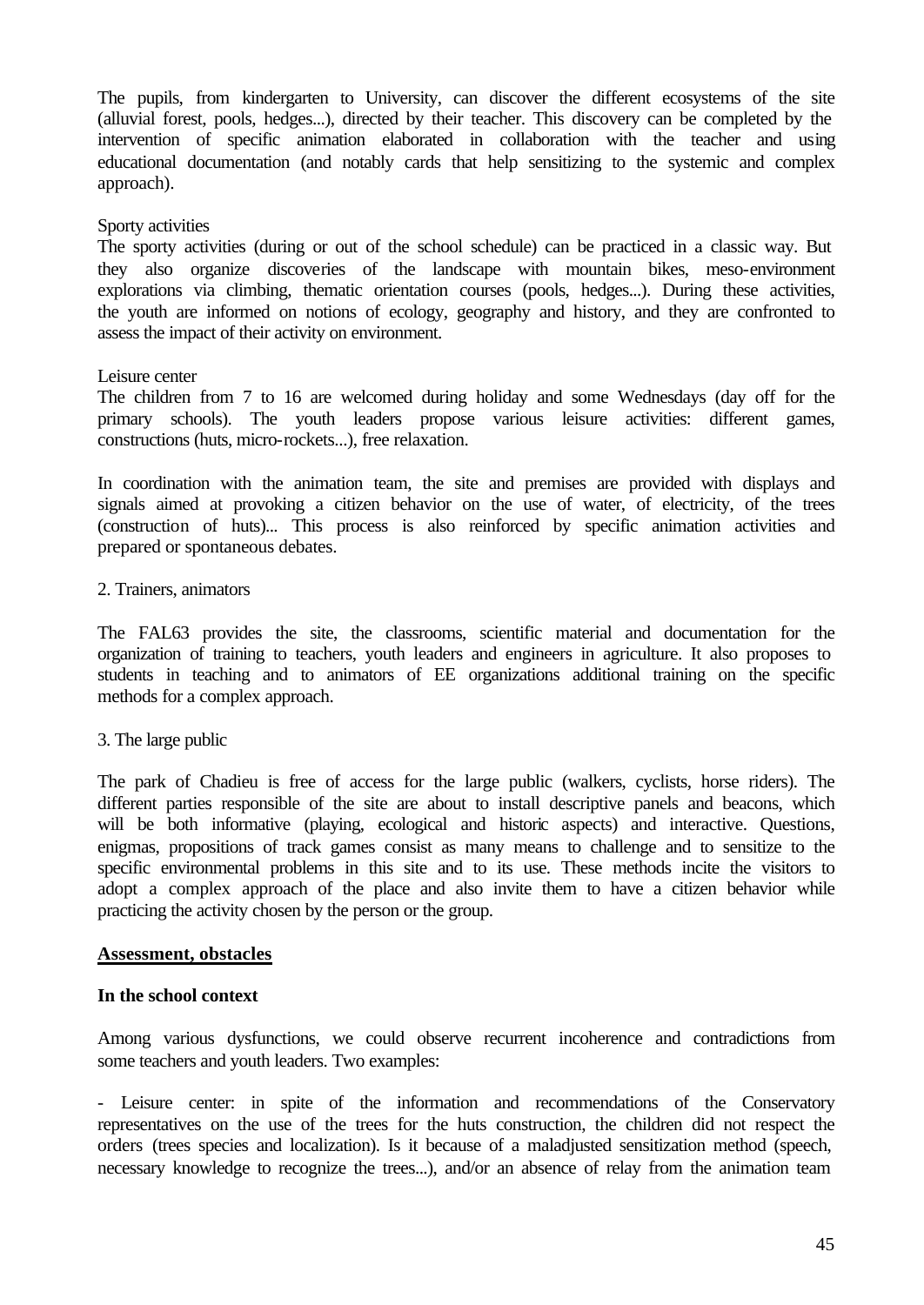to look after the good execution of this activity (lack of scientific knowledge of the team, management of the group)?

- Classes: several times different teachers brought a class to study the "pool" ecosystem of the site which contains newts (protected species). They can reach the place following a path that crosses a prairie ready to be cut. How can we understand the behavior of a group (teacher and pupils) that is aware of the recommendations (protected newts, prairie to be cut...) when:

- on both ways the group scatters in the prairie and lets various packing (sweet and snack papers, bottle of water...),
- the pupils appropriate the newts, observe them out of the water and then let them on the side.

Given these contradictions and incoherence, we can wonder about the citizenship exercise, the respect not only of the concerned living beings but also of the human activities in relation to this environment (cutting, maintenance). What can we do on the spot to bring a teacher have a responsible behavior and incite his pupils to the same (Environmental Education must not be reduced to a pseudo-naturalistic outing for the year end!) ? This is an important educational stake for the "school tourism", a newborn sector in France. Obviously, we can and must act at the level of the initial and full training for teachers and group leaders. But it is urgent to find sensitization tools adapted to this kind of public.

#### **The intervening planners**

What to do with this site? The former inter-cities union was not clear on its intentions and carried internal divergence (big arboretum, leisure park, fishing base..?). The new union, since April 2001, seems more interested by a park that would offer "discoveries circuits" and spaces for rest and relaxation. The Spaces and Landscapes Conservatory, acting both as a technical council for the union and as the alluvial forest administrator, wanted to isolate part of the site from the public for an experimental reserve zone. Finally the FAL63 wanted its Environmental Education project to be taken into account, which obliged the two previous partners to review their action orientations, especially because the activities planned by the Federation intervened in a larger territory. Given these complex aspects (unclearness, divergence, contradictions, interactions of the system constituted by the intervening parties), a process of mediation-training was set up aiming at informing on the environmental stakes (impacts of the project development and of the leisure and education activities). Meetings between the various intervening parties were organized in order to provoke exchanges and debates, which are indispensable for a better mutual knowledge. Little by little, the progressive emergence of conceptions and discussion on each others projects brings an internal consistency, pledge for a potential success of the common project: to transform this site in a place for education and pleasure in the respect of each. The "mediation-training" can become more elaborate with a specific training and methods for mediators / group leaders.

## **Perspectives**

Among others:

- follow-up of the mediation-training process by enlarging it to the many institutional partners involved (Local Authorities, representatives of the Ministry of Environment...),
- creation of tools for school groups initiation training,
- development action involving young people in the setting of an international workshop that would be planned within a multi-year EE project ("Youth and Reconstruction"),
- connection between the Auvergne Regional Network for Environmental Education (a regional resource system gathering public departments, educational organizations, territorial communities, nature reserves) and POLIS network (an international network for exchange and non formal education pole).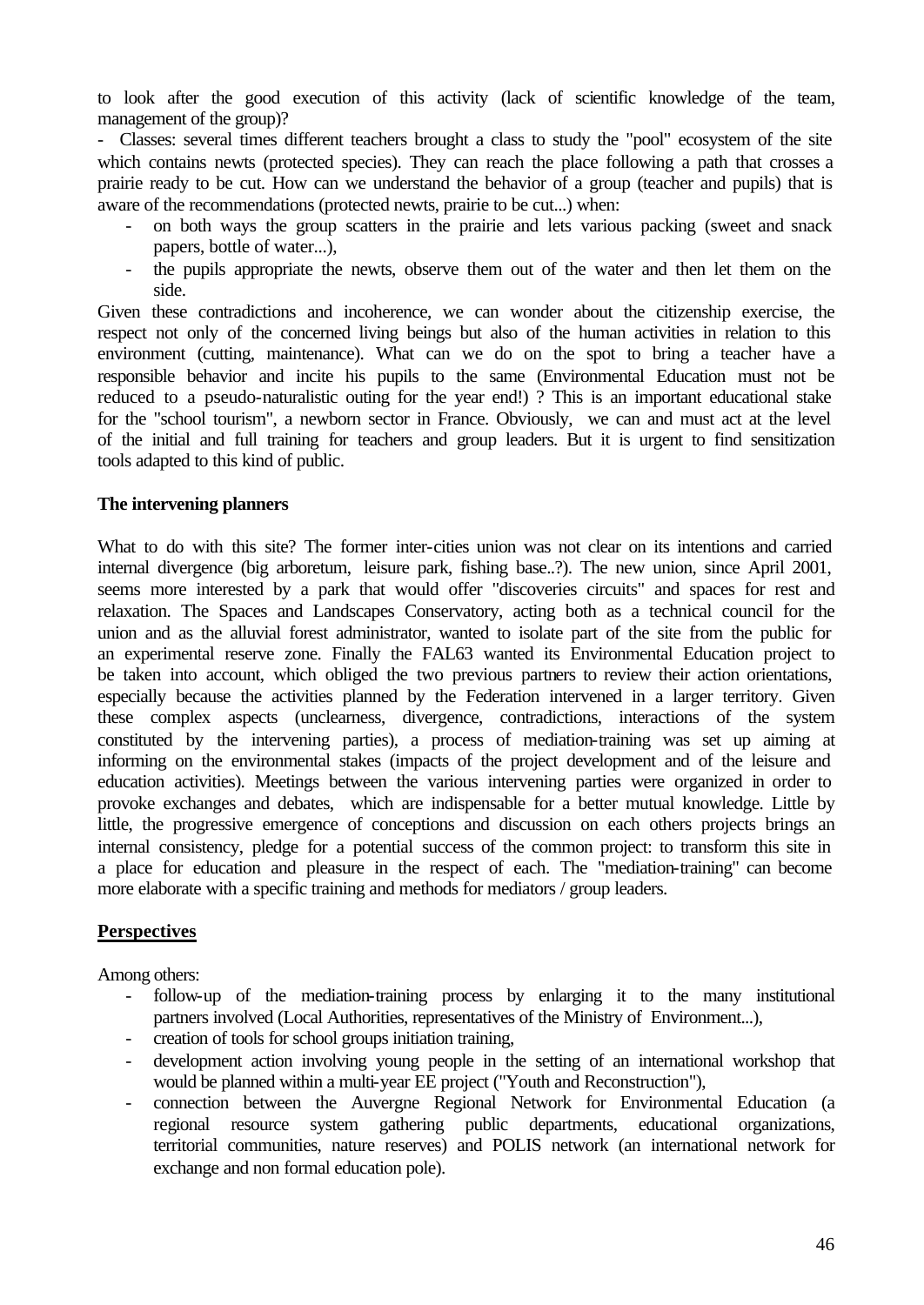#### **Learning while Teaching: Environmental Education Through Action**

### **Kuntala Lahiri-Dutt India**

Being able to teach puts us on a higher ground and practically stops all conversation between the educators and the taught. This used to be the case in classical pedagogical situations. However, Environmental Education (EE) is a two-way process that changes continually. In EE, the concept is to build an interactive and dynamic knowledge-base that complements the scientific/expert ideas with diverse local or traditional wisdom which is often not contained with the generalism of science. Here is an example of EE through action – education, not only for the taught but also the educators learning from the traditional wisdom of local communities, making it a two-way process.

Rajendra Singh started his career as a government educator in one of the desert districts in the arid state of Rajasthan in the western part of India. In 1984 he resigned his job and, along with four other friends, set out for one of the poorest and dry regions of Rajasthan to live a 'socially useful' life teaching the villagers how to know about their environment. The hope of the young group was to put into practice many of the lessons written in books about how to provide EE to illiterate villagers. But defining a role for themselves in the village was not easy; it took them over three years before they came to be trusted by the people in the villages they chose to make their own. Rajendra's objective was to reach the *antim jan*, the last person in the economic and social hierarchy, and help provide him build means of livelihood that is adapted to the environment and is sustainable. He found that agriculture in these arid villages was in complete disarray. Even a 'big landlord' family owning about 250 hectares of land could not rely on agricultural income alone and was dependent on the cash earnings of three of his grandsons who plied cycle rickshaws in far away big cities. This was not an isolated case; able bodied, working age-group males of most families had emigrated too in search of jobs and cash income, leaving behind the women, children and older people at home.

Due to repeated droughts, the farmers in this part of Rajasthan had all but given up agriculture, even as a means of subsistence. Those who were left in the villages depended on animal husbandry, but even milk yields were shrinking, as the pastures also became drought affected. Communities that were once proud farmers producing an abundance of crops and milk were not being adequately rewarded for either their hard work or their insights which had developed a rich legacy of biodiversity with an incredible array of seed varieties.

Rajendra's plans of teaching environmental protection to poor villagers received a jolt when Mangu, an old man from one of the villages, confronted him angrily about propagating ideas that are culturally alien. He said "You educated young men – you talk a lot but do no work and have no idea how to look after the nature that once gave us prosperity". Though taken aback, Rajendra replied with humility "I don't know what work I should do. Why don't you tell me?" "Will you do what I tell you to?" asked Mangu. "If so, bring a *phavda* and *gaiti* (two digging implements) and I will tell you how to start".

Rajendra admits this conversation shook him up, but he decided he would 'give it a go'. But there was heated discussion amongst the group of him and his friends that night. Two were convinced this particular village society was sick, irrational and need help from outsiders like them, but the other two and Rajendra decided to follow whatever this *samaj* (community) directs them to do. This led to a split and the first two left the group. The remaining three presented themselves next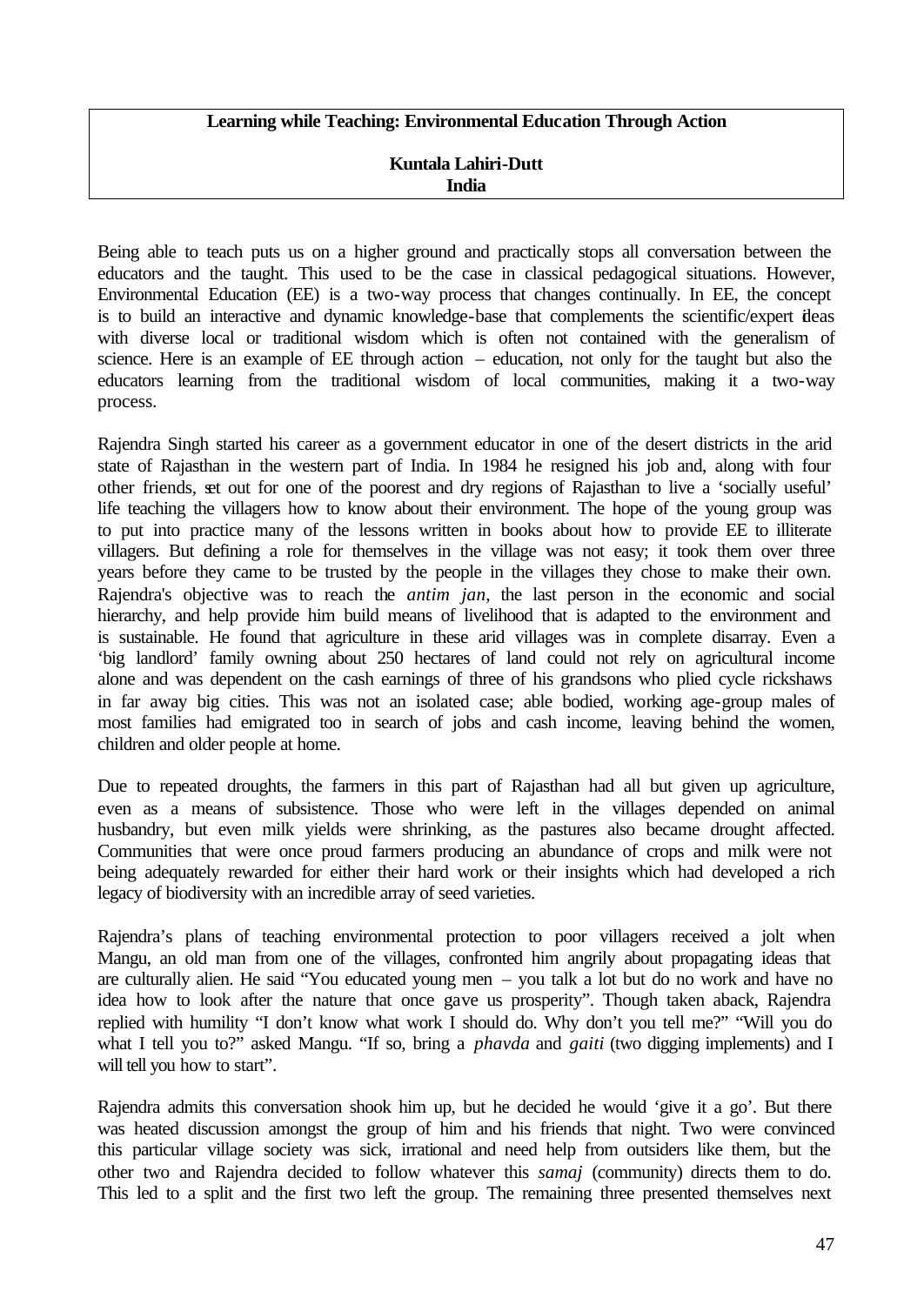morning for Mangu's directions. He told them to desilt the dried-up village pond. The three worked on it for seven months. When they began, no-one from the village would help, but slowly, seeing their commitment, people began to lend a hand. The result was when the monsoon rains did manage to reach the area, the pond not only filled up but led to a recharge of a neighboring pond. After then the trio were trusted and taken seriously. Their labor acted as a catalyst for galvanizing the village society to take charge of their own well-being and perform greater 'miracles' in the years to come. From long years of disempowerment, marginalization and impoverishment villagers had become demoralized, but now they see how they had become dependent on the government to show them the way.

Mangu said: "Now you don't need to do any more manual work to prove yourself. From now on we will do our own work. You simply help us in figuring out ways to bring the young men who have left back to their homes and join together into making a better environment here".

Mangu then showed the way to bring back the dying rivers and raise the lowered groundwater table. Under his guidance the village community along with Rajendra and his two friends undertook the building of a series of check dams, ponds and other small-scale water harvesting structures in the area. It took a couple of years and a several successful such works before the villagers had full trust and confidence in what they were doing. Throughout, the planning, decision-making and monitoring of all the earthworks were carried out by the local people themselves. They not only voluntarily contributed their labor but also bore the cost of the materials required for the repair of the ponds and the building of the sluice systems. Gradually the young people began to return from the cities and to give greater momentum to the work. Moreover the fame of these ponds spread to nearby villages and people came to witness this transformation in their environment and began to build similar water harvesting systems in their own villages.

Today, the villages in this part of Rajasthan have turned green with vegetation cover as the groundwater was recharged, the rejuvenated rivers and *nullahs* (creeks) remain full of water throughout the year, and soil erosion has been checked. The quality of life of the villagers has improved immensely. These were the reasons why the pastures had dried up and the agricultural land was degraded. About 35,000 check dams have been built in the region and about 500 sq. km of land has been completely re-greened. Villages like Nimbi that used to get lashed by violent sand storms and had turned into a dead desert have now begun to market crops grown locally. The now revived village community sat together and resolved to afforest the area; codes of moral restrictions and regulations were collectively evolved to prevent lopping or pruning of green branches and leaves or causing any other damage to the trees. It also decided not to grow waterguzzling crops like sugarcane and rice, and the total available water resources in the area rather than on individual whims would determine the crop choice.

Today, Rajendra has received the top award personally from the President of India as an exemplary environmental educator, and the example he set is being emulated in other parts of the country.

The story of Rajendra Singh and how he learnt from the indigenous wisdom of water conservation in the desert state of Rajasthan are known all over India. His experiences stand for a revolution he initiated – the revolution of putting people and local knowledge first and learning from them instead of just teaching. However, the example is also relevant to us as one because Rajendra, the urban educator, learned from Mangu, the illiterate villager some essential lessons about the environment. Scientific knowledge, as propounded in formal institutions of education, was enriched by indigenous knowledge, as evident from this case.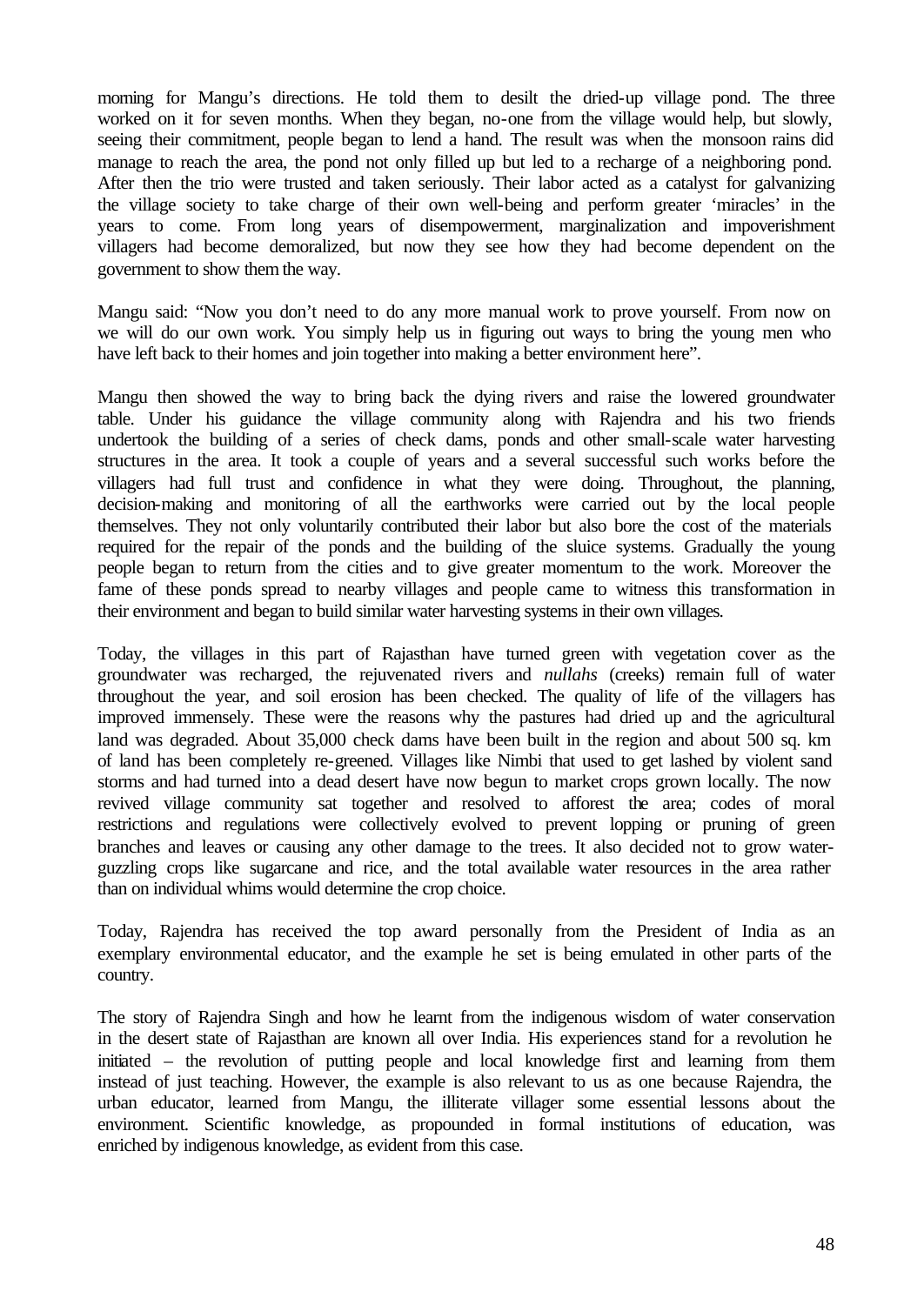In this experience, we find several lessons. The first is the obvious one of Environmental Education helping to develop human competencies and communicating the message from one group to another. The second, more subtle, lesson is how an environmental educator can enrich his own experience through learning from local communities.

| Legal action for the environment and Environmental Education: the case of the Fly river |  |  |  |
|-----------------------------------------------------------------------------------------|--|--|--|
| Kuntala Lahiri-Dutt                                                                     |  |  |  |
| <b>India</b>                                                                            |  |  |  |
| David J. Williams                                                                       |  |  |  |
| Australia                                                                               |  |  |  |

While dealing with EE, we shall also have to consider the laws related to the environment. In most countries, a set of legal net or legal framework already exists to protect the ordinary citizen and provide her/him with a cleaner environment. These laws range from ordinary health and safety laws to elaborate laws preventing the individual person's or factory/business' economic activity from having a disruptive/degrading effect on other people's well-being. In some countries, the 'right to breathe' clean air is accepted constitutionally as one of the fundamental rights. In the United Nations Charter of Human Rights, the rights of an individual for food and shelter indirectly accepts the provision of a clean and healthy environment as a human right for citizens.

However, in some countries, such environmental laws do not exist yet. In other cases, environmental laws do exist in name, but in reality they are hardly ever put into practice.

Laws with regard to the environment have a two-way relevance to Environmental Education.

First, is the enforcement of these laws where present, and enactment where such laws are not in existence. The environmental educators have the responsibility of handling the issues arising out of the need for economic development and environmental protection. In many democratic countries, the implementation or enforcement of such laws has been initiated with varying degrees of success by the environmental educators and NGOs. Educators can act through the media, and the media itself can be a major actor in such cases.

Finally, environmental educators, while building an aware and responsible citizenry, must look for loop-holes and gaps in the existing legal framework and try to create popular opinion for review of such laws from time to time to make them more suitable to current situations.

Second, use of these laws by an aware citizenry to achieve democratically the environmental objectives. Public Interest Litigation is one such instrument for legal action for the environment. It is the task of an aware citizen group to build up strong lobbies and pressure groups to influence public opinion, and eventually bring about political actions.

The case of the Fly river in Papua New Guinea (PNG) provides an example of legal action on environment and how it can educate in citizenry as well as how aware citizens can take recourse to law for protecting their interest.

Major ore deposits were discovered in the 1970's in Papua New Guinea (PNG). This country, barely out of the stone-age in many of its regions, wished to 'develop' through exploitation of its resources. In 1980, the PNG government allowed a consortium led by an Australian mining company, BHP, to exploit a major copper/gold deposit in difficult terrain at Ok Tedi. The project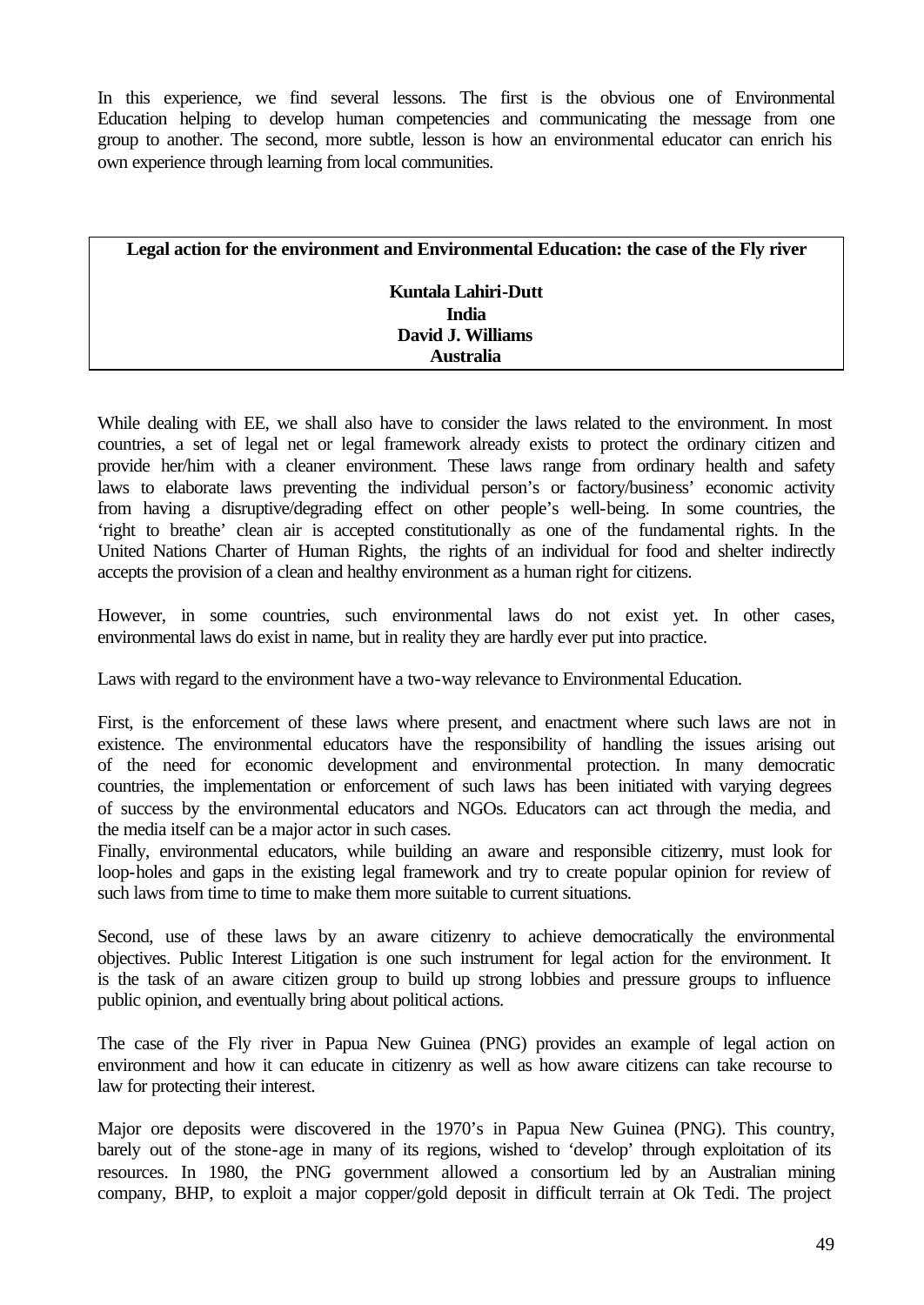was described by the then PNG Prime Minister as 'a pot of gold at the end of the rainbow'. Gold production began in 1984 and copper in 1987. The copper concentrate was conveyed in slurry form via a 180 km pipeline for further processing on the banks of the Fly River before being carried by barge 850 km to the coast.

The difficulty in mining in remote, seismically active mountainous terrain in one of the wettest places on earth was seriously underestimated with major cost blow-outs. Plans for a tailings (waste left behind after concentrating the ore) dam, stipulated under the agreement, were abandoned after a major landslide wiped out the initial construction site. Some political wheeling and dealing allowed the dumping of large quantities of tailings into the Ok Tedi river and then the Fly. It is thought that over 50,000 tones per day were disposed of in this way for several years. The tailings contained copper (highly poisonous) and, spasmodically, high levels of cyanide (used to treat the ore), one being a disastrous loss of a container of pure cyanide.

The Fly River rose  $5 - 10$  m due to the tailings causing the river to flood over productive land covering it with gray ooze.

The mining company denied any major damage and said that cyanide levels were within agreed limits – true but these had been set at 10 times the normally acceptable environmental levels and the monitoring site was 100 km downstream of the discharge point!

In 1992 the affected villagers laid their complaints at the Rio summit and also approached an Australian law firm, Slater and Gordon, to initiate a 'class action' on their behalf. BHP denied any wrong-doing and emphasized the economic benefits to those involved. In 1994, the case, asking for \$A2 billion damages and \$2 billion in compensation, was heard before the Supreme Court in the state of Victoria, Australia. It caused great embarrassment to BHP who eventually settled out of court for \$150 million compensation, an undertaking to rehabilitate affected land and pay the law firm's costs (~\$A8 million). Also the PNG government, who was 10% of the consortium, handed over its share to a trust.

This is a prominent example of how access to legal redress (through, if necessary, reform of the legal process to allow poor people a chance of having their voice heard in court), can bring gross breaches of environmental behavior to book. In this case a large mining company, who operates under tough environmental legislation in its home country, and a complicit government were forced by an aware citizenry to compensate for environmental damages. Such examples show that legal action can indeed be a major instrument of environmental action in a democratic framework.

**An Example of Community Management of Natural Resources by Women (Popenguine, Senegal)**

> **Urbain Njatang Cameroon**

The natural reserve of Popenguine, 1009 hectares large, is also known under the name of Cupaa keur, from the name of the tutelary genius from Coumba Cupaam zone. It is surrounded by a 'rosary' of 8 villages regrouping almost 40.000 people, who exploit intensively the resources. With the decree dated from the  $21<sup>st</sup>$  May 1986, the classified forest of Popenguine is erected as a natural reserve. In 1987, the women living in the territory - which is managed by the reserve guardian and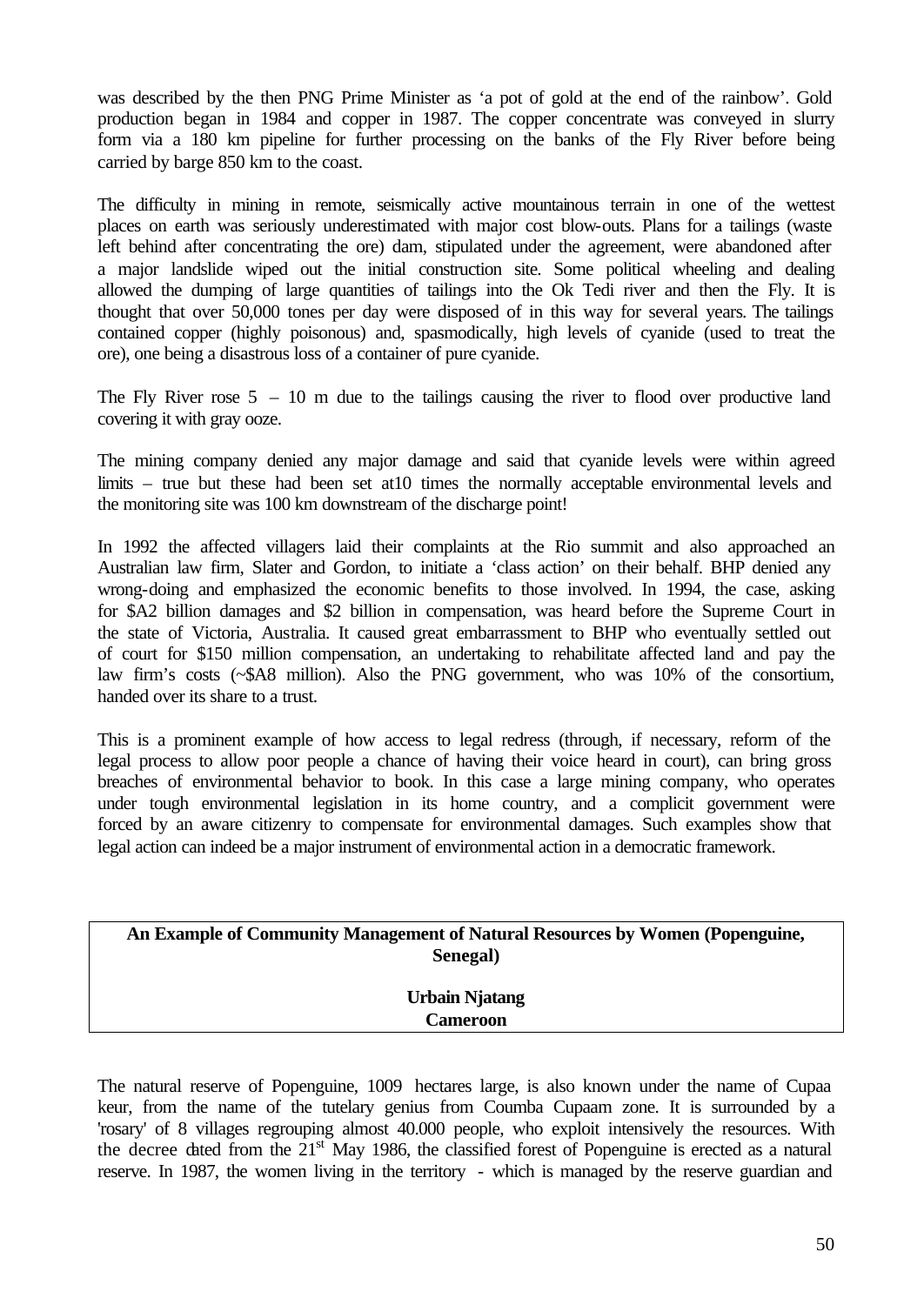some people from the Peace Corps, decide to participate in the community management of the reserve.

December 25<sup>th</sup>, 1988, was born the RFPPN (Regrouping of Popenguine Women for the Nature Conservation) under the instigation of Woulimata Thiaw, whose objective was the restoration of the natural reserve, in order to avoid the programmed disappearance of this biodiversity site due to an intensification of the anthropic action. A collective group called COPRONAT (Collective Group of Women for the Nature conservation), regrouping 1555 women, was created in 1995 for the management of the communal natural reserve. The leader's personality - who did the right things to impulse the handling of the restoration activities without waiting for any support facilitated the women's appropriation of the process.

There are many types of management activities: reforestation, enclosure of the reserve with barbed wire to avoid the cattle scattering, rehabilitation of the mangrove, construction of stony walls, improvement and exploitation of tourist potentialities, training to the management techniques of the natural reserve, purification, soils amendment, program of gas sales for domestic use to avoid the exploitation of the firewood in the reserve, plantation of village woods, opening of a 6m large fire door around the 12 km long hedge, construction of a restraint lake for the migratory birds, paths in the reserve, struggle against erosion with stony walls, garbage and compost treatment.

The RNP (Popenguine National Reserve) acted as a conceptual modeling, illustrating how to put into practice a participating approach in the parks and reserves management in Senegal. An agreement protocol on Popenguine reserve management was signed the 3d June, 1996 between the RFPPN, the COPRONAT and the national parks board of the Ministry of Environment of Senegal, offering a political support for an initiative taken "from the basis". The RFPPN chairwoman is one of the two chairwomen of the Farming Council in Senegal. Her election at the head of the Farming Council is partly related to the role she played in the conservation of the natural reserve. Thanks to her influence, the Farming Council dedicates an active part to the environmental questions. The access for women and girls to property ownership is one of their action, to face the traditional inheritance proceedings that exclude women to this right.

Let us mention that, in Popenguine reserve, women and girls, once they are trained by the NGOs group leaders, take directly part to their own training by teaching one to each other what they learned, that is sustainable management of the reserve, environment conservation in general and the processes used in the forest maintenance and development, such as the pruning and cutting techniques. It allows them to work according to environmental and economic viewpoints. For that purpose, the women organized in groups and following community books, such as the participating cartography, follow up the evolution of the reserve. This activity justifies a horizontal educational action of women in environment. This shows how giving responsibilities to the populations in the setting of natural resources management participates to a good appropriation of the policies for environmental protection.

*Source : Report of the workshop on the reinforcement of the capacities for analyzing and influencing the policies of Decentralization and of natural resource management in Southern Africa.*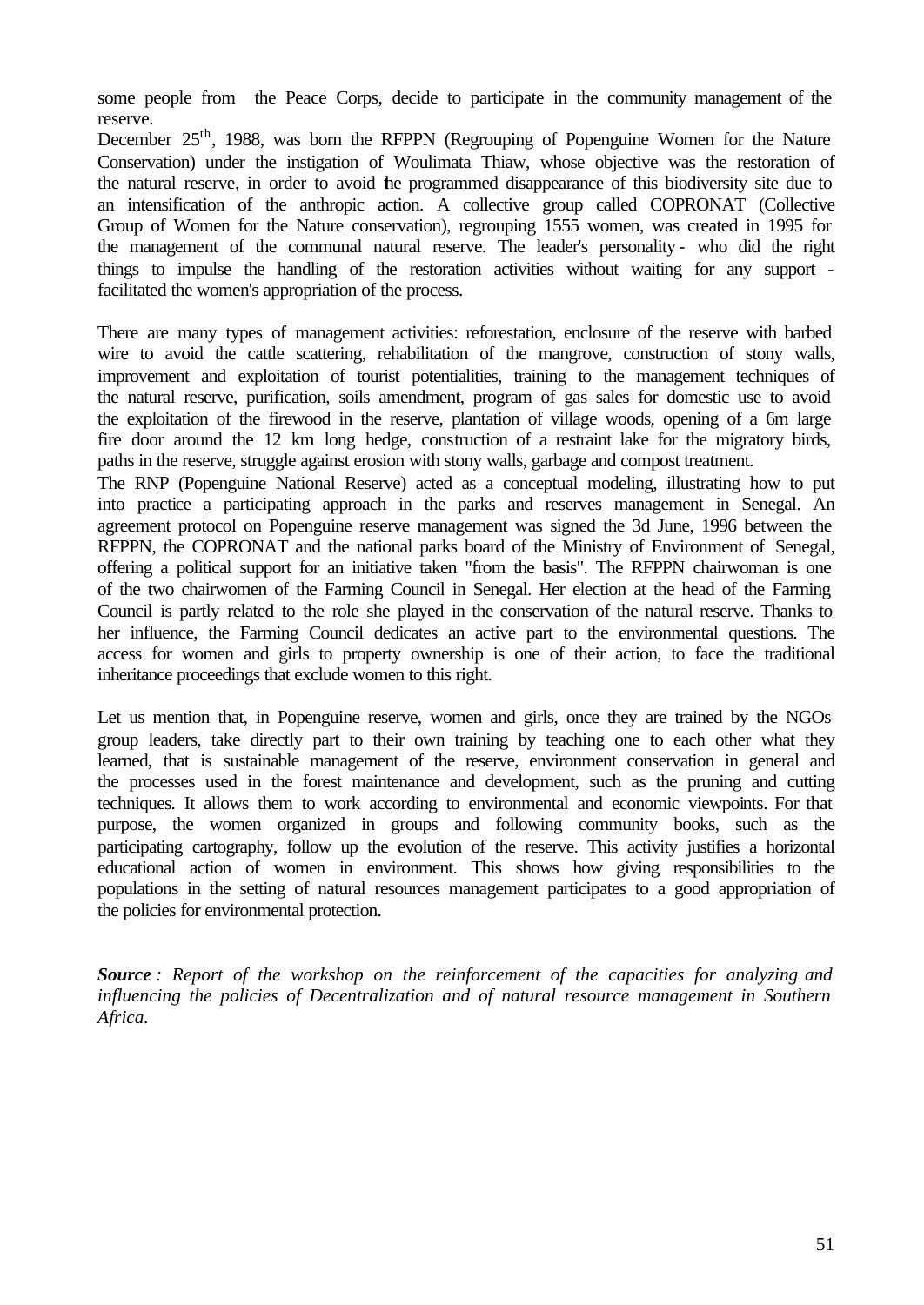l

## **How can Environmental Education be dispensed to small farmers? The APEC project in Cameroon**

## **Urbain Njatang Cameroon**

The APEC project main objective is to reinforce the capacities of the Cameroonian Non Governmental Organizations, and to help them become, through a policy for sustainable development, the essential actors in EE and in the dialogue for an implication of the populations in the implementation of the recent forest policy in Cameroon.

It is financed by the Canadian Agency for International Development (ACDI) in the setting of the cooperation between Cameroon and Canada.

This project is lead by the Union for Sustainable Development (UDD), a Canadian NGO that essentially regroups environmentalists and scientists, and which is famous for its capacity to encourage the dialogue in the field of sustainable management of resources. The UDD works in Cameroon, in the setting of this project, in partnership with seven local  $NGOs<sup>1</sup>$ . These organizations are for most active in the South of the country.

In the framework of this project, a specific methodology was developed, aiming at sensitizing the adult rural public on the natural resources management. This methodology proved to be perfectly adequate and judicious for mobilizing the public and help them appropriate environmental issues.

The APEC project conceived a set of didactic material aiming at facilitating an educational action on the ground. The most widespread material is a set of illustrated posters, format 81cm x 60cm, including specific categories: debate – exchanges, data sheets.

To implement its activities, APEC trained group leaders who act as an interface with the populations. It conceived a practical guide for popularization and animation in peasant environment, which addresses the local educators and all people wishing to use the APEC data sheets. It relies on a technique based on interactive exchange and consists of three main phases: the first is a preparatory phase. It allows the group leader to know the target public and his knowledge. The second is focused on the methods to moderate a session with farmers. And the third phase dedicates to animation and assessment.

The group leaders inform and exchange with the rural populations on diverse topics: water, forest, biodiversity, agriculture, fishing, breading, hunting, green areas, etc.

The exchanges on these topics aim at transmitting and developing to the populations elements allowing them to better understand their surroundings, to participate to the governmental efforts for the environment conservation and its sustainable management, to understand the meaning of the new laws and contribute to their respect. For that purpose the animators take into consideration the local knowledge of the population, especially when they must make a definitive classification of the forests. In this case, a consultation is organized by a commission regrouping representatives

<sup>&</sup>lt;sup>1</sup> The SAILD (Service of Support to the Local Initiatives for Development), the CED (Center for Environment and Development), the CAIPE (Center of Support to the Farmers Initiatives of Ebolowa), the PFERVDJAL (Federation of the Unions and Peasant Groupings of Ambam, Ma'an and Olamze) and the APE (Auto-Promotion of the Pygmies in their Environment).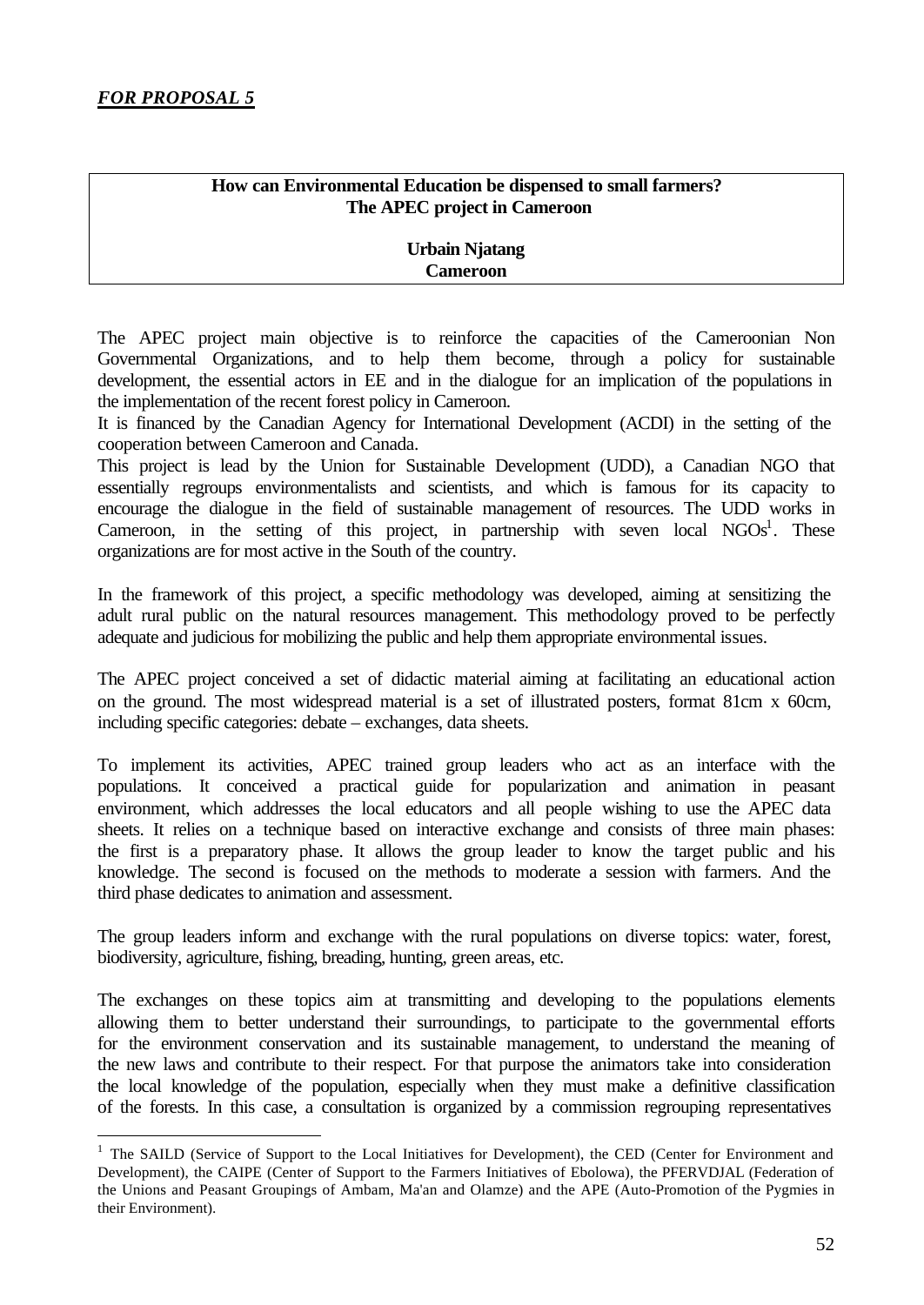of the local administration, elected people, traditional authorities and the populations living along the forest to be classified. These populations intervene in the specific classification of their forest using their local knowledge. For that purpose a set of didactic material is designed, according to the topic in debate.

This technique implementation was a success with the farmers organizations and the actors in environment. APEC currently supports several farmers organizations which solicited its help in the setting of the communal forests and the working accounts realization. APEC, to popularize this technique, allowed the people and independent organizations to use its material.

In summary, this project uses the interactive exchange technique which relies on the circular communication method. The teacher learns from the learner and vice-versa, avoiding thus any conflict and complex between the small farmers social category and the "intellectuals", which often occurs. Another interest of this approach is that it allows the group leaders, after assessment, to reorient the content of the training. The main role of this methodology was to help the population appropriate the forest issues and to incite more and more groups to manage themselves the community forests.

## **Training Journalists in Environment and their role in Environmental and Community Education**

#### **Polyxeni Ragou Greece**

The medias are increasingly present in the environmental issues. For instance, the written press can play a major role for a stronger awareness of the environmental problems. It can prove to be a powerful educational instrument in the field of environment. Yet, the presentation of environmental issues causes specific journalistic problems. In fact, these issues are still not emphasized nor they are clearly presented, mainly because of a lack of scientific knowledge and the competition of the newspapers. This is especially true with the local written press of a middle size city.

We, as citizens, regularly read the local written press of our city, Lamia, in Greece. Papers on environmental issues are often published. In most cases, they deal with neighboring environmental problems.

To understand the meaning of the journalists papers on environmental issues, we made a qualitative analysis of the contents of the articles from five daily Lamia newspapers treating about environment, during a period of two years, with the help of the tools proposed by Yolanda ZIAKA (1995).

We have noticed that a certain number of questions were slightly or not treated at all, such as the responsibility of the actors involved and their role in the problem put forward, the causes and the origin of the problem, the impact on human health and on the ecosystems, or the presentation of potential alternative solutions.

We therefore decided to organize, in the setting of professional training, working days to discuss with the journalists involved in the local written press, to exchange our points of view on environment and environmental problems and to propose training elements on community education.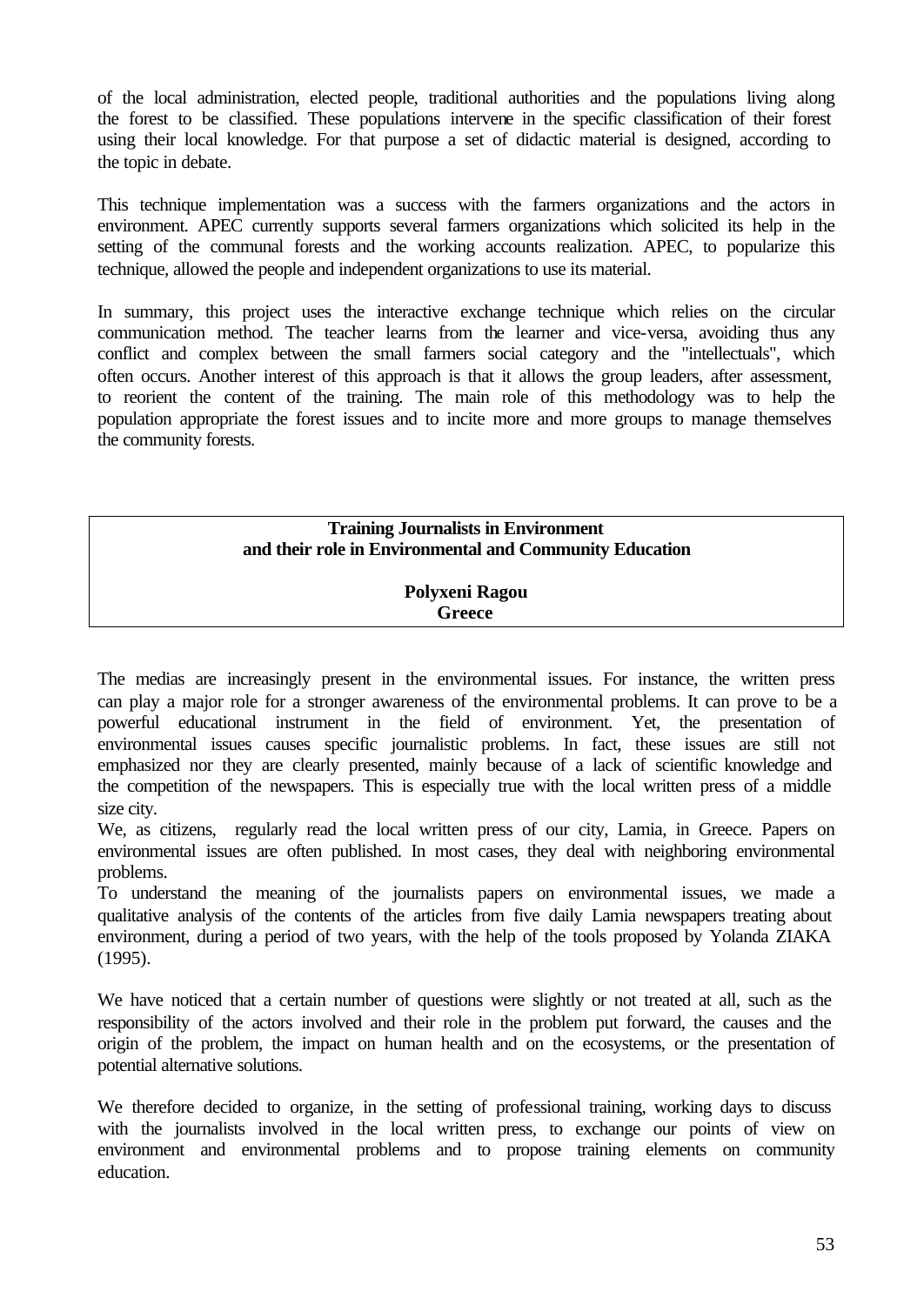We invited the journalists to participate to information days and to discussion workshops with the following arguments:

- The media have an important responsibility in the public awareness of the environmental problems.
- The journalists are in charge of the urgent necessity to sensitize the public with whom they have a daily relationship to environment, and they can bring an important contribution to Environmental Education to the general public. We therefore have common interests.
- The adult public inquires and educates himself on the environmental issues mainly through the media. As a consequence, the role of the written press in the public perception on the environment is important. The journalists have an essential responsibility in what is information and education of the general public on the environmental questions.
- The written press must provide the general public with the basic knowledge that would help him make choices, contribute to the awareness of the individual and collective responsibility on the environmental management, and incite him to involve in daily actions in this sense.

The days we have organized had the following objectives:

- 1. To introduce the journalists to an environmental issue.
- 2. To train the journalists on the complex approach.
- 3. To train on environmental knowledge.
- 4. To try to reinforce the critical attitude of the journalists by developing a global approach on environment.

To reach these objectives, we implemented the following methods:

- analysis of the content,
- a systemic approach as a tool for analyzing complex situations.

The journalists accepted to participate to the working days. To start the discussion we proceeded as such: we selected some articles among those analyzed as described previously, that were written by journalists participating in the experience. For each article we erased the name of the author and of the newspaper. We gave the texts to the journalists and asked them to identify :

- the nature of the treated problem,
- the causes of the problem,
- the actors involved, being responsible or not,
- the impact of the problem on human beings and on the ecosystems,
- the possible solutions.

Most of the readers-journalists could not identify the elements we asked for. They admitted that the articles were deficient. Their answers allowed us to note that they needed an additional information on the points we asked for.

This experience brings us to the fifth proposal of this proposal booklet:

*Get organizations and socio-professional associations to act as a relay and driving forces for the development of Environmental Education and Community Education for the general public*.

Which brings to the essential role of the media on environment and to the necessity of a solid training for the journalists on the environmental issues.

*Bibliography : Yolanda ZIAKA, 1995, The Environmental Education for adults through the media : didactic aspects in the case of the written press (in French), Doctorate in Didactics in Biology and Environmental Education, University of Paris 7, Department of Education in the Disciplines Didactics, Paris, France.*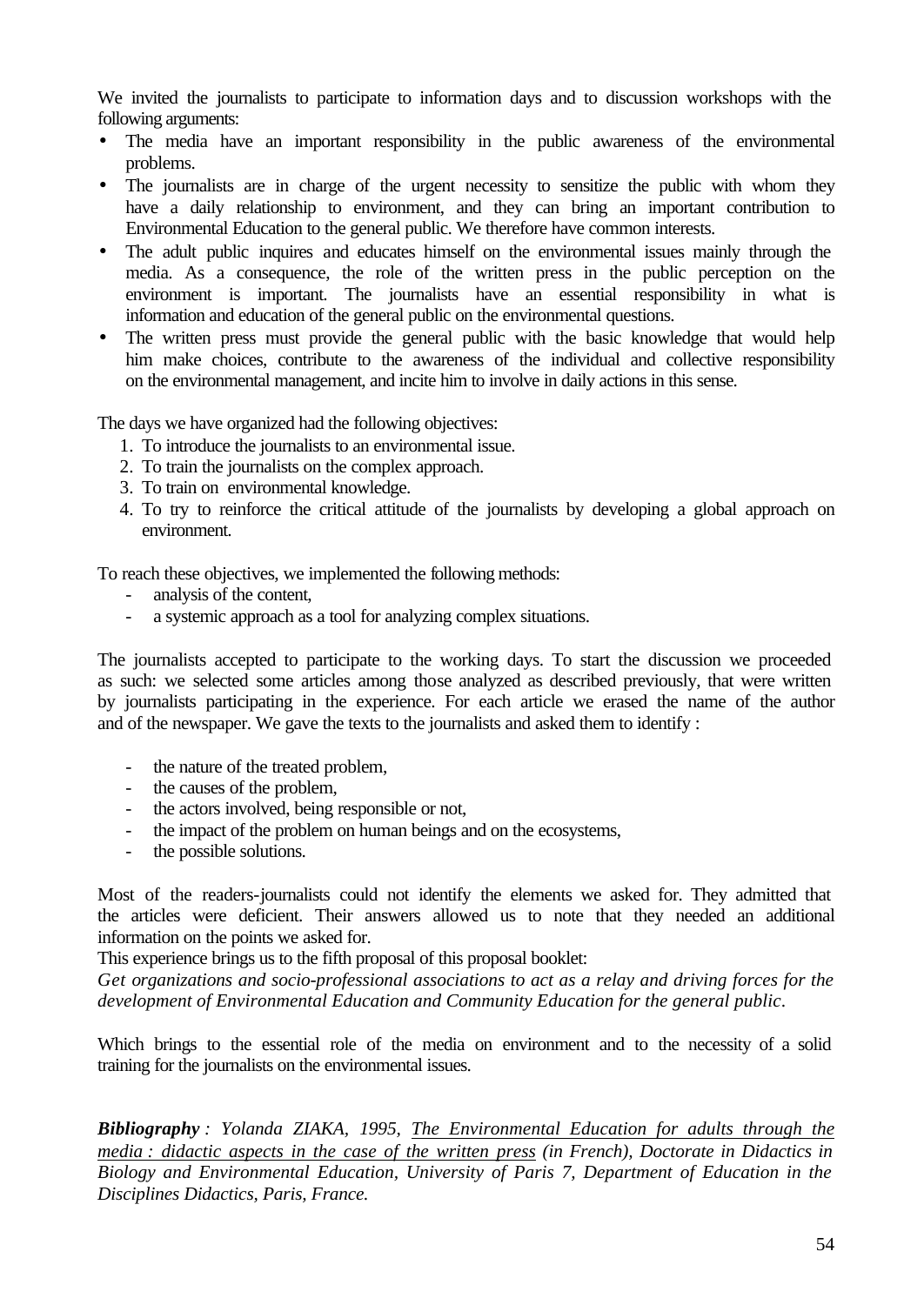#### **The Action of a Large Organization to Save ancient Forests**

#### **Carmen Ramos France**

Greenpeace association - which is independent because its funds only come from the contributions of its members - is known for its spectacular and very mediatized actions. Does this kind of actions have an educational role toward the general public? It is an interesting question: we - as members of the educational community in Environmental Education, whose main strategy, among others, is "to understand for acting" - will answer to that question with a clear Yes. Indeed, Greenpeace works through an exemplary process in depth on the pragmatic level, as we can see it from the case exposed below.

To fight against the destruction of ancient forests, especially in Amazonia and Canada (British Columbia), Greenpeace directly questions the stores of a company (LAPEYRE), which is "the most important dealer of industrial joineries in the European market, and by there of Amazonian wood". The company "owns 114 public sales outlets in France, in Belgium, in Spain, in Switzerland and in the French Antilles."

LAPEYRE sells a large range of products made of wood that comes from the ancient forests of Amazonia, Canada, Central Africa and Southeast Asia. Among them, let us mention the curupixa and the tauari from Amazonia, the hemlock from the British Colombia pluvial forests (Canada), the moabi and the sapelli from the basin of Congo, as well as the ramin and the merbau from Southeast Asia. Many of these forest species from which come these woods are listed by the International Union for the Conservation of Nature (IUCN) as being species either vulnerable, in danger, or threatened of extinction. That means that these species may disappear in a short or a medium term.

The implication of LAPEYRE in the destruction of the ancient forests is not limited to buying wood coming from suppliers who are not concerned at all about the forest management, or from suppliers who operate illegally; no, LAPEYRE owns directly Eldorado company, one of the biggest exporters of sawed wood in Para, a Brazilian State. LAPEYRE is currently the biggest retailer in France and in Europe of woody products coming from Amazonia and it buys most of its wood to Eldorado.

Following its investigation work, Greenpeace proved that between 1998 and 1999, almost half of the provider companies that sold wood to Eldorado were practicing illegal development, transportation and storage of the material. At least 14 of these companies were not even registered at the IBAMA, the governmental environmental agency, which normally constitutes a legal basic condition.

Following several useless meetings with LAPEYRE head office, Greenpeace opted for changing its strategy and alerting the public and the purchasers:

"April 28, 2000. Greenpeace activists intervene simultaneously at the entrance of the stores" of LAPEYRE company in several countries of Europe. On that occasion, "Greenpeace shows that between 1998 and 1999, over 50% of LAPEYRE suppliers in Amazonia were convinced by the Brazilian authorities to act illegally". Greenpeace also notes that this enterprise "had committed itself, in April 1999, to notify the name and the source of the raw woods to the consumers. At this date (April 28, 2000), a part from one product, no information is mentioned in their catalog".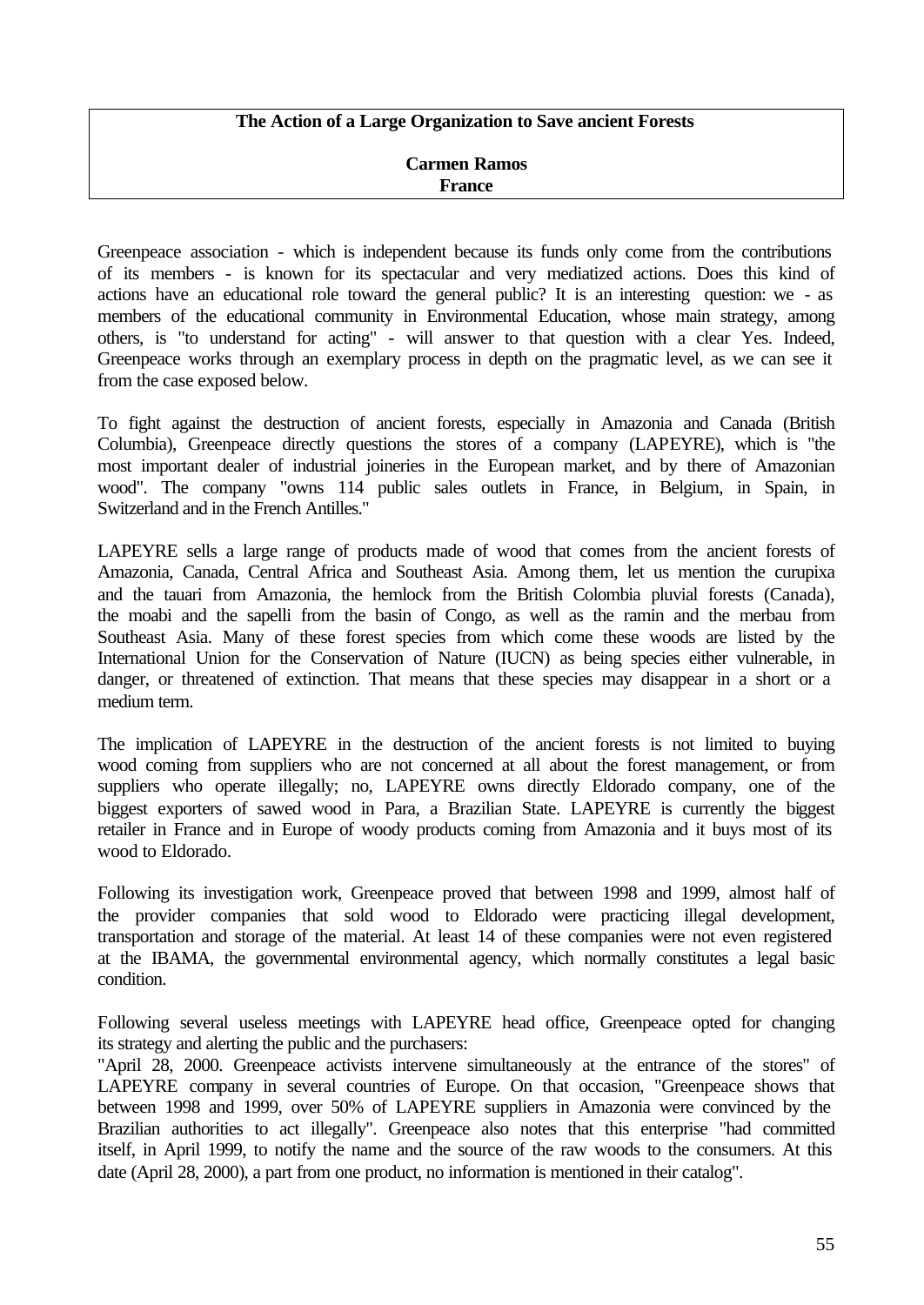Greenpeace strategy is obviously to oblige the enterprise to really involve itself, by affecting its brand image at several levels. For instance in May 17, 2000, "the Director of Greenpeace- France intervenes during the yearly General assembly of LAPEYRE shareholders to denounce the practices of the group in Amazonia".

The task of Greenpeace is definitely not easy – let us remind that militants were jailed in Canada for occupying peacefully forest yards – but they are expecting results from their action. In June 2000, Greenpeace organizes a Tour of France for the protection of Amazonia. In the main French cities, actions are organized at the entrance of LAPEYRE stores but also in public squares, where a great number of people express their indignation vis-à-vis this company practices by signing massively Greenpeace petition. In July, Greenpeace prevents a cargo to unload illegal wood that was intended to LAPEYRE. Finally, "in September 12, 2000, after months of pressure, LAPEYRE group commits to stock up only with products coming from forests certified by an independent organism recognized by Greenpeace, from 2005.

This commitment not only concerns the supplies coming from Amazonia, but also those from Africa, Asia and Canada. By this action, LAPEYRE – a European leader in the sector of industrial joinery – and IKEA – leader in the furnishings sector -, both show all their competitors the way for a sustainable management of the forests".

The action of Greenpeace includes many aspects that perfectly fit in the setting of an Education to citizenship. By aiming the large public in general and acting as a consumer, this organization does try to help the citizens become conscious and active. Besides, its pragmatic process is very close to the one of the educators in Environmental Education: analysis of the situation, identification of the actors and of their role in order to set up precise and efficient actions.

The media aspects, known in particular thanks to the "punch" operations led by courageous militant activists, probably constitute one of the rare means to be heard, considering the current general attitude from the media on the environmental problems.

*Note: the quotations in inverted commas are extracted from various documents written by Greenpeace and distributed during the forests operation.* 

| <b>How an Exemplary Farming Method Becomes Pedagogy through Action</b> |
|------------------------------------------------------------------------|
| <b>Philippe Robichon</b><br><b>France</b>                              |

André Pochon, a farmer of good sense, dedicated his life in a struggle to prove that agriculture could be totally ecological, performing in terms of outputs and benefits, and at the same time weaken the persons responsible for the agriculture policy and remain completely opposite to the "losing control" agribusiness. He relied his action on his experience of farmer respectful to environment.

#### **1. The experience**

In the 60's, in the French region of Brittany, André Pochon, farmer and unionist, decides to produce on 9 hectares as much as his neighbors do on 25 hectares, adopting a non polluting agriculture, without damaging soils and respecting the natural balances.

He converts <sup>3</sup> as a concern in a **prairie** sowed with white clover.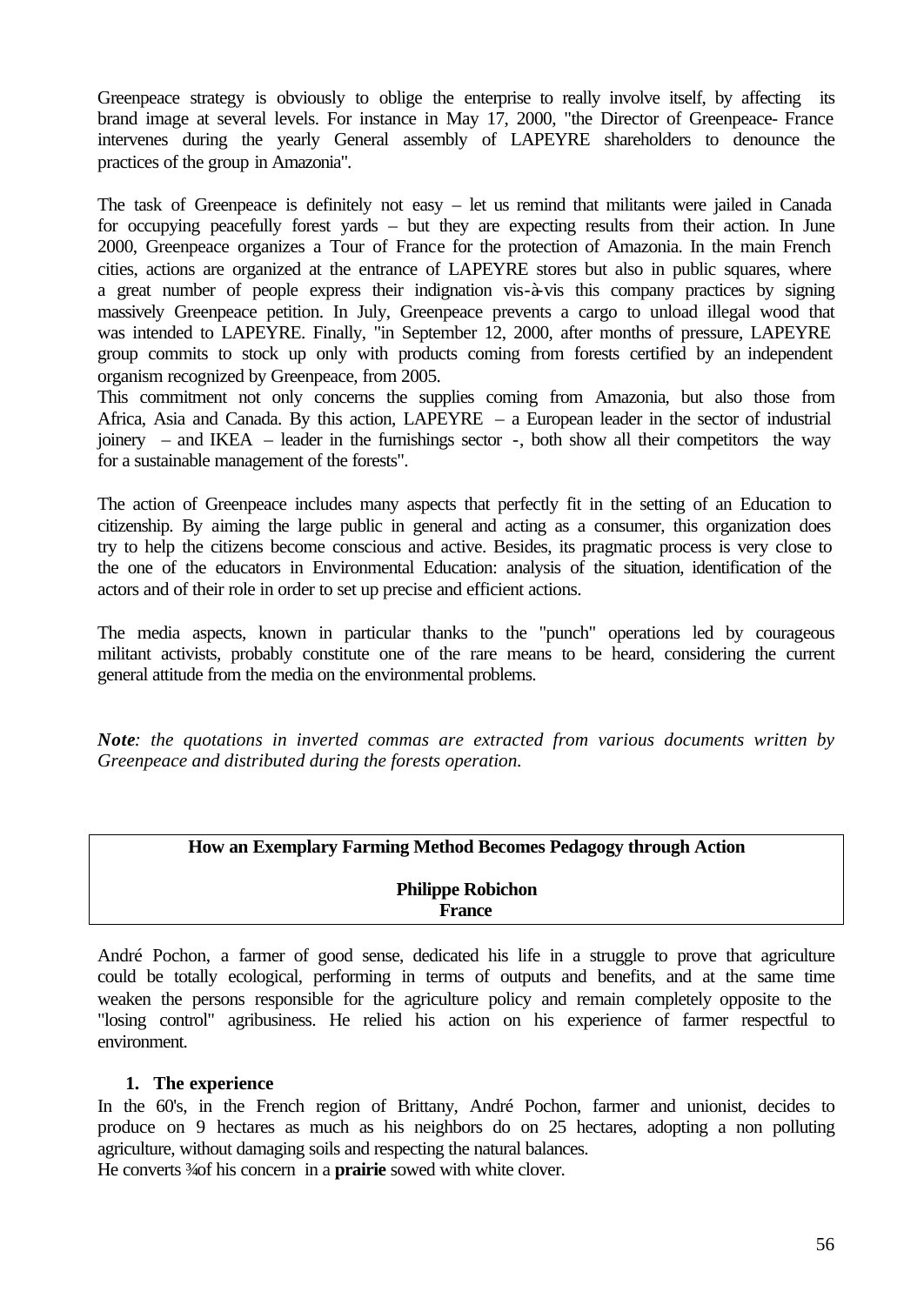The result was clear: with the prairies, he feeds three cows per hectare instead of one before; each produces 4.000 liters of milk a year instead of 1.500. Its soil remains rich and easy to work.

## **2. A report of the waste**

In the 70's, a productivist agriculture progressively conquers Brittany and the rest of France: the agribusiness transforms the methods of production to the profit of the most powerful agribusiness groups.

As a consequence, an ecological disaster happens. Water pollution by the nitrates and pesticides, pollution of the soil by the surplus of zinc, copper and phosphate. Green algae invading the beaches. Triumph of the corn. Expensive import of soy coming from the US.

André Pochon, basing his statements on his experience, succeeds in convincing other farmers who had adopted these methods to work for a sustainable agriculture.

Later, he takes the lead of a struggle to demonstrate that the mad cow crisis, for example, is only the outcome of a long "**productivist drift**" whose objective is to produce always more, whatever the means, without worrying about the risks for the consumers health nor about the devastation on environment, and he gives the proof that this agriculture is, in addition, an economic bankruptcy.

He writes, in *Les sillons de la colère* (meaning "The furrows of anger"): "The so-said performing agriculture only survives thanks to public funds – the money of the taxpayer/citizen/consumer – while sustainable agriculture proves to be competitive in terms of business (for the farmer), of quality (for the environment and the food products) and it does not imply an overcost to the State. This clearly announces the bankrupt of the productivist agriculture and shows how ridiculous those who remain obstinate in this direction are, a direction that has been taught and popularized for 30 years now. They used to say to the cattle breeders: "To be efficient, you must produce 8.000 liters of milk per cow and feed at least two cows per hectare!". But our farmers following a sustainable agriculture did exactly the contrary (less than 6.000 liters per cow, less than 1,4 cow per ha) and their income is one third higher than those who implemented a so-called efficient method!

It is now time to understand that technical efficiency is not a synonym of economic efficiency!".

#### **3. The action**

André Pochon, when he is more or less officially at odds with his initial union, founds the Sustainable Agriculture network. He creates the CEDAPA (Center of Studies for the Development of a More Autonomous Agriculture) and works during 30 years aiming at three publics :

- a) The farmers themselves to modify the productivist system, with:
	- visits of his farm (by bus ( ! ), exhibitions on the spot),
	- intervention at the chambers of agriculture,
	- interventions with the teachers in the agriculture schools.
- b) The political actors by:

- denouncing the waste through evidence: producing a liter of milk with cows filled up with soy requires three times more energy than with cows fed in prairies;

- showing clearly the costs to the community whenever an epidemics comes out (1998: 12 millions of pigs to quarter; 5 millions of bovines to incinerate).

c) The consumers

The consumers must become the objective allies of the farmers-producers. They must demand that the product they buy does correspond to what was produced by the producerseller.

- Where does the product come from (guarantees on the origin, "traceability" of the products all along their course) ?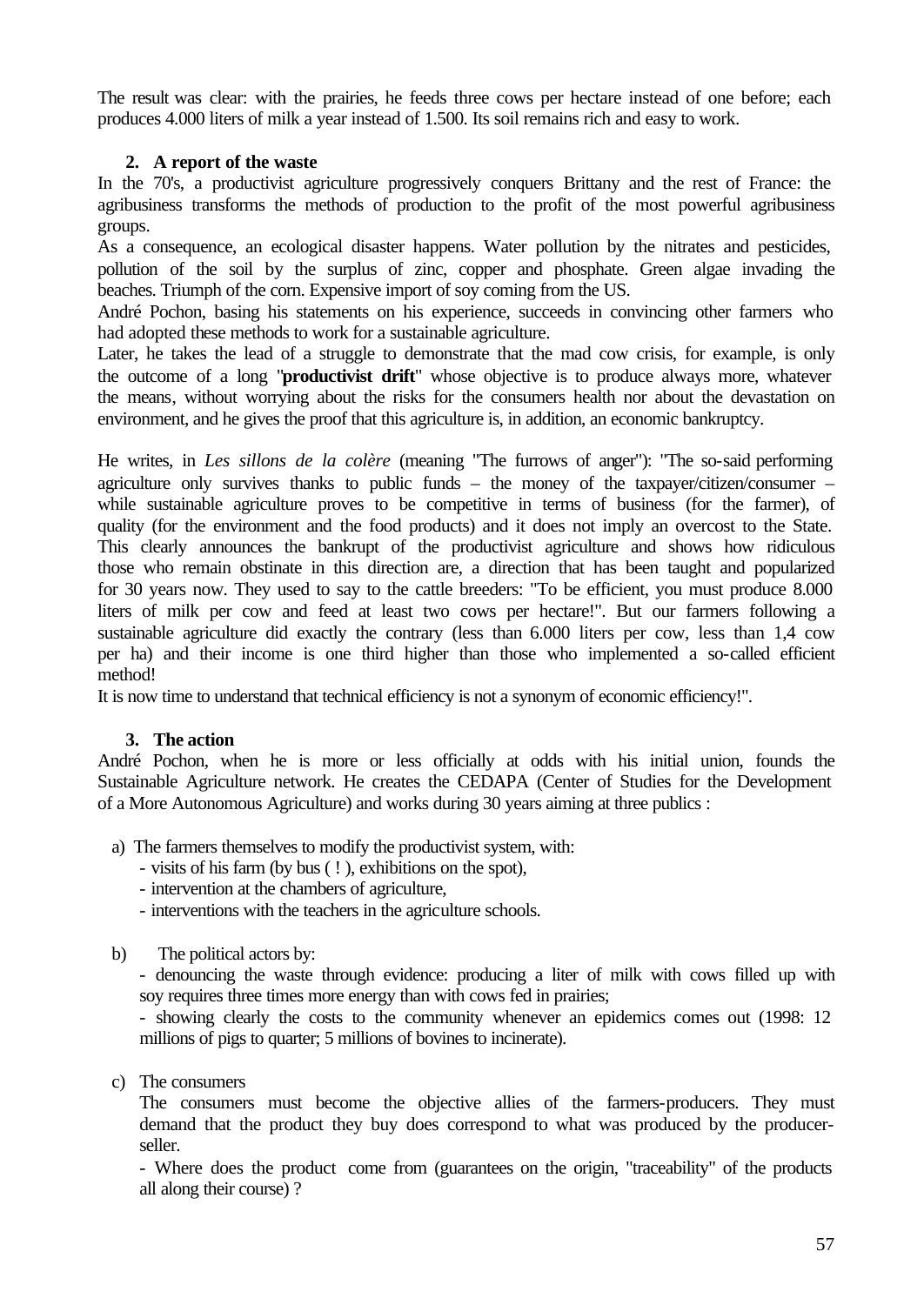- How was the product elaborated: cultural practices, mode of breeding, transformation, confection: all must be consigned in a schedule of conditions by independent organisms.

#### **4. An exemplary method**

The strength of this report, which presents an "active" pedagogy, remains in the capacity to produce efficient action strategies, by modeling actors belonging to different universes.

It is the synergy FARMERS / DECISION-MAKERS / CONSUMERS that can help the things change. And obviously, we can see through this example of activist involvement that a testimony of this kind is contagious and ends becoming a model. In this case, communication has played a pedagogical role: two books, many conferences, meetings with political actors, with students in schools of agronomy, allowed a successful diffusion of a decisive message. The following extract of A. Pochon conclusion of his book *Les sillons de la colère* reinforces the above statements: "we cannot accept anymore such a waste. We cannot accept anymore that our money, our taxes serve to reinforce the productivist model at a moment when it is at the edge of society. We finally open our eyes after the drama of the mad cow and other dioxin chickens. NO to these billions spent to support the big cereal growers, the industrial breeding, the corn forage and irrigation! NO to a totally incoherent policy which, in the end, ate the farmers, destroyed the landscapes, polluted water, the air, our sea bays and our plates, for the mere profit of the multinational companies and agribusiness!"

*Bibliography - books written by André Pochon: Les sillons de la colère, Ed. La Découverte et Syros, Paris, 2001 Les champs du possible. Plaidoyer pour une agriculture durable, Ed. La Découverte et Syros, 2<sup>d</sup> Ed., Paris, 1999 La prairie temporaire à base de trèfle blanc, Ed. CEDAPA-ITEB, 1996 Du champ à la source : retrouver l'eau pure, Ed. Coop-Breizh, Spezet, 1988.*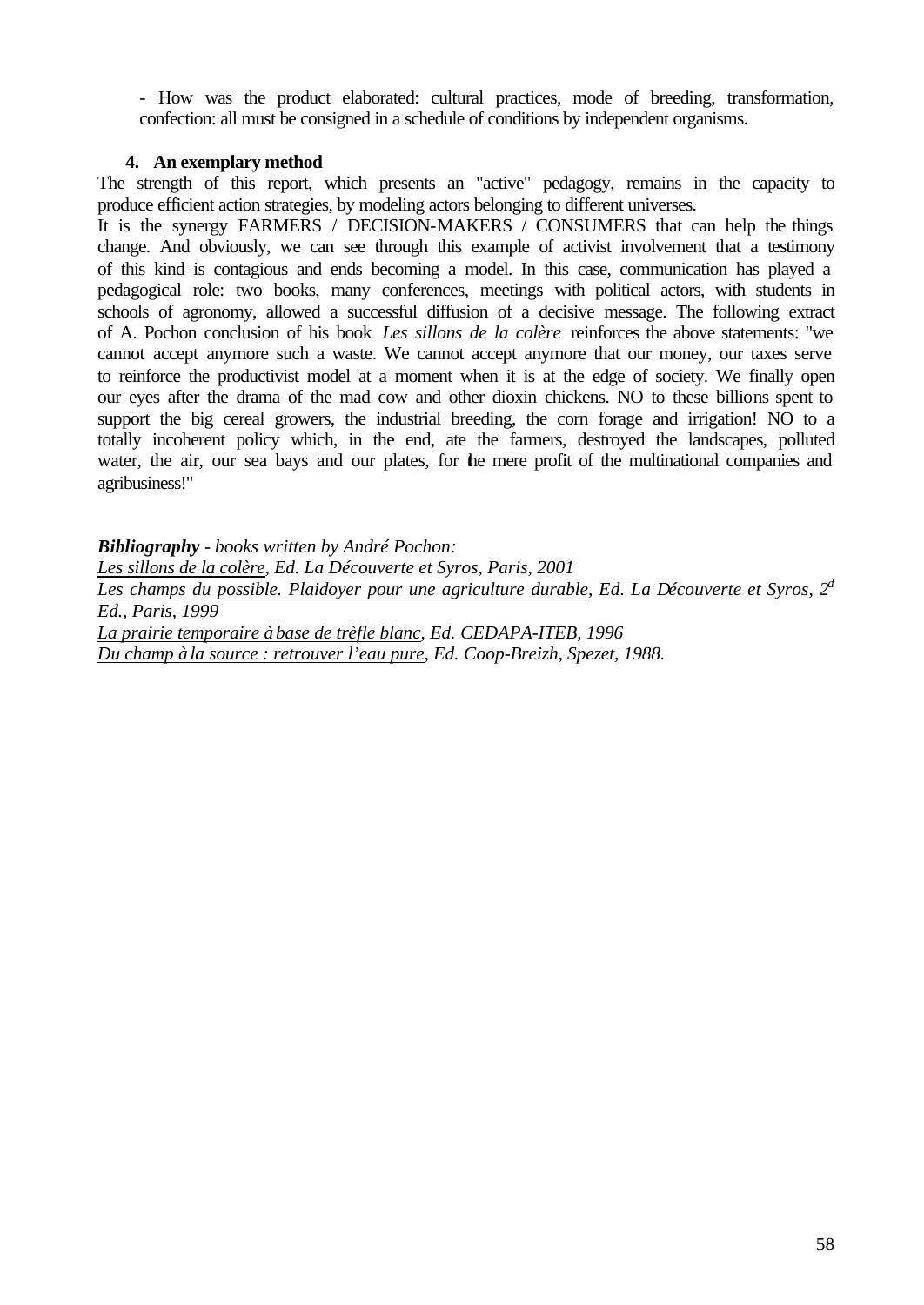## **LIST OF ADDITIONAL ILLUSTRATIVE EXPERIENCE FILES**

Our reflection on the subject of this booklet has been enhanced by additional files and articles written by the participants of the discussion forum and the Syros meeting. Since these files (and those that will be written on the basis of the articles proposed) cannot be published in this edition – due to the volume of this booklet – they will be published in forthcoming issues of our newsletter "Dialogues for Environmental Education" and be available on the web site of the Alliance's Environmental Education workshop.

The files/articles concerned are as follows:

- v "Systemic approach as a method to integrate sanitation, health and hydric resources in Environmental Education and Management", Debora Cynamon, Kligerman, Szachna Eliasz Cynamon and Emilio Lebre La Rovere (Brazil)
- v "Une association locale préfère l'action juridique", Yannick Geffray (France)
- v "Constitutional Principles and Ideals for Environmental Education in Europe", Professor John N. Hatzopoulos (Greece)
- v "Education non formelle à l'environnement : quels publics, quelles stratégies de communication dans les pays en voie de développement ?", Mathieu Houinato (Benin)
- v "Women and Environmental Education. A preliminary proposal", Kuntala Lahiri-Dutt (India)
- v "Methodology for subjective assessment of Environmental Attributes", Kuntala Lahiri-Dutt (India)
- v "Dossier de Candidature : Le projet EDAMAZ, Éducation Relative à l'Environnement en Amazonie", Université du Québec à Montréal, Prix d'excellence de la Banque Scotia et de l'AUCC pour l'internationalisation, Avril 2000, Lucie Sauvé (Canada)
- v "Esquisse d'une formation à la lecture des événements environnementaux complexes pour les jeunes journalistes", Philippe Robichon (France)
- v In Sato, Michèle et José Eduardo dos Santos, Sao Paolo "Educaçao ambiental" Universidad Federal de São Carlos (ouvrage en préparation), Lucie Sauvé et Isabel Orellana, *La formation continue des enseignants en Education Relative à l'Environnement : la proposition d'EDAMAZ* (Brazil-Canada)
- \* "International Proposals for Environmental Education: Analysing a Ruling Discourse", Lucie Sauvé, Tom Berryman et Renée Brunelle, 2000 (Canada)
- v Actes de la conférence internationale sur l'Education Relative à l'Environnement *: Environmental Education in the Context of Education for the 21st Century: Prospects and Possibilities*, Larisa, Grèce, 6-8 octobre 2000, p. 42-63. (Greece)
- v "L'Education Relative à l'Environnement : une dimension essentielle de l'éducation fondamentale", Lucie Sauvé, Ph.D., Département des sciences de l'éducation Université du Québec à Montréal - Texte publié dans Gohier, Christiane et Laurin,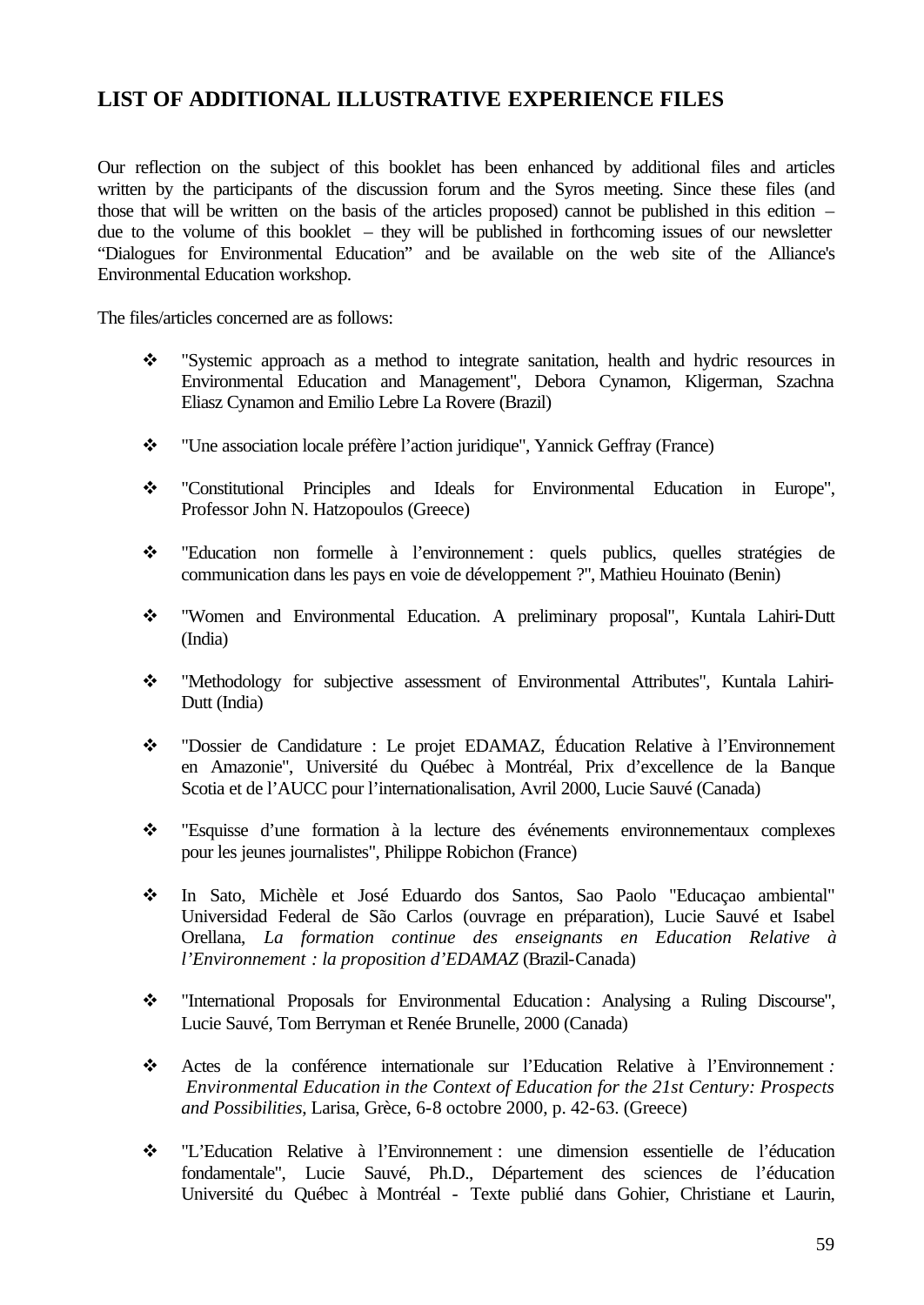Suzanne (2001). *La formation fondamentale – Un espace à redéfinir*. Montréal : Les Éditions Logiques, p. 293-318 (Canada)

- v "Éducation et Environnement à l'école secondaire. Un répertoire de modèles d'intervention en Education Relative à l'Environnement", Une recherche collaborative sous la direction de Lucie Sauvé, Université du Québec à Montréal, Les Éditions LOGIQUES (Canada)
- v "Le Développement Durable : idée généreuse ou miroir aux alouettes ?" Christian Souchon (France)
- v "Le rôle de l'architecte pour la sensibilisation du grand public sur l'architecture bioclimatique", Francesco Tabacco (Italie)
- v "Ecological footprints: a tool for evaluating the impact on the Earth of an individual, group or nation in terms of the land required to maintain a way or standard of living", David J. Williams (Australia)
- v "From Conservation Education, via Environmental Education, to Sustainable Development Education, Abraham Blum (Israel)
- \* "The interaction between a strong environmental NGO and governmental agencies", Abraham Blum (Israel)
- v "Education à l'Environnement et formation à une pensée complexe", Jean-Paul Braux (France)

*Note: These files exist either in English or French, depending on the language of their author's mother tongue. However, they will be translated into both languages when they appear in the newsletter "Dialogues for Environmental Education" and on the Polis and Alliance web sites.*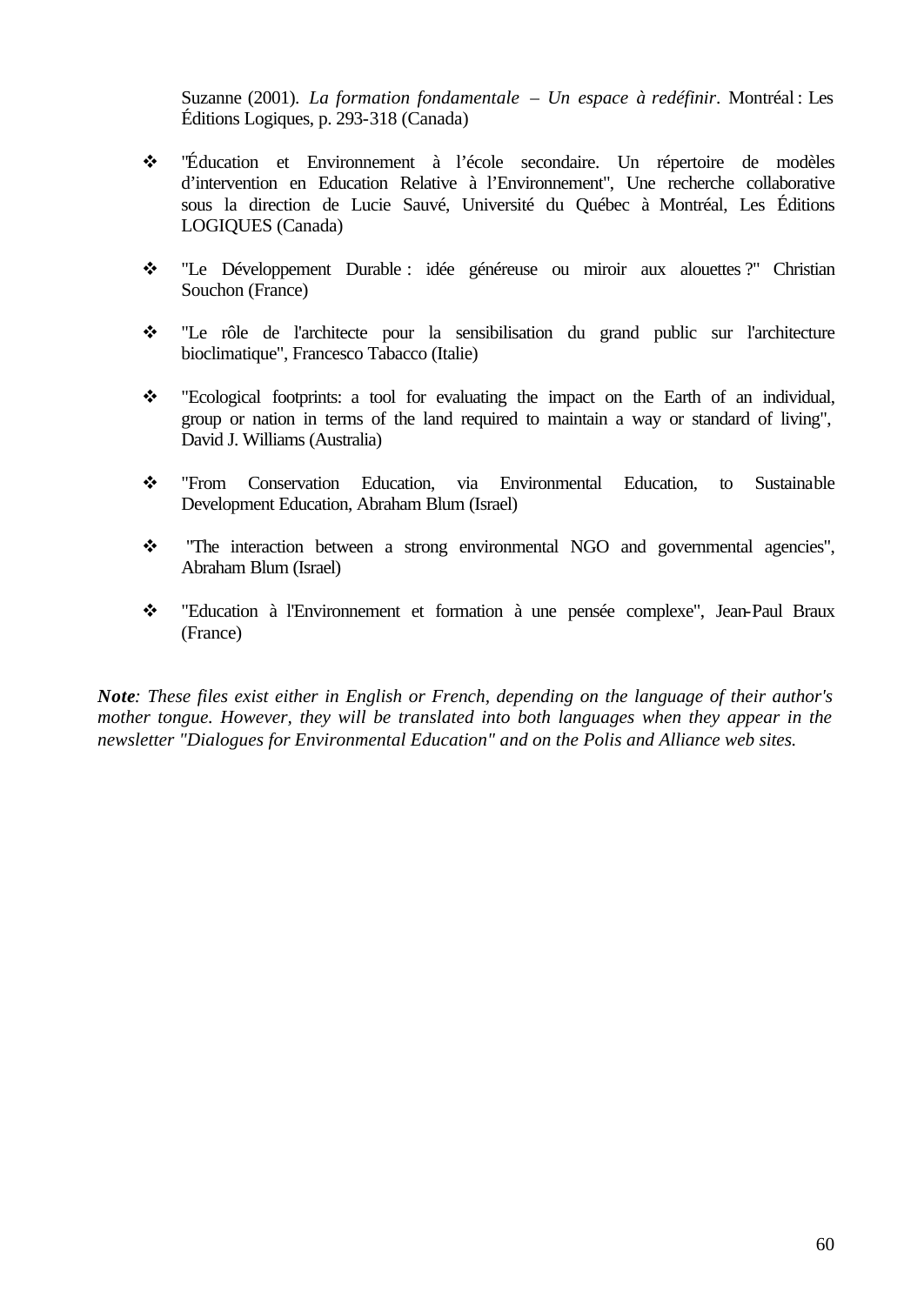# **APPENDICES**

## **APPENDICES 1**

# **Addresses of the authors of the experience files presented in this booklet and of the members of the coordination team**

| <b>FIRST</b> | <b>SURNAME</b>  | <b>ORGANI-</b>             | FAX          | <b>ADDRESS</b>                | <b>EMAIL</b>                    |
|--------------|-----------------|----------------------------|--------------|-------------------------------|---------------------------------|
| <b>NAME</b>  |                 | <b>ZATION</b>              |              |                               |                                 |
| Jean-Paul    | <b>BRAUX</b>    | Scientific                 | $+33-47390$  | 21-25, Place                  | Jean-Paul.BRAUX@wanadoo.fr      |
|              |                 | Service,                   | 96 28        | Delille                       | sciencefal63@wanadoo.fr         |
|              |                 | Fédération des             |              | 63 000                        |                                 |
|              |                 | Associations               |              | Clermont-                     |                                 |
|              |                 | Laï ques du Puy            |              | Ferrand                       |                                 |
|              |                 | de-Dôme                    |              | <b>FRANCE</b>                 |                                 |
|              |                 | (FAL 63)                   |              |                               |                                 |
| Abraham      | <b>BLUM</b>     | Hebrew                     | $+972-39581$ | Hashomer 12/9                 | blum@agri.huji.ac.il            |
|              |                 | University of<br>Jerusalem | 774          | Rishon Lezion<br>75 324       |                                 |
|              |                 |                            |              | <b>ISRAEL</b>                 |                                 |
| Yannick      | <b>GEFFRAY</b>  |                            | $+33-2-$     | 3, rue Joffre,                |                                 |
|              |                 |                            | 96704976     | 22410 St Quay-                |                                 |
|              |                 |                            |              | Portrieux                     |                                 |
|              |                 |                            |              | <b>FRANCE</b>                 |                                 |
| Hans         | <b>HARMS</b>    |                            | $+34-943-47$ | Avda de Madrid                | hansharms@clientes.euskaltel.es |
|              |                 |                            | 53 38        | 34-11B                        |                                 |
|              |                 |                            |              | 20 011 San                    |                                 |
|              |                 |                            |              | Sebastian                     |                                 |
|              |                 |                            |              | <b>SPAIN</b>                  |                                 |
| Lydia        | <b>NICOLLET</b> |                            | $+33-4-9395$ | 880, chemin                   | lydia@alliance21.org            |
|              |                 |                            | 01 87        | Rabiac Estagnol               |                                 |
|              |                 |                            |              | Le Florian, 16                |                                 |
|              |                 |                            |              | 06600 Antibes,                |                                 |
|              |                 |                            |              | <b>FRANCE</b>                 |                                 |
| Urbain       | <b>NJATANG</b>  | FOJEP (Youth               |              | BP 30 286                     | njatang@yahoo.fr                |
|              |                 | Forum for the              |              | Yaoundé                       | fojepde@caramail.com            |
|              |                 | Development<br>Promotion)  |              | <b>CAMEROON</b>               |                                 |
| Kuntala      | LAHIRI-         | Reader                     | $+91-342-$   | Department of                 | ovimanyu@dte.vsnl.net.in        |
|              | <b>DUTT</b>     | Department of              | 564452       | Geography                     |                                 |
|              |                 | Geography                  |              | University of                 |                                 |
|              |                 | University of              |              | Burwan                        |                                 |
|              |                 | Burdwan                    |              | Burdwan                       |                                 |
|              |                 |                            |              | 713104                        |                                 |
|              |                 |                            |              | W. Bengal                     |                                 |
|              |                 |                            |              | <b>INDIA</b>                  |                                 |
| Jean-Michel  | <b>LEX</b>      |                            |              | Rue de la Gare,               | jm.lex@citoyen.com              |
|              |                 |                            |              | 2,4850<br>Plombieres          |                                 |
|              |                 |                            |              | <b>BELGIUM</b>                |                                 |
| Polyxeni     | <b>RAGOU</b>    |                            | $+30-231-23$ | $1$ , rue                     | pragou@otenet.gr                |
|              |                 |                            | 299          | Hatzopoulou                   |                                 |
|              |                 |                            |              | Lamia 35 100                  |                                 |
|              |                 |                            |              | <b>GREECE</b>                 |                                 |
| Carmen       | <b>RAMOS</b>    | D.I.R.E.S.                 |              | 135, rue de la                | caramos@minitel.net             |
|              |                 | (Didactics                 |              | Roquette,                     |                                 |
|              |                 | Innovation<br>Research for |              | 75 011 Paris<br><b>FRANCE</b> |                                 |
|              |                 | Scientific                 |              |                               |                                 |
|              |                 | Education)                 |              |                               |                                 |
| Marcos       | <b>REIGOTA</b>  | Department of              |              | rua                           | reigotam@zipmail.com.br         |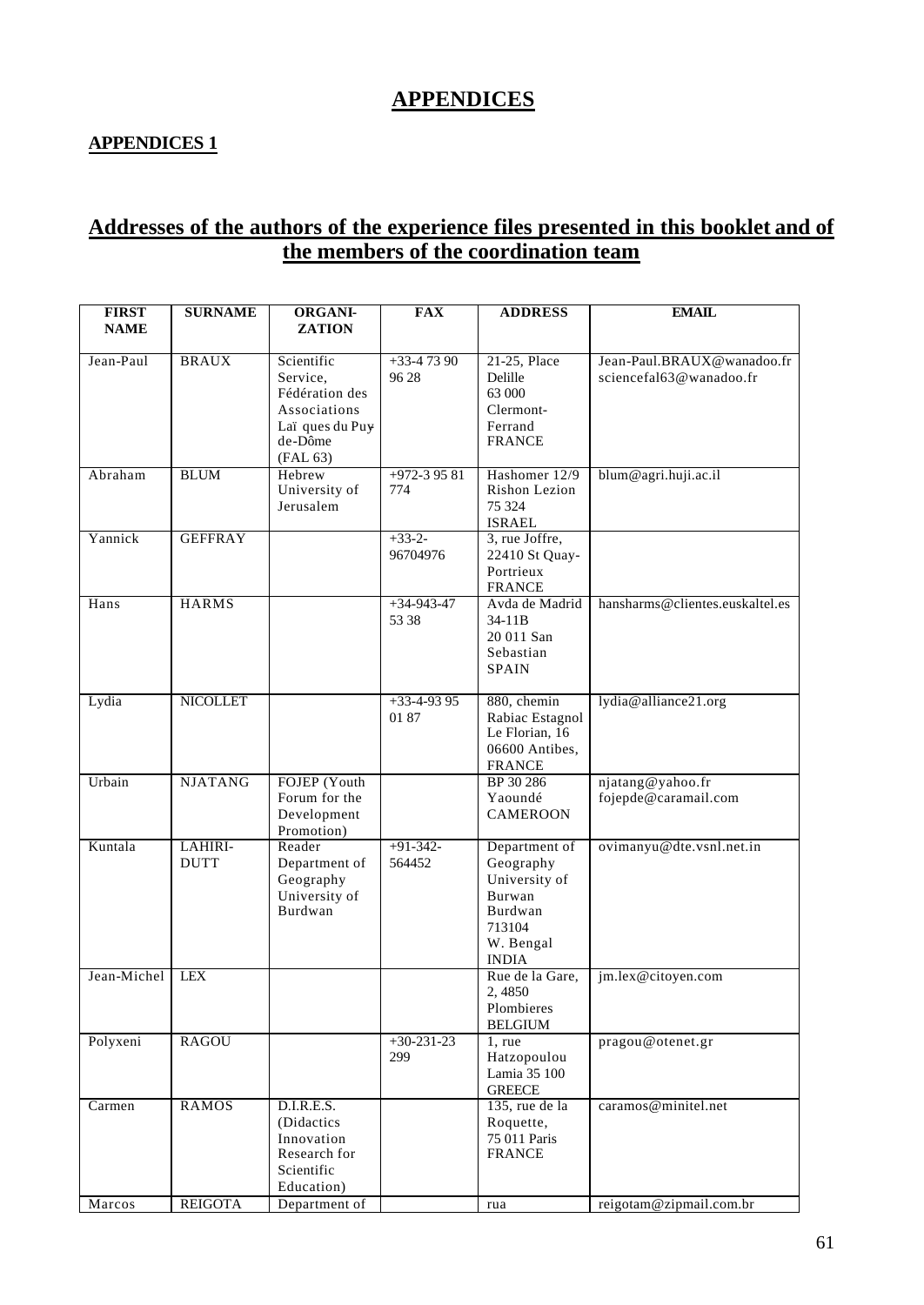|           |                                   | Education,<br>University of<br>Sorocaba                                             |                     | Nhambiquaras<br>11, 17 605 030<br>Tupa, Sao Paulo<br><b>BRAZIL</b>                                 |                                       |
|-----------|-----------------------------------|-------------------------------------------------------------------------------------|---------------------|----------------------------------------------------------------------------------------------------|---------------------------------------|
| Vera      | <b>RODRIGUES</b>                  |                                                                                     | 55-11-5051-<br>7505 | Al Anapurus,<br>1213 - apto 21.<br>Moema - Sao<br>Paulo - SP<br>Cep 04087-<br>003<br><b>BRASIL</b> | vera.rodrig@uol.com.br                |
| Philippe  | <b>ROBICHON</b>                   |                                                                                     | 33-1-467841<br>18   | 22, rue de la<br>Chapelle, 94800<br>Villejuif<br><b>FRANCE</b>                                     | philipprob@wanadoo.fr                 |
| Lucie     | <b>SAUVE</b>                      | Department of<br>Education<br>Sciences,<br>University of<br>Québec,<br>Montréal     | 514-987 4608        | C.P. 888 succ<br>Centre Ville<br>H3C 3P8<br>Montréal -<br>Québec<br><b>CANADA</b>                  | sauve.lucie@uqam.ca                   |
| Christian | <b>SOUCHON</b>                    | D.I.R.E.S.<br>(Didactics)<br>Innovation<br>Research for<br>Scientific<br>Education) | 33-1-43 54 30<br>41 | 23, rue des<br>Fossés Saint-<br>Jacques<br>75 005 Paris<br><b>FRANCE</b>                           | c.souchon@ifrance.com                 |
| Francesco | <b>TABACCO</b>                    |                                                                                     | 39-055-29 49<br>74  | Piazza San<br>Marco 10<br>50 121 Firenze<br><b>ITALY</b>                                           | h.holubov@agora.it                    |
| David     | J <sub>r</sub><br><b>WILLIAMS</b> | Environmental<br>Consultant<br>(Urban and<br>Industrial Air<br>Quality)             |                     | 32/26 Charles<br>Street<br>Five Dock<br>New South<br>Wales 2047<br><b>AUSTRALIA</b>                | khokababuw@hotmail.com                |
| Yolanda   | <b>ZIAKA</b>                      | $Polis -$<br>International<br>Network in<br>Environmental<br>Education              | 30-2810-87<br>840   | Polis - RIEE<br>B.P. 4, 84100<br>Ermoupolis<br><b>GREECE</b>                                       | polis@otenet.gr<br>www.echo.org/polis |